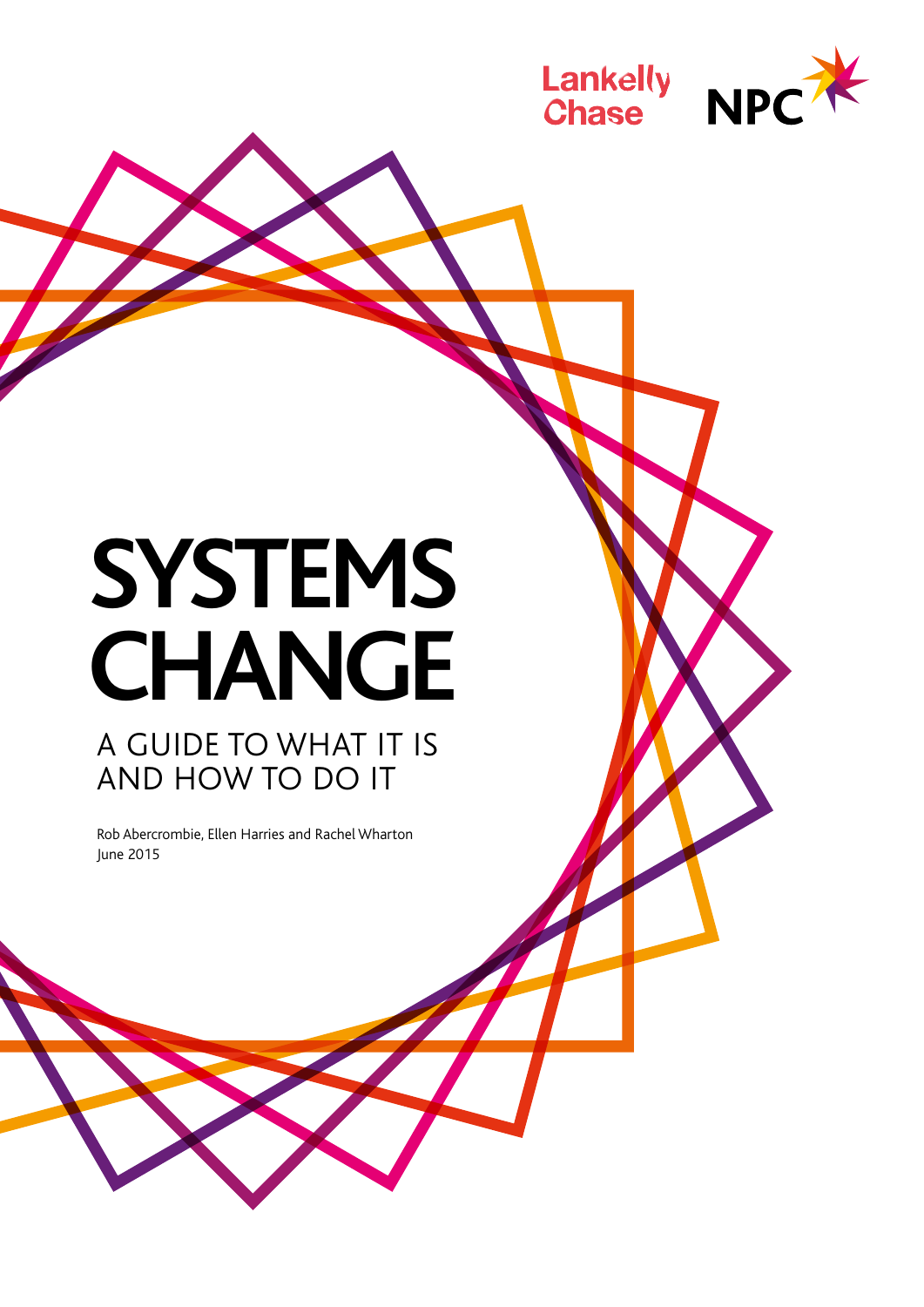With thanks to LankellyChase Foundation for funding this work.

LankellyChase Foundation is an independent charitable trust that works to bring about change that will transform the quality of life of people who face severe and multiple disadvantage.

It focuses particularly on the clustering of serious social harms, such as homelessness, substance misuse, mental illness, violence and abuse and chronic poverty. Its work combines grant making, commissioned research and policy analysis, and special initiatives.

**www.lankellychase.org.uk**

"I must create a system, or be enslav'd by another man's"

WILLIAM BLAKE

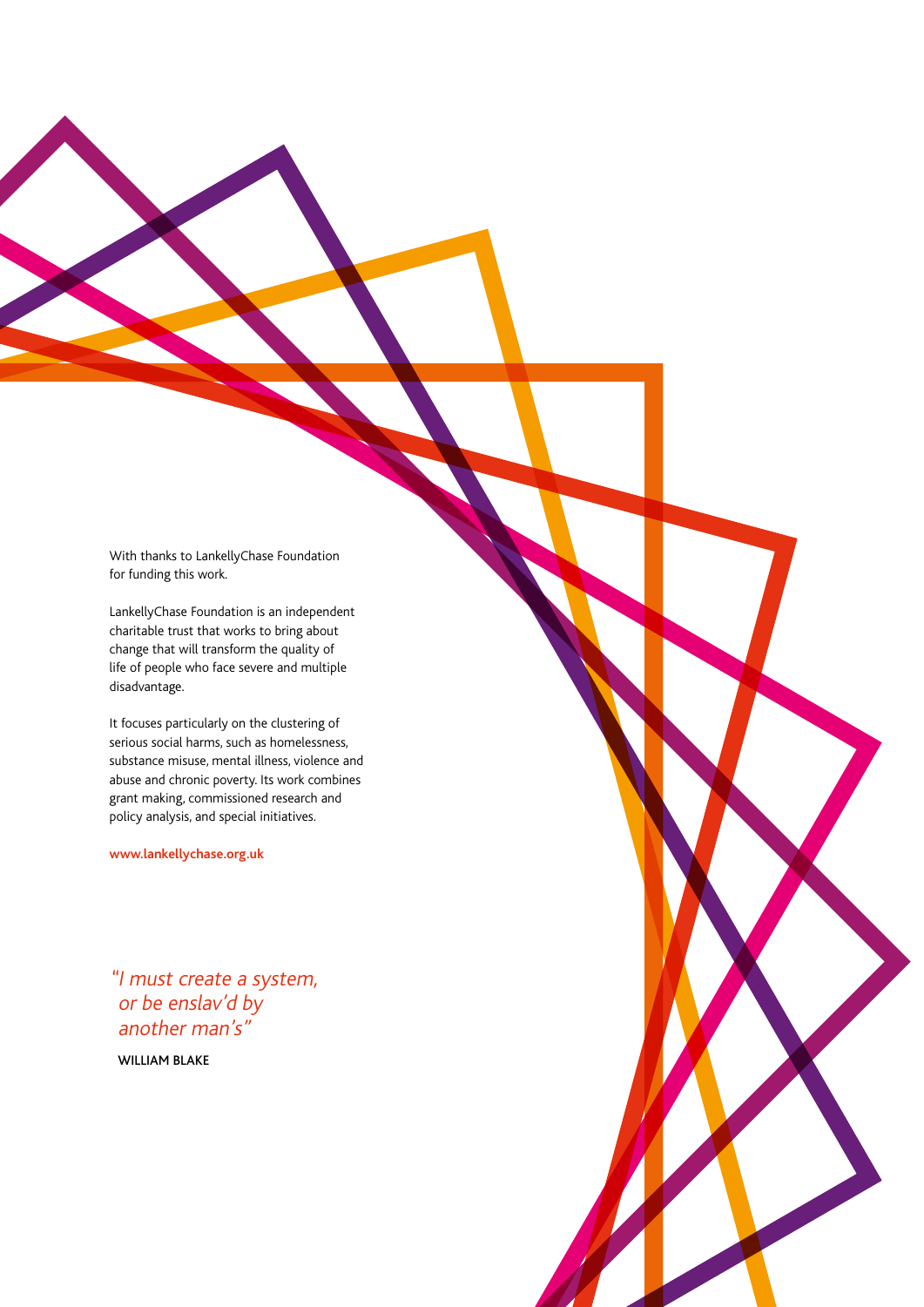## **CONTENTS**

| <b>FOREWORD</b>              |                                        | 2  |
|------------------------------|----------------------------------------|----|
| <b>INTRODUCTION</b>          |                                        | 3  |
|                              | About this guide                       | 4  |
| <b>RESEARCH PROCESS</b>      |                                        | 5  |
| <b>DEFINING THE CONCEPTS</b> |                                        | 6  |
|                              | Changing systems                       | 9  |
|                              | <b>SYSTEMS CHANGE PERSPECTIVES</b>     | 11 |
|                              | Perspective 1: Practitioners           | 12 |
|                              | Perspective 2: Advocates               | 13 |
|                              | Perspective 3: Operational Researchers | 15 |
|                              | Perspective 4: Service reformers       | 18 |
|                              | Perspective 5: Learners                | 20 |
|                              | Perspective 6: Living Systems          | 22 |
|                              | Summary of systems change perspectives | 24 |
| <b>GOOD PRACTICE</b>         |                                        | 25 |
|                              | Topics of debate                       | 29 |
|                              | Approaching the task                   | 30 |
|                              | Planning for systems change            | 31 |
|                              | Doing systems change                   | 35 |
| <b>CONCLUSIONS</b>           |                                        | 37 |
|                              | Learning for charities                 | 38 |
|                              | Learning for funders                   | 39 |
|                              | Learning for the public sector         | 40 |
|                              | Summary                                | 41 |
| <b>ACKNOWLEDGMENTS</b>       |                                        | 42 |
|                              | Interviewees                           | 42 |
|                              | Advisory group                         | 42 |
| <b>REFERENCES</b>            |                                        | 43 |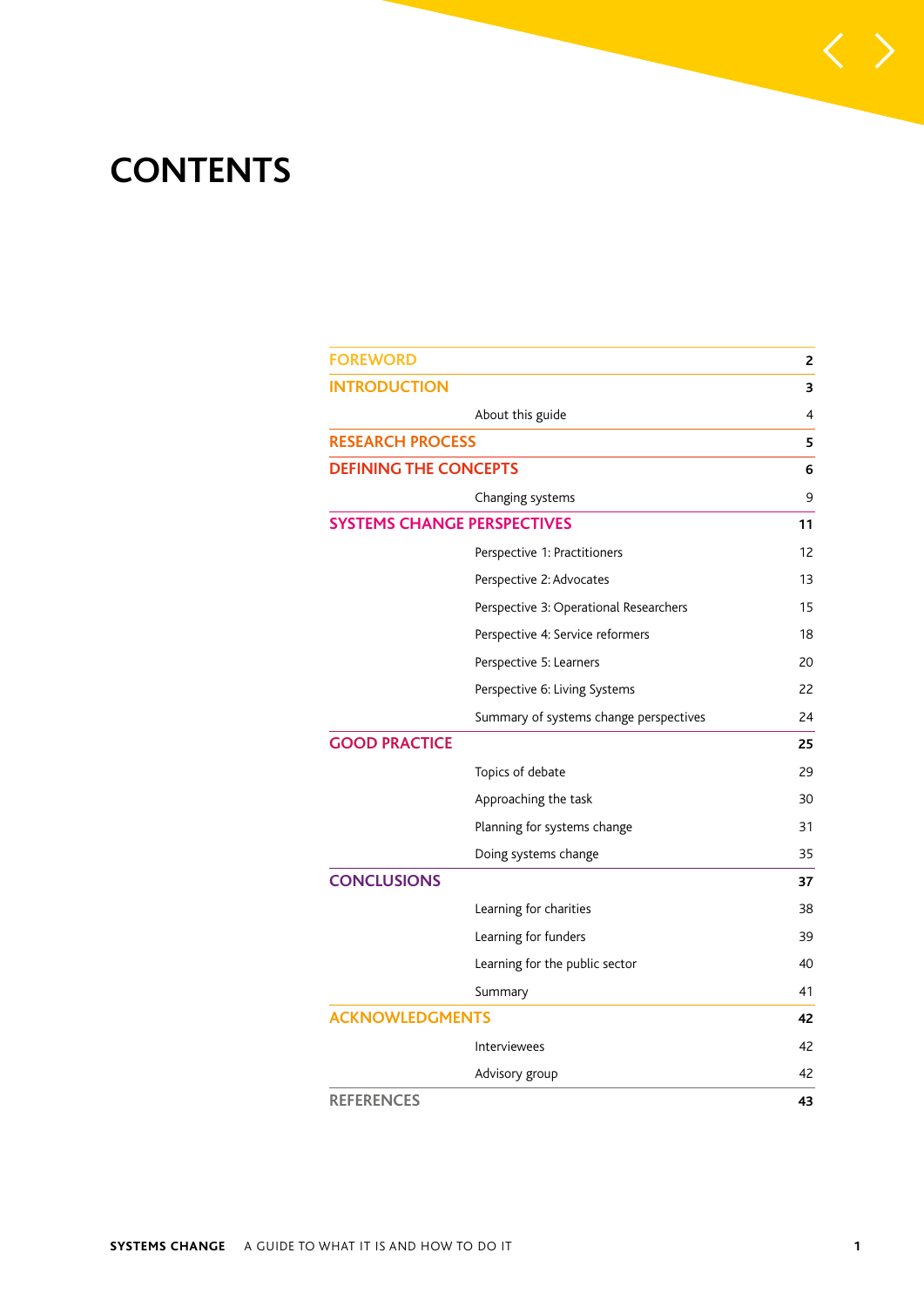## **FOREWORD**

There are a number of seemingly intractable or 'wicked' problems facing society: severe and multiple disadvantage, climate change, poverty, gender inequality, and so on. Traditionally the response has to been to identify 'what works' leading us to think that we can create ever more elaborate and evidenced interventions to address an issue or support people to lead socially and economically functional lives.

Each time we develop an intervention, we paper over the cracks and layer yet more complexity onto an already complicated and confused system. The problem with this approach is that the interventions only last as long as there is the political will to support and fund them. There are few examples of such interventions becoming hard-wired into mainstream services or of addressing the root causes of structural, societal and systemic disadvantage—even from times of plenty.

We can no longer afford this response. We need to find different ways to respond to the challenges faced by us as a society. Against this backdrop, a new way of thinking, a new approach, has grown in currency: 'systems change'.

At LankellyChase Foundation we have been keen to think about this in how we can use our limited, but independent resources, to foreshadow a new way of supporting agencies working with people facing severe and multiple disadvantage. In our discussions with potential grantees, we ask them to think about their application in terms of how it will change systems. We aren't alone. The NHS is writing whole systems change into tenders, and others now are re-badging their approaches under the term 'systems change'. Local authorities are trying to think about whole systems approaches to help them tackle their very real budget challenges.

There is the danger—particularly when a new approach or phrase emerges—that the language and the buzz that surrounds it creates a mystique, making it inaccessible and daunting to many who seek to create lasting change. It can become the preserve of a small elite rather than owned by all. The term systems change is one such example. This is made harder by the fact that there is no agreement on what systems change is, and there are many different ways of approaching it depending on who you are, what place you hold in the system, the type of power you have, and the issue you are responding to.

We are really pleased therefore that New Philanthropy Capital (NPC) has written this report. It has been a challenging project because we have had to make sense of the varied interests and different players involved in 'systems change'.

This report aims to make sense of the prevailing literature, knowledge and learning about systems change to make it accessible as a process. It is designed to be read by frontline managers, commissioners, chief executives of charities all those whose unease with the current approach leads them to want to embrace different ways of addressing societal challenges, but are unsure of where to look.

This report is not the answer to societal challenges, but I very much hope it goes some way towards demystifying systems change and showing that we are all players in changing the system.

#### **Alice Evans**

Director, Systems Change LankellyChase Foundation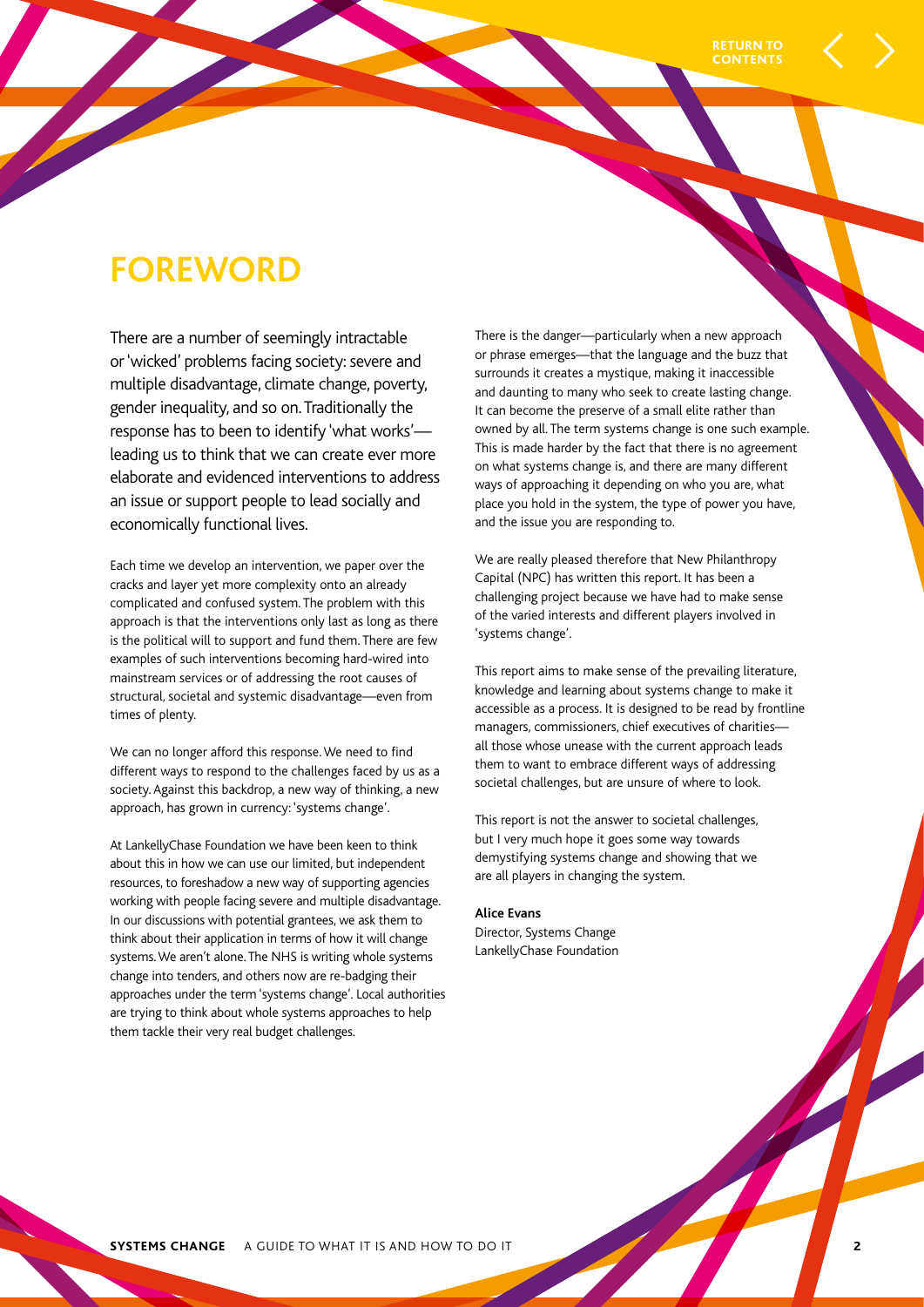

## **INTRODUCTION**

Systems change is attracting the attention of a range of progressive charities, funders and practitioners who are interested in dealing with the root causes of social problems. But while there is a buzz about a subject relatively new to the social sector, it is easy for a practitioner who dips into the systems literature to feel frustrated.

Much of what is written about systems change in the social sector is abstract in tone, polemical, and more concerned with diagnosing what is wrong than with offering concrete solutions. While the diagnosis of problems is often persuasive, the shortage of practical guidance, and few examples of success, can leave people feeling convinced of the case for systems change, but ill-equipped to take action. This guide sets out to address that problem.

In NPC's view, the systems change literature contains some important insights. Most fundamentally, that social problems are the product of networks of cause and effect—a fact that needs to be reflected in the way we act to improve them. However, the language of systems change can be infuriatingly abstract, and many of the concepts it contains, and the principles for action it gives rise to, are not especially novel. People from different fields have arrived at the same conclusions about what is necessary to achieve sustained social change. Systems change has a lot in common with thinking from the fields of prevention, collective impact, action research, and strategic philanthropy. It seems that thoughtful reflection on the process of achieving social change tends to lead people to similar conclusions, whatever label is put on it.

Our conclusion is that although it may not be as novel as some claim, there is a good deal of value in a systems change approach. The principles for action it suggests—for example developing collective solutions, building a learning culture, and not over-relying on top-down leadership—are still far from the norm in the social sector. And while they may not be unique to systems change, they are a welcome reminder of what effective action looks like when it comes to the pursuit of social change.

There is also an ongoing need to shine a light on dysfunctional systems which fail to address social problems, or actively make them worse. Too often the social sector is not sufficiently reflective and challenging of its own role and risks complicity in these dysfunctions. This is a missed opportunity because at their best voluntary organisations are effective in challenging systems that don't work, and good at show-casing better alternatives. Systems change is not the only way of addressing social problems, but it provides us with a helpful way of understanding them and evaluating them, and sets out principles for achieving social change.

We would also wish to emphasise that whilst dealing with the causes of social problems is vital, one cannot ignore their effects, and addressing effects is an entirely legitimate type of social action. Dealing with the root causes of poverty has the potential to help many people over time, but it is also not acceptable to let people starve right now. There is an argument that the social sector should work harder to act preventatively, address causes not symptoms, and help systems work better for people in need—but there still needs to be a balance between systems change initiatives and meeting pressing demands.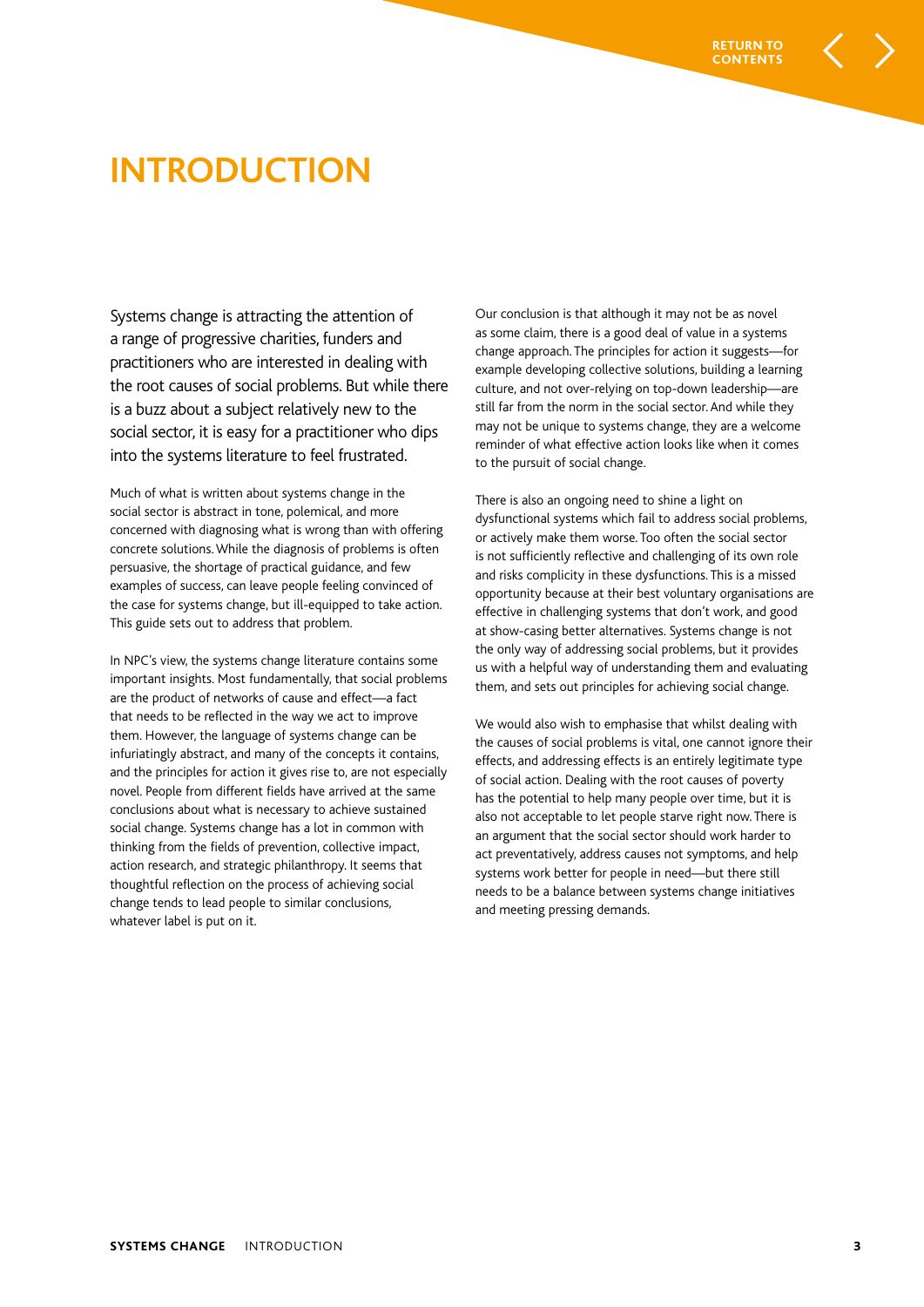## **About this guide**

We have produced this guide to plug a gap in the systems change literature—providing accessible material and recommendations for action. It introduces the basic concepts, maps out the different perspectives in the systems change landscape and suggests good practice for systemic social action. It has been written as a resource for those working or supporting the social sector—namely charities and funders, but also those in the public sector or in social enterprises.

In summary, this guide:

- **clarifies what is meant by systems and systems change**
- **describes the main perspectives on systems change**
- **outlines good practice for systems change**
- **identifies what is and is not agreed upon by experts in the field**
- **provides recommendations for charities, funders and the public sector on how to act systemically.**

We hope this paper provides a manageable introduction to the systems change field, especially for those new to it, and also guides those interested in acting systemically to improve the lives of people in need.

We welcome your feedback and are also interested to hear how you are working towards systemic change in your organisation or sector. Get in touch via **info@thinkNPC.org** or tweet us **@NPCthinks**.

**RETURN TO CONTENTS**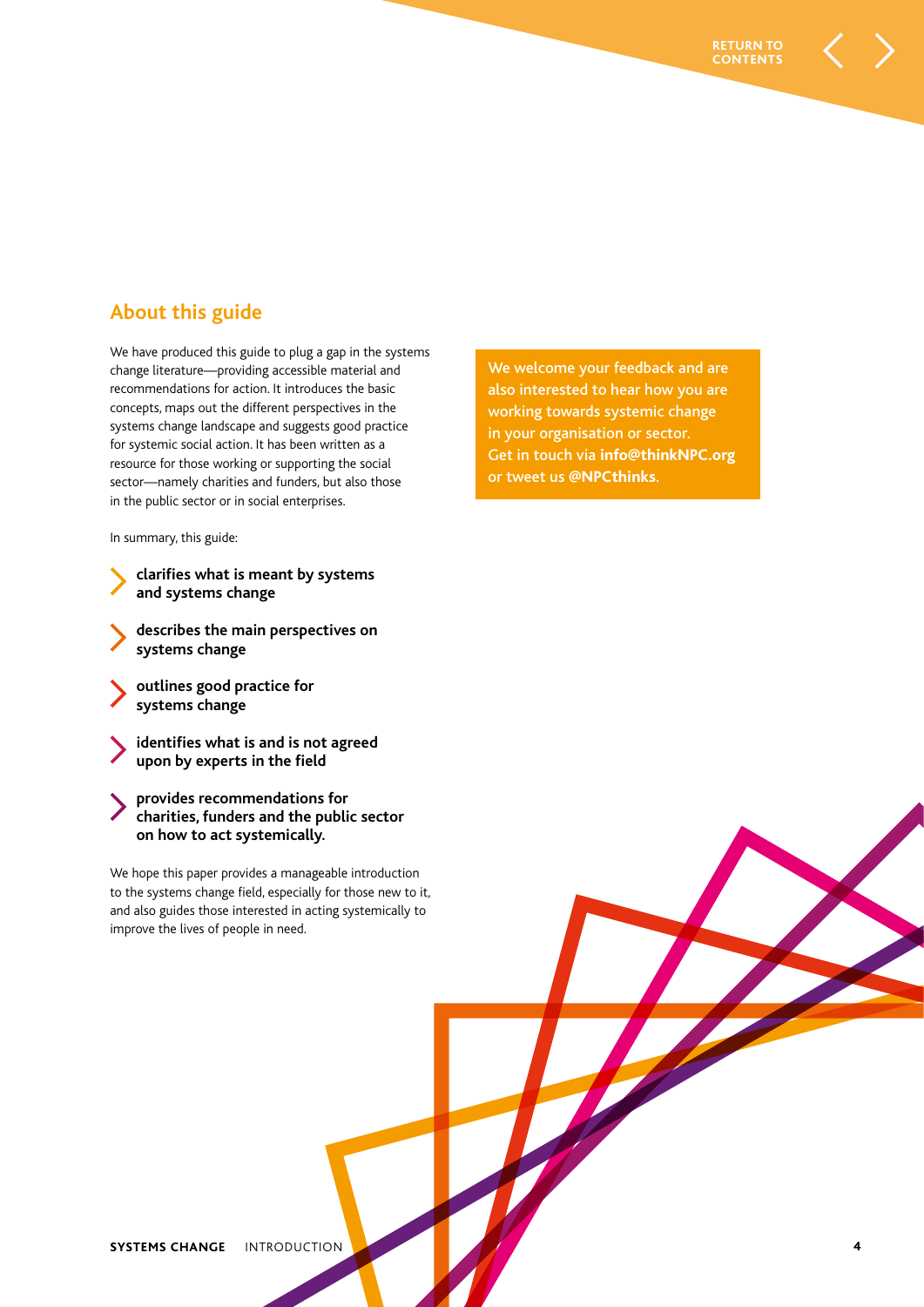

## **RESEARCH PROCESS**

We undertook a wide-ranging review of the systems change landscape to produce this guide, including interviewing experts, reviewing key sources of literature, and convening an advisory group who provided guidance and support throughout the research process.

#### Literature review

We reviewed an extensive body of systems change literature, ranging from management science journals to Operational Research, and from Living Systems theory to emergent strategy. Sources included academic journals and books, as well as 'grey literature' such as reports, op-eds, videos and online resources.

#### Expert interviews

We conducted eighteen interviews with a range of practitioners and experts, including charities, funders, and people working in local government. These interviews helped to map the systems change field and to identify additional sources of literature for review. A full list of interviewees can be found on page 42.

#### Advisory group

We convened a steering group of leading thinkers and practitioners and used this as a forum to debate and discuss our findings. The advisory group helped guide the project and also provided a space for group members to learn and develop their own thinking. The group comprised systems thinkers from charities, funders and think tanks and a full list can be found on page 42.

We are extremely grateful to all those who contributed their time to this research.

In particular we would like to thank Alice Evans at LankellyChase Foundation whose support and vision was key to shaping this guide.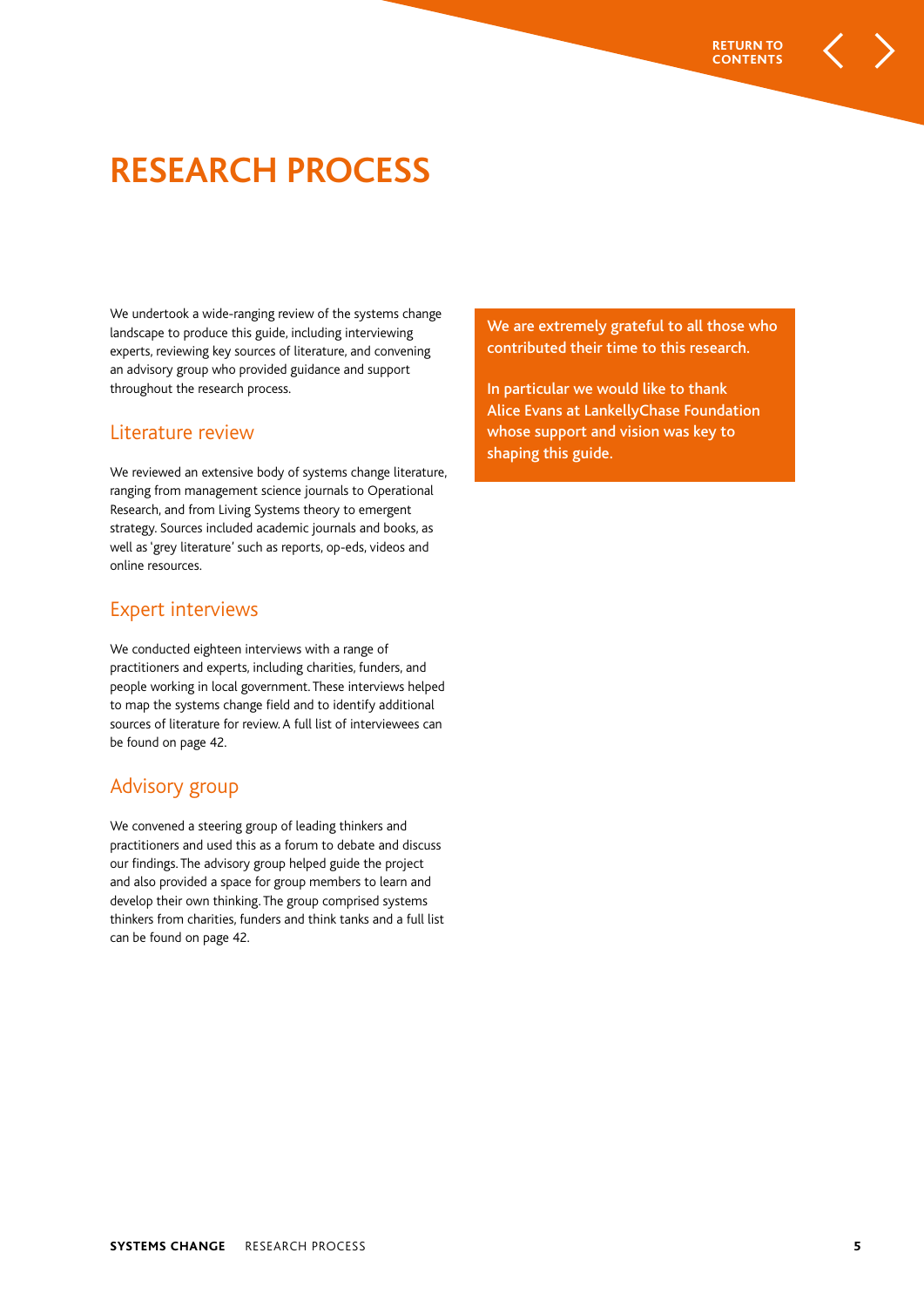

## **DEFINING THE CONCEPTS**

At the outset it is helpful to define what we mean by 'systems' and 'systems change'. There are no agreed definitions in the field and different people mean slightly different things when they talk about systems, depending on their perspective, adding to the general sense of confusion. There are, however, some basic things we think most would agree on.

#### Systems

Some example definitions selected from the literature follow. There are many recurrent themes in these definitions, but some differences in emphasis:

'A system is a configuration of interaction, interdependent parts that are connected through a web of relationships, forming a whole that is greater than the sum of its parts.' 1

'A system is an interconnected and interdependent series of entities, where decisions and actions in one entity are consequential to other neighbouring entities.' 2

'Systems are overlapping, nested, and networked; they have subsystems and operate within broader systems.' 3

'A system is a set of things- people, cells, molecules or whatever—interconnected in such a way that they produce their own patterns of behaviour over time.' 4

These definitions demonstrate the difficulty people have in explaining systems clearly and simply—something that can be infuriating for the uninitiated and risks creating cynicism about what is actually a useful approach. It is not surprising that a simple definition of systems, particularly in a social context, is elusive: a system is a concept that is both generic and abstract, and about which there are different schools of thought.

This makes it hard to provide a single definition that is better than those above. Instead, what we will do is provide some examples of social sector systems, and then list the characteristics of systems that most people agree on. In this way we hope to give some clarity.

Examples of systemic problems include, for example:

- poor life chances for children in care;
- very high re-offending rates for female prisoners with substance misuse problems; and
- high rates of homelessness amongst veterans.

These problems involve individuals whose capabilities, beliefs and attitudes may play a part in the difficulties they experience. However—and more importantly—their problems are also a function of how institutions behave, of policy decisions, of the way markets operate, and even of public attitudes and cultural norms. For example, the causes of re-offending for female drug-addicts include the lack of meaningful employment opportunities open to them, the way they are prepared for release by the criminal justice system, the attitude of the courts, wider policy on criminalisation of drugs, and of course the behaviour of the individual. This is not an exhaustive list of cause and effect, but illustrates the complexity of the 'system' that surrounds a social problem. It also illustrates that social problems can be caused and defined by the system within which they occur. We hope these examples begin to give a sense of what is meant by systems and systems change, and will now describe the commonly accepted characteristics of a system.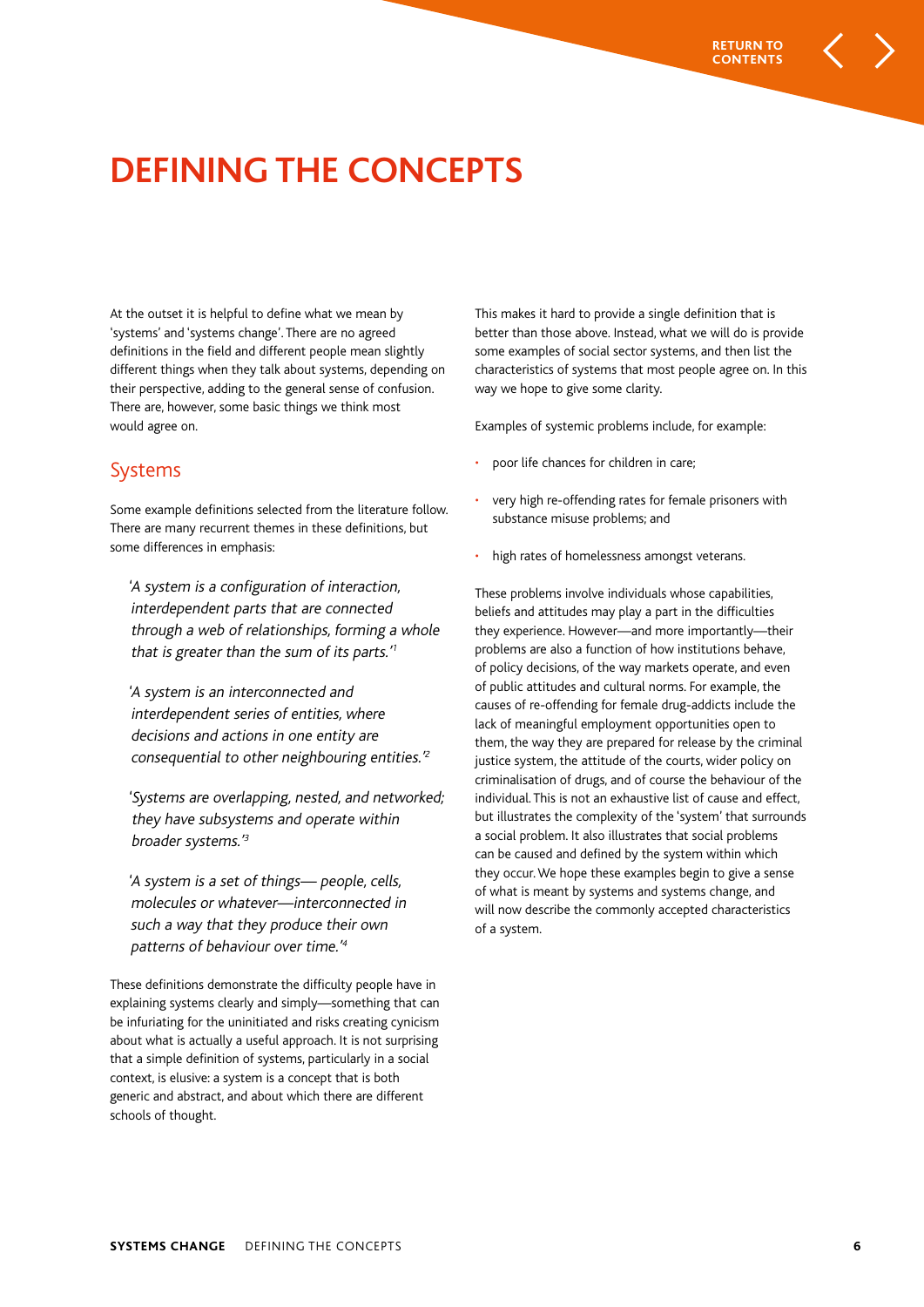## Characteristics of systems

- Systems are composed of multiple components of different types, both tangible and intangible. They include, for example, people, resources and services, as well as relationships, values, and perceptions.
- Systems exist in an environment, have boundaries, exhibit behaviours, and are made up of both interdependent and connected parts, causes and effects. **Figure 1** below illustrates a generic system with these characteristics.
- Social systems are often complex and involve intractable, or 'wicked', problems.

#### **Figure1: Example of a system<sup>5</sup>**



**RETURN TO CONTENTS**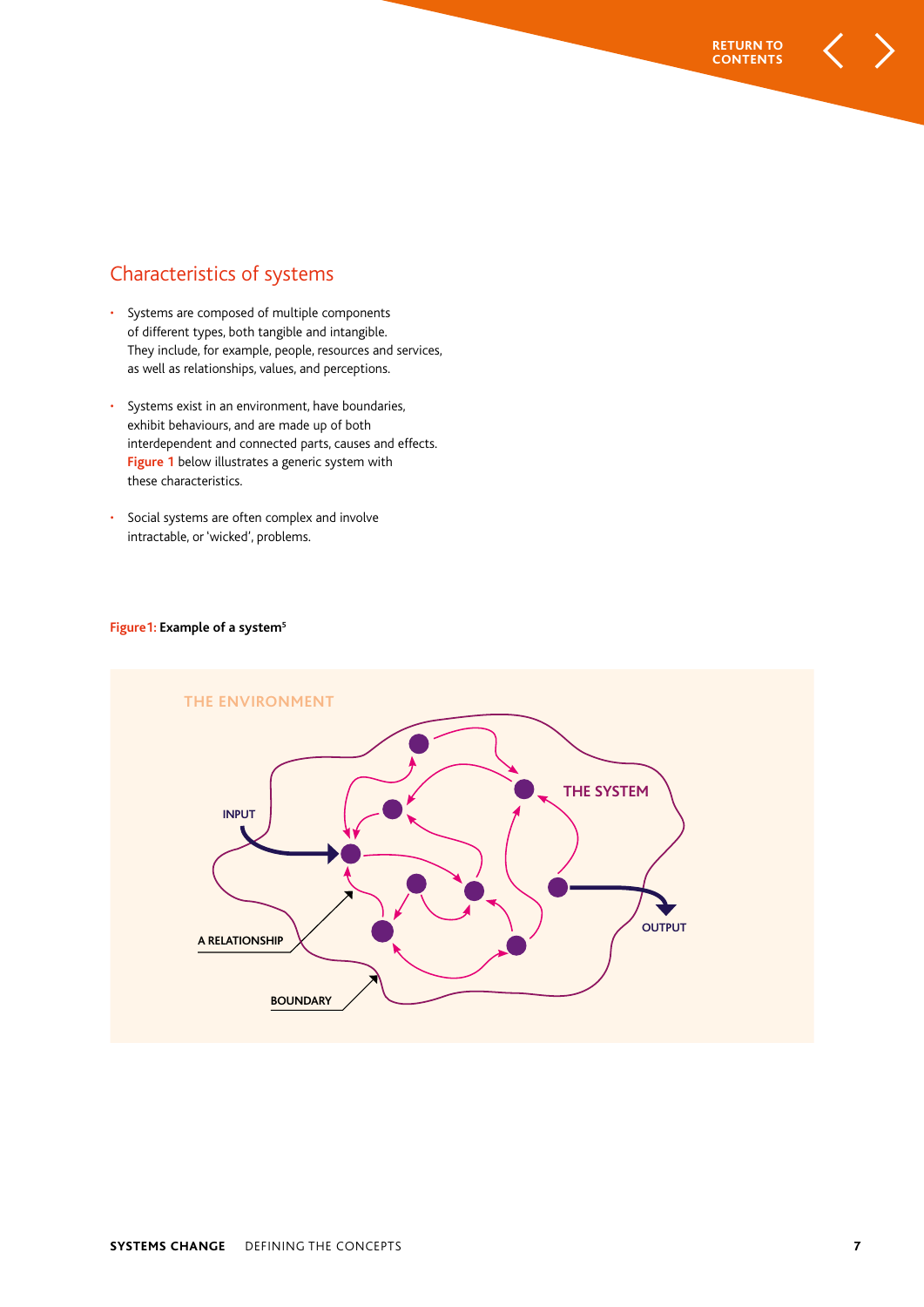## System boundaries

Understanding the 'boundary' of a system is not straightforward. Some systems theorists argue that establishing boundaries is a critical first step for effective systems change.<sup>6</sup> For 'soft-systems' thinkers (discussed in the Operational Research perspective in the next section) deciding on a boundary is always a matter of judgement. Frank conversations may be needed to negotiate where the boundary of a system lies, or in other words, who and what are involved in the problem and the solution.

To take a real example of the housing benefit system: are private landlords and regulation of the private rented sector part of this system too? Or is this system limited to the people and processes involved in claiming housing benefit and eligibility for it? As **Figure 2** shows, drawing the boundary differently will suggest a different set of solutions, potentially shifting the emphasis from benefit claimants to issues of housing supply and regulation, or even low wages. Where the boundaries get drawn around a problem is, therefore, potentially very significant, but is a matter of perspective.

Political questions often arise when thinking about where to draw a boundary around a social problem. For example: Is poverty caused by the behaviour of the individuals affected and the influencers of that

## Systems include policies, routines, relationships, resources, power

**RETURN TO CONTENTS**

behaviour? Or should the boundary of the system that creates poverty be drawn more broadly to include wealth distribution policy? The answers to such questions are never simple since they inevitably involve personal judgement and political convictions.

This highlights a fundamental point about systems: that they are a way of thinking about and making sense of the world. They may describe a system that actually exists, but in the social sector they are as much ways of thinking about complex problems, and people with different perspectives will define the system differently.<sup>7</sup> This idea of different perspectives is a recurrent theme and something we return to throughout this guide, and indeed the systems change field itself contains a range of different perspectives which we summarise in the next section.



#### **Figure 2: Different system boundaries in the housing system**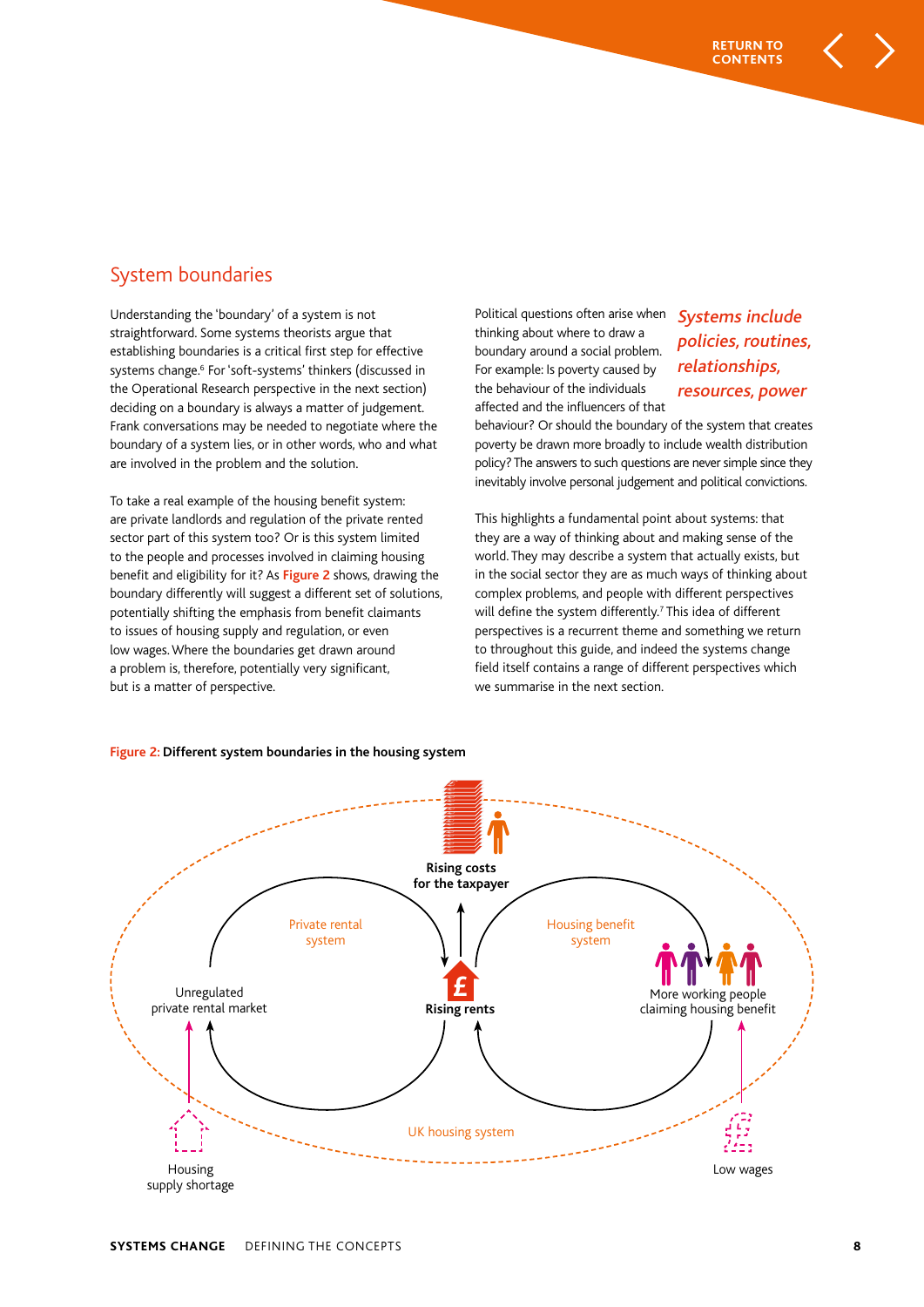## **Changing systems**

In this report we talk about systems change as an intentional process designed to alter the status quo by shifting the function or structure of an identified system with purposeful interventions.<sup>8</sup> It is a journey which can require a radical change in people's attitudes as well as in the ways people

work. Systems change aims to bring about lasting change by altering underlying structures and supporting mechanisms which make the system operate in a particular way. These can include policies, routines, relationships, resources, power structures and values.<sup>9</sup>

Systems thinking helps us to make sense of a complex world

This is not to say that systems change by its very nature is 'good'. Whether it is good or bad is again a matter of perspective. For example, the Marriage Act 2013 allowing same sex couples to legally marry represents a systemic shift in the institution of marriage in the UK. But whether a person views this change in the law as good or not is a political, moral and theological question. Changing systems is not therefore inherently good or bad.

It is an approach to social change, and the questions systems changers should constantly be asking are: **what** change is needed, **why** is it needed, and **what** might be the **unintended consequences**? Systems change, at its core, answers the question how change can be effected.

**RETURN TO CONTENTS**

While systems change can be an intentional process, it can also be unintentional. For example, the introduction of new legislation or policy can make a change in one part of a system that has repercussions in other parts of that system. Systems are constantly changing, and this complexity means there is a tendency for actions to produce unintended consequences.

Indeed, many of the systems change perspectives identified in this guide explicitly recognise social systems as complex, and argue that the relationship between an intervention and an outcome is somewhat unpredictable.<sup>10</sup> Instead of thinking mechanistically and in a linear fashion, a systems change approach encourages an appreciation of the complicated dynamics of social problems.

"Systems change is a journey"

ESTHER FOREMAN, THE SOCIAL CHANGE AGENCY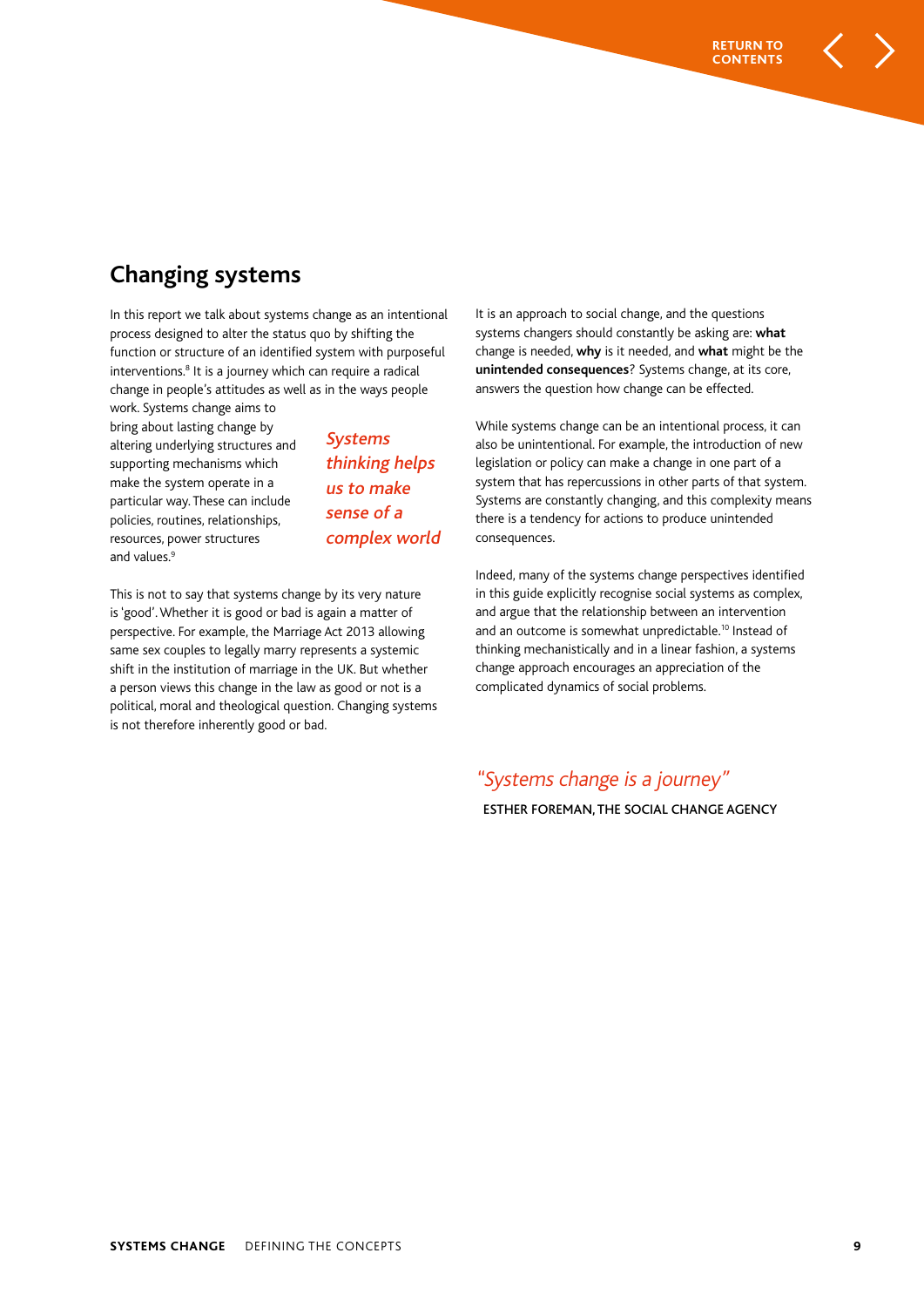Systems thinkers argue that interventions do not always produce neat, sequential and contained outcomes; instead an ongoing process of innovation, reflection, and learning is needed to bring about social change.<sup>11</sup> **Figure 3** below illustrates that the outcome of an intervention may be found at a different point in the system to where an intervention took place.

The concepts and language surrounding systems change may be new to some, but acting systemically is something that many in the social sector already do by putting beneficiaries at the centre of their work, as well as advocating for strategic or policy-level change. It is essential that systems interventions remain rooted in action and do not become removed from the people in society they are designed to help.

Systems-level interventions hold great potential for positive social change, with the ability to alter the structure and the rules of a social system.<sup>13</sup> On the other hand, intervening to meet people's immediate needs—such as feeding someone who is hungry—is also much needed, but these interventions tend not to be able to significantly shift the dial on the root causes of social problems.



#### **Figure 3: Example system with intervention and outcome highlighted at different points<sup>12</sup>**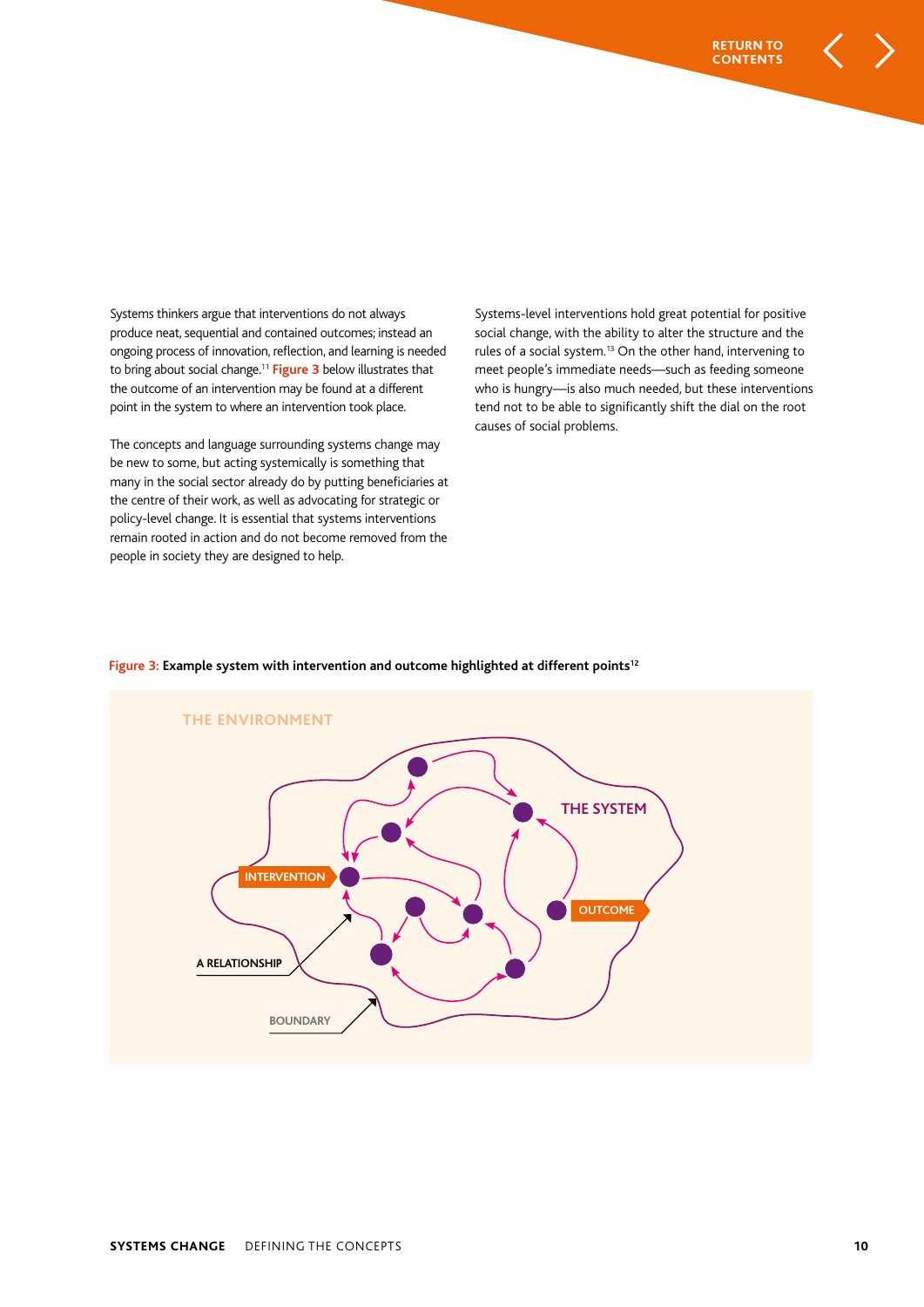# **SYSTEMS CHANGE PERSPECTIVES**

Now that we've outlined what systems change is, we can attempt to describe the landscape of systems change thinking and knowledge. Systems change is a very diverse field, and the range of people who are able to contribute to our understanding of it is incredibly varied, from biologists studying eco-systems to the designers of industrial processes. Systems change thinking ranges from the very abstract to the extremely specific, and can be found in the work of academic theorists on the one hand, and, on the other, in the experiences of activists working practically to change things. As a result it is a difficult landscape to describe. Our solution is to cluster the main sources of knowledge into a series of six perspectives (summarised in **Figure 4**) that between them cover the majority of what is relevant to the social sector in this diverse literature. These perspectives are NPC's interpretation of the ways in which systems thinkers view the world: we hope this helps to make sense of a complex field, but inevitably there are shades of grey both within and between them.

In this chapter we outline the origins of each perspective and the key beliefs they contain. Some perspectives relate more directly to social problems and others less so, but all have something to offer the social sector, and for each we offer some critique and suggestions on their application to social action. While some people reading this guide will identify with one particular perspective, others might draw on elements from all of them.

The practitioner and advocate perspectives are **grounded in practice**. They summarise the way that people working within social systems, or engaged in making the case for changing them, tend to view the topic Other perspectives, like Operational Research for example, are more **grounded in theory** and have a firmer basis in academia and methodology.

**Figure 4: Overview of systems change perspectives** 

#### **PRACTITIONERS**

**PEOPLE DELIVERING SERVICES** Social workers, prison officers, local politicians etc

#### **OPERATIONAL RESEARCHERS**

**SYSTEMS THEORISTS** 'Hard': systems are real-world entities 'Soft': systems are intangible social constructs

## **LEARNERS**

**CHAMPIONS OF FLEXIBILITY & RESPONSIVENESS** Systems, and the people in them, must learn and adapt to changing circumstances

## **ADVOCATES**

**CHAMPIONS OF CHANGE** Consultants, think tanks, sector leaders, spokespeople, commentators etc

## **SERVICE REFORMERS**

**PRACTICAL CHANGE-AGENTS** Focus on the needs and experiences of end-users

## **LIVING SYSTEMS**

**FOCUS ON 'ORGANIC' INTERCONNECTEDNESS** Systems are living, self-organising and react to their environment

#### **GROUNDED IN PRACTICE**

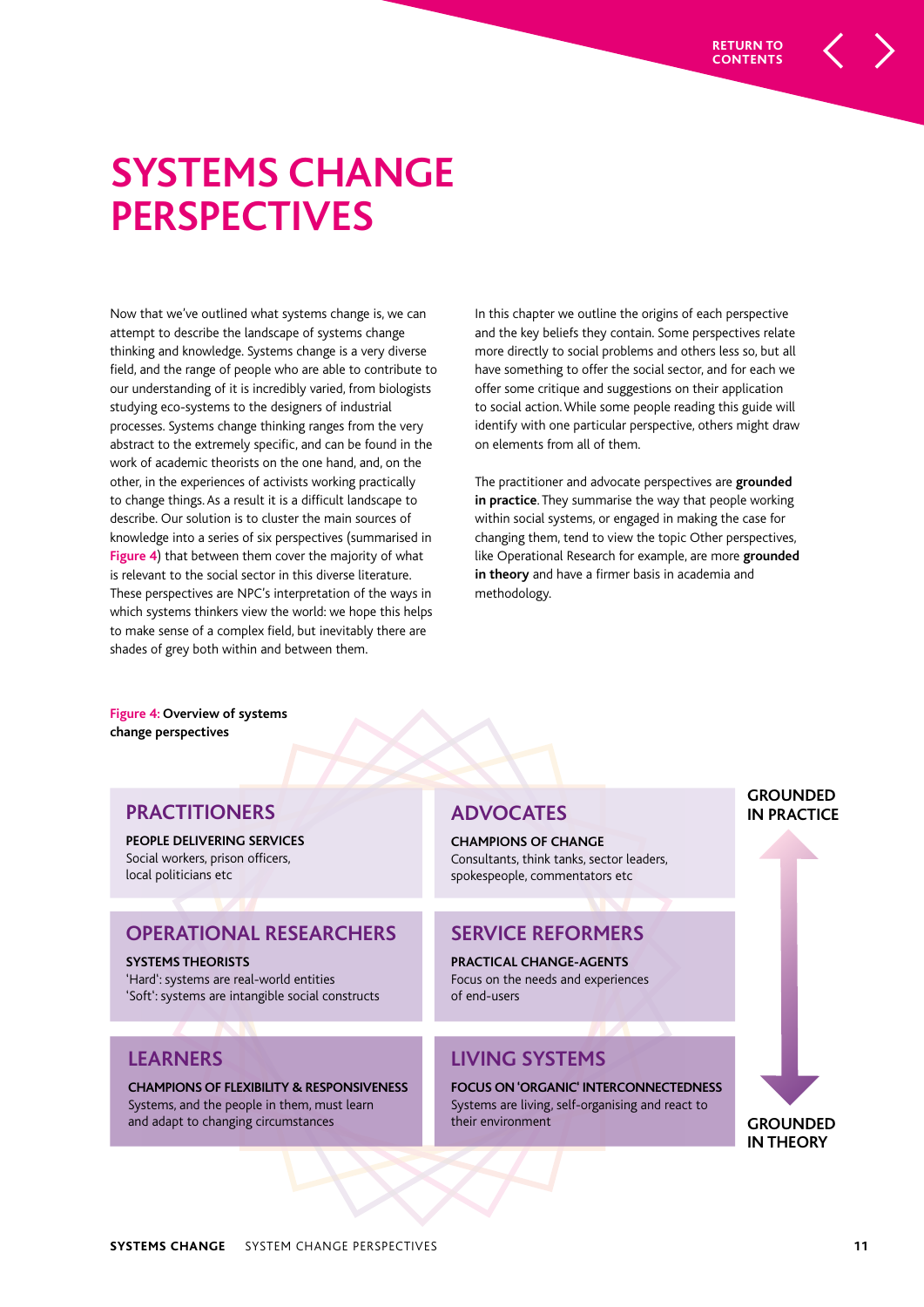

## **Origins**

The practitioner perspective is normally associated with people involved in delivering services who—from their practical insider knowledge of the system in which they function—are naturally drawn to a practice-focused approach to change. Whether social workers, prison officers, or politicians—those at the front line of service delivery have first-hand experience of both the system within which they are embedded, and the real problems their clients face, and are often able to use their role, connections and experience to lever systemic change.<sup>14</sup>

## **Beliefs**

Practitioners are likely to be working in a definable system, for example the health or social care system, and experience the consequences of systems failure on the people they work with and support.<sup>15</sup> Because they are embedded, they may be in a position to understand the existing power structures and processes in their specific field of work. Their critique of systems is therefore likely to be specific and targeted.

Practitioners who operate in a 'definable' system will be aware of the in-built processes for redress which exist. These range from strategy reviews and service transformation projects to lower-level feedback and appraisal processes.<sup>16</sup> All these processes are conduits for change but operate within the confines of a given system.<sup>17</sup> If practitioners are deeply embedded in the system they work in, they may be more likely to work within existing routes of redress rather than challenge the system more overtly.

The practitioner perspective is about getting stuck in, and people on the front line who take this approach are likely to want to see change happen quickly. They may well be interested in theory, but may not spend much time theorising. If practitioners work on the front line, they are often torn between meeting the needs of the people they support, and thinking strategically about how the system could be improved<sup>18</sup>—that is, whether to deal with the pressing social issues at hand, or whether to use their time to press for systemic change. In addition, those working as front-line delivery staff will have a specific role and job title, and it may be beyond the boundary of their position to challenge systemic problems in their field.

## Relevance to social sector

Many people who take the practitioner perspective work in the public and charity sectors delivering support to people in need. Their work is therefore highly relevant and their insights useful for systems change. Practitioners are **inside** the social sector and there remains a debate about whether or not a person needs to be inside or outside a system to be able to see it clearly, and push for change effectively. Having a deep understanding of how social problems are currently dealt with means that practitioners may be in a good position to diagnose what needs to be changed. However, they may be so preoccupied with individual cases, with their organisation, or their field, that they simply accept the assumptions of the system, or push for change from the inside, resulting in only incremental rather than systemic change. They may also be limited by their lack of knowledge from other sectors, or by a lack of theoretical insight about systems change.<sup>19</sup>

## How it links to practice

Those who follow a practitioner perspective and are committed to systems change are likely to adopt a 'just do it' approach, however there is no defined method of 'just doing it'. Some practitioners we spoke to talked about the importance of buy-in and building momentum; some also said that understanding the power structures and dynamics of the system that needs changing is useful.<sup>20</sup> All are likely to get stuck into a problem that they experience personally.

Practitioners understand the need for change through their hands-on work and may use their experience to diagnose what is wrong and how it could be improved. Practitioners' analysis of systemic social problems often emerges from their experience and dissatisfaction, rather than a formal diagnosis or study, and they are likely to agitate for change from within a system.<sup>21</sup>

#### **NPC OBSERVATIONS**

Theorising, debating and analysis has to be balanced with practical action if systems change is to avoid being a purely ivory tower concern. Those working within systems can bring a unique perspective and instinctive understanding of what needs to change. Given that insiders may feel uncomfortable discussing their implicit assumptions and beliefs, there may be limits to what can be accomplished from within the system.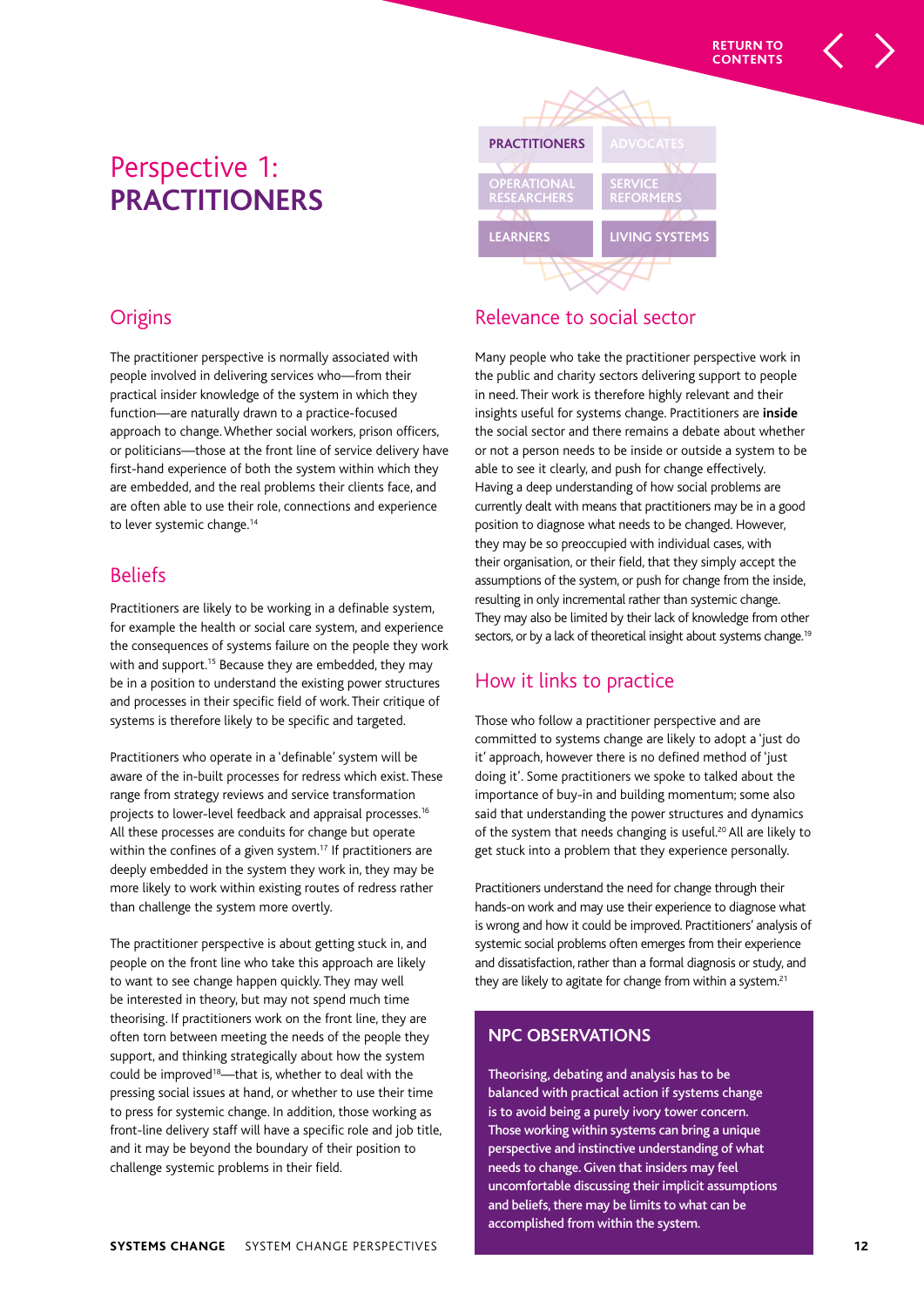## Perspective 2: **ADVOCATES**



## **Origins**

The advocate perspective is also grounded in practice, as well as a firm commitment to the ideas of systems change. People who have this perspective are convinced that systems change is essential for a more effective social sector and are vocal in pushing forward the systems change agenda.<sup>22</sup> They are likely to be people working in think tanks, consultants with their own methodologies, thought leaders, and social sector leaders with ambitions for large-scale positive change. Others might be former service deliverers who, frustrated with the limits of their role, have decided to tackle systems change in a different way. The advocate approach is followed by a community of people who comment on the social sector and believe it can be fundamentally improved by action at a systemic level.<sup>23</sup>

Advocates can be found both inside and outside the systems that they want to transform, and rather than having expertise in one specific field, they often have experience of different fields.<sup>24</sup> This puts them in a good position to transfer methods and learning about what works from one system to another. Rather than focusing on a specific problem, advocates are committed in general to social progress and recognise the potential of systems change principles to achieve this.

There is no defined method for systems change that the advocate perspective puts forward: some people who define themselves as advocates have methods and some do not. What typifies this approach, rather, is a commitment to pushing for systemic change and inspiring others to get on board.

## **Beliefs**

People who take an advocate approach may use the platforms available to them to push for systems change and inspire the people around them to do the same.<sup>25</sup> These platforms range from blogs to keynote speeches and from formal workshops to informal networking. Grant-making can also be a platform for encouraging systems change. A commitment to systems change certainly influences the types of grants and support some funders give, and the ways that they work with their partners.<sup>26</sup>

In some circumstances advocates implement or push for systems change in a specific sector, however people who follow this approach are more likely to be the ones convincing and supporting others to act systemically. By their nature advocates are therefore a diverse group with a mixed emphasis on methodology: some have very clear approaches for implementing systems change, however most tend to focus on promoting systems change, rather than implementing it. People who identify with this perspective often focus more on theory rather than methodology.

## Relevance to social sector

Those who adopt an advocating position tend to work in the charity or public sector and play an important role convincing others of the need to tackle complex social problems holistically. Given their positions as spokespeople, commentators, advisors, figure-heads, and agitators, their commitment is important to the systems change field.<sup>27</sup> Yet they are not without their critics: advocates have been accused of being rhetorical, polemical and abstract, with a focus on problems and principles rather than solutions and actions.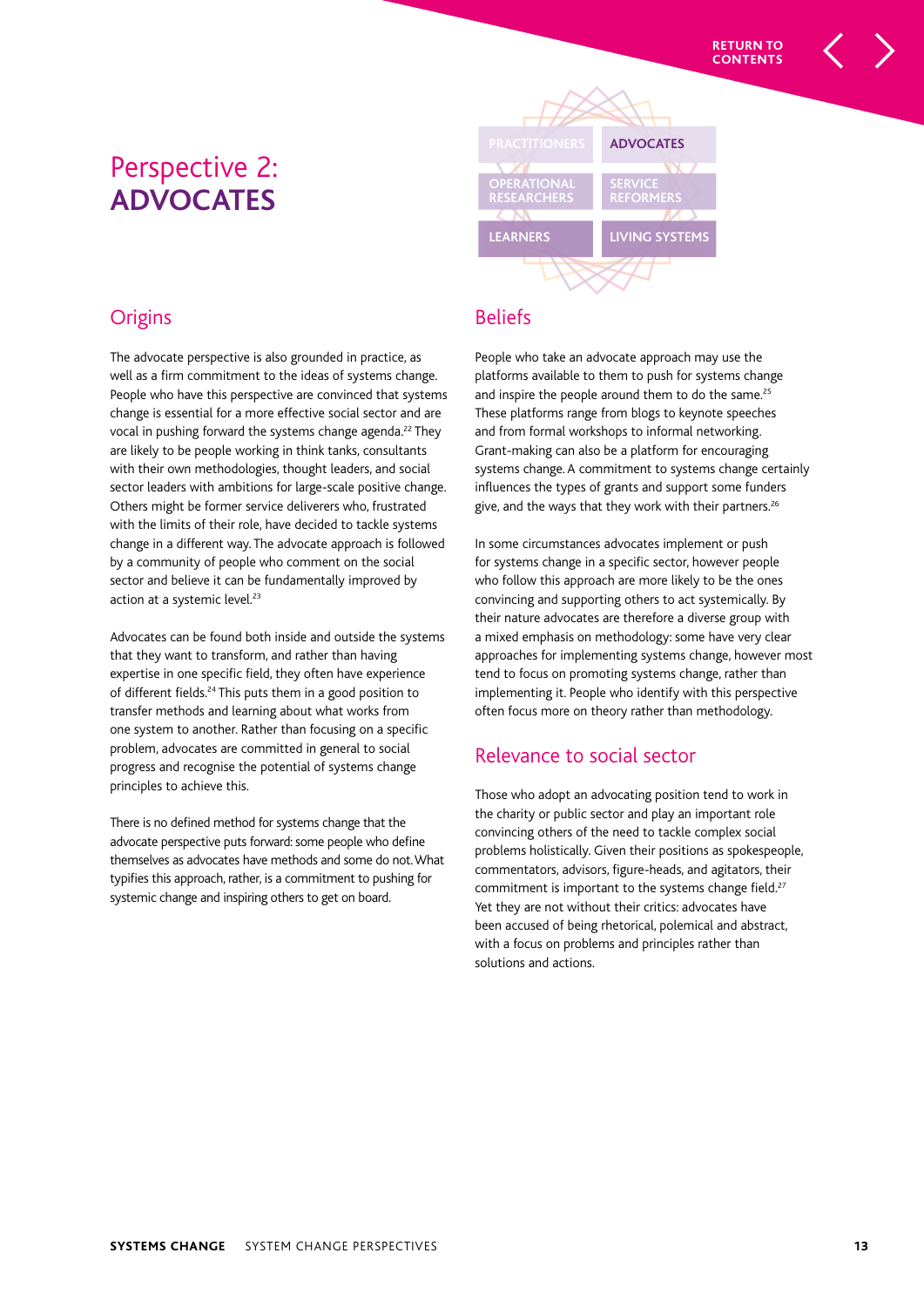Some advocates, especially those who work to influence systems from the outside, may not have an in-depth understanding of a system they are working to change. In some instances they may only have superficial knowledge of a particular field, or rely on the theoretical underpinnings of systems change, and may therefore lack credibility in the eyes of practitioners and end-users.<sup>28</sup>

On the other hand, there are advantages to being removed from the frontline. Advocates are in a good position to see the bigger picture—the synergies and differences between systems—and can transfer learning from one area to another.<sup>29</sup> They are not likely to be bogged down in the assumptions and language of a particular sector so can use their position to challenge and provoke the status quo.<sup>30</sup>

#### How it links to practice

Advocates tend to focus on supporting and raising the profile of systems change, rather than implementing systems change projects themselves (although this is not true of all). Their activities include agitating for change, writing op-eds, meeting with people, and attending and speaking at events. They tend to work at the inspirational edge of the systems change movement, rather than with end-users, and use their position to persuade others to think systemically.

Some advocates have a real sense of mission when it comes to systems change. They are absolutely convinced that a systemic approach to social problems is the answer and stick with it. However, there are others who could be accused of dipping in and out. Systems change is a buzzy and exciting field, but not everyone in it has tenacity and commitment. Whether advocates are committed or merely have a passing interest in the topic, they all tend to make a strong case for social change but leave others to implement it, often without defining what the best course of action should be.

#### **NPC OBSERVATIONS**

There is an important role in making the case for change, and some distance from the system concerned can help with a clear-sighted diagnosis of what needs to happen.

However, there is a mismatch between the rhetoric and real examples of success. There needs to be more honesty about the limited track record of systemic approaches so far.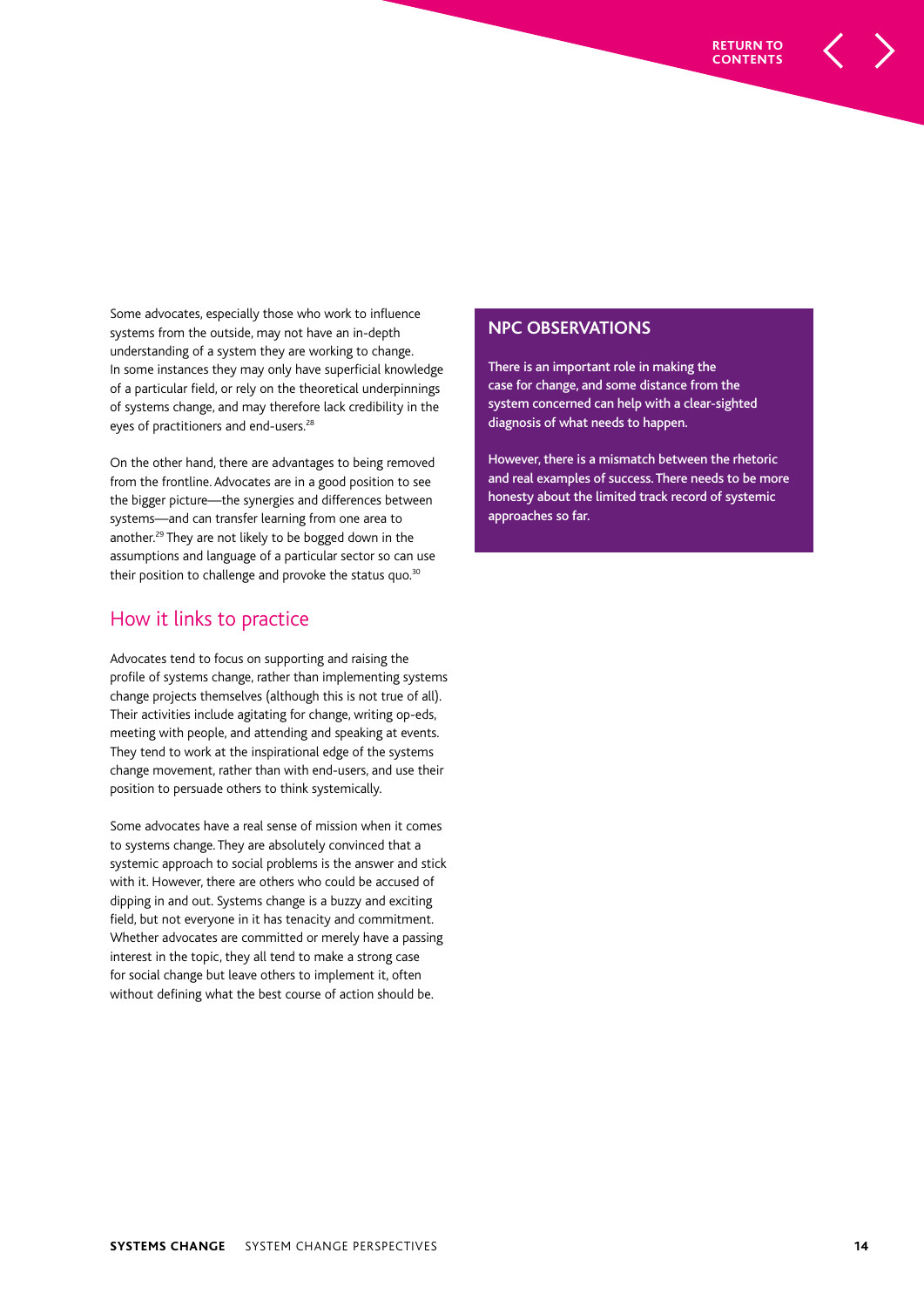## Perspective 3: **OPERATIONAL RESEARCHERS**



## **Origins**

After the Second World War, Operational Research, also known as management science, developed as an academic discipline through the study of manufacturing and a desire to optimise the way that industrial organisations worked. Operational Researchers systemically looked at supply chains, work flows and logistics seeking ways to streamline processes and create efficiencies.<sup>31</sup> What emerged was a range of tangible methodologies, and from the 1970s onwards two different schools of thought emerged—'soft' and 'hard' systems approaches. Both these approaches to systems change have since been applied in the social sector.

When Operational Research emerged, some academics aimed to develop general models that could be universally applied to all systems in all disciplines, their sub-elements and the relationships between them. Many Operational Researchers now shy away from this grand aim, preferring to focus on organisational or social systems rather than developing a universally applicable methodology.

## Beliefs

Operational Researchers can be divided into two main camps. The first camp can be described as the 'hard systems' approach where systems are seen as concrete or physical entities that exist in the real world. For example, a hard systems thinker sees the National Health Service, or an information system such as a telephone advice service, as a bounded entity with both a physical and social existence. This approach assumes that systems can be accurately mapped and moulded to fulfil a specific purpose, and makes assumptions about the rationality of people, and the tangibility of systems.<sup>32</sup>

The second camp is known as the 'soft systems' approach and proponents of this approach view systems as social constructs rather than concrete entities. Soft systems thinkers use systems as a way to understand people's perspectives of a system.<sup>33</sup> For example, if we look at a particular charity as a system, it can be described as a system to deliver social change to beneficiaries, or a system to raise awareness of an issue, or a system to provide volunteering opportunities for the long-term unemployed. Each perspective precipitates a very different understanding of what the charity does.

These soft and hard approaches relate to discourses in other academic disciplines and each approach has specific methods associated with it. Hard systems thinkers look for concrete problems and solutions for definable systems that they believe exist. In contrast, soft systems thinkers focus more on people and their perspectives of a given system, and how these could be reconciled to make improvements. Soft systems methodology provides a framework which helps people to make sense of messy problems that lack a formal definition.

## Relevance to social sector

The Operational Research perspective contains some of the most concrete methodologies for systems change including Systems Dynamics and Viable Systems Diagnosis, both of which model systems mathematically, showing them as complex networks.<sup>34</sup> Systems Dynamics, one strand of hard systems thinking, maps systems through feedback loops, time delays, stocks and flows.<sup>35</sup> Hard systems approaches tend to be more easily applied to clearly bounded systems, such as supply chains or computer systems, rather than to complex social systems.<sup>36</sup> There is some scepticism about whether it is possible to put a social system into such a simplified diagram, although proponents of this approach find it useful to map out a particular sector with arrows and feedback loops.<sup>37</sup> Mapping processes or customer journeys for an advice service, for example, can help identify certain types of problem, such as 'failure demand'—a failure to do things right the first time, meaning that the issue needs to be revisited and capacity is taken up fixing mistakes.<sup>38</sup> Identifying systemic problems with demand allows practitioners to view the system they work in as tangible and see the potential for improvement.<sup>39</sup> So while there is debate about how applicable hard systems methodologies are to the social sector, the concept of a hard system can be helpful.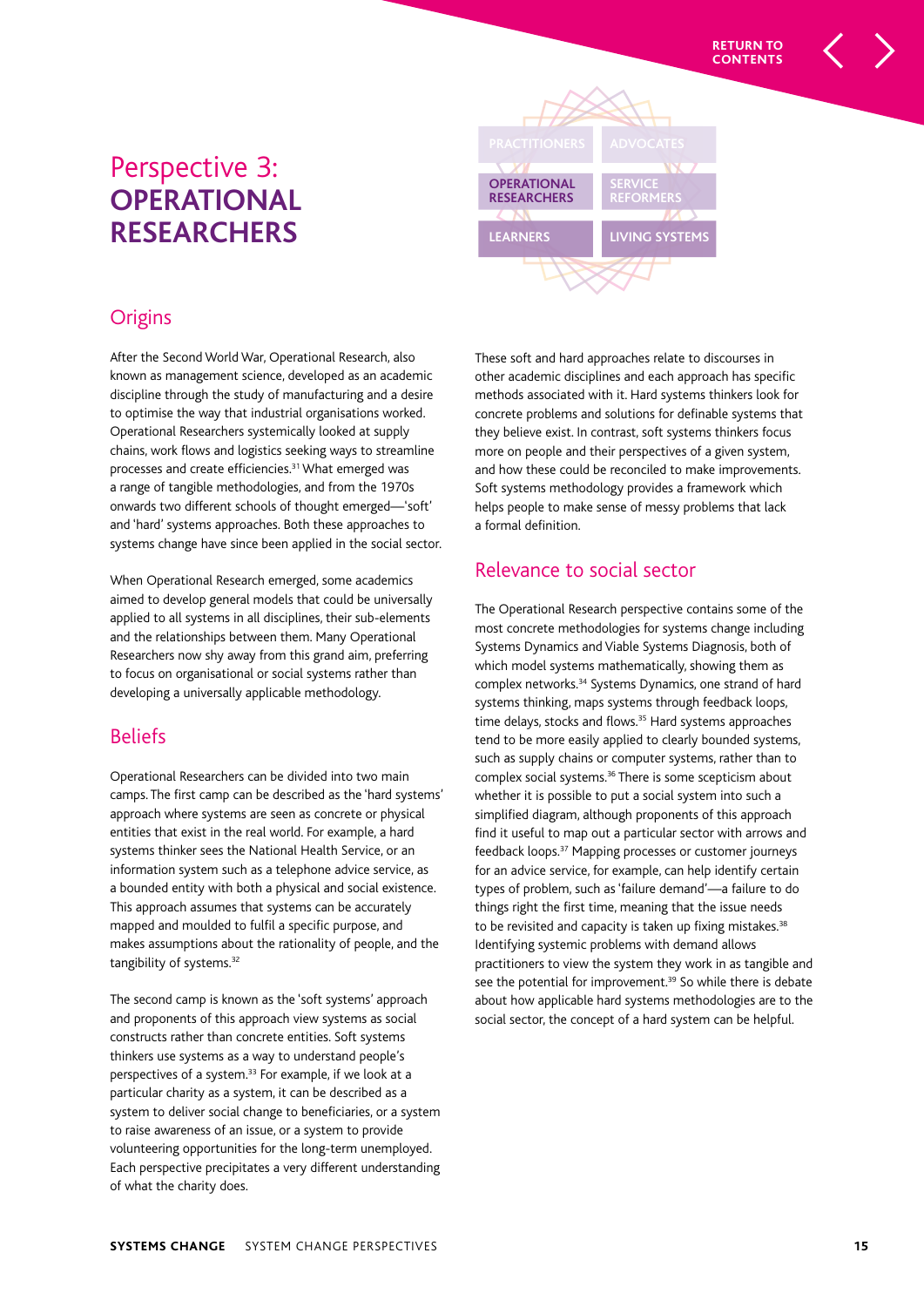The soft systems approaches are often difficult to grasp for people working on the ground, but arguably more applicable to complex social problems. This is because soft systems methods are seen to cope better with intangibility, complexity and unpredictability. They are designed to make sense of complex situations where there are divergent ideas about the definition of what the system is, what the problem is, and how it should be resolved. For example, how to improve the NHS, how to tackle youth unemployment, and how to best deal with substance abuse, are all complex social questions, and there may be different perspectives about the best course of action. The seven-stage approach to soft systems methodology published by Peter Checkland is a widely used model.<sup>40</sup> In summary, the process involves: defining a problem situation and system; building conceptual models of the system; comparing the models with the real world; and developing desirable and feasible interventions. As with hard systems methodology there is a lot of theory and guidance available.<sup>41</sup> Soft systems thinkers use the idea of a 'system' as an interrogative tool for stimulating debate, developing consensus, building relationships, and galvanising people into action. Soft systems methodology has been used in a range of social settings. For example, NGOs have used it to engage local people in land-mine clearance initiatives.<sup>42</sup>

## How it links to practice

Operational Researchers have worked with people in the social sector to bring about social change, and some of the principles and methodologies have been enthusiastically embraced. For example, soft systems approaches have been used in Whitehall and have helped ministers make sense of the complex environment in which they operate.<sup>43</sup> Yet despite some interest in systems change methods from politicians, government has, on a general level, been criticised by some systems change thinkers as wanting to be able to control, predict and take credit for the impact of their reforms. According to Jake Chapman, a soft systems academic and practitioner who has worked in government, politicians often deny the complexity of the systems within which they operate because political expediency demands concrete action be taken within set timeframes. In reality, the systems within which politicians work are messy and the outcomes are unpredictable.<sup>44</sup>

We also note that while there are many socially minded academics in the field, much of their work is inaccessible for many in the social sector. Some Operational Researchers have crossed the divide but still find it hard to apply their methods and language to very large scale social phenomena. This is not surprising given that much of the literature is focused on organisational systems rather than societal systems which are complex and likely to span multiple organisations, public policies and cultural norms.

#### **NPC OBSERVATIONS**

There is no 'right' way of doing systems change and the appropriate methodology will depend on the situation.

A crucial insight of soft systems methods is that there is no single truth about social systems, and they can best be understood through a process of inquiry into the different perspectives that exist.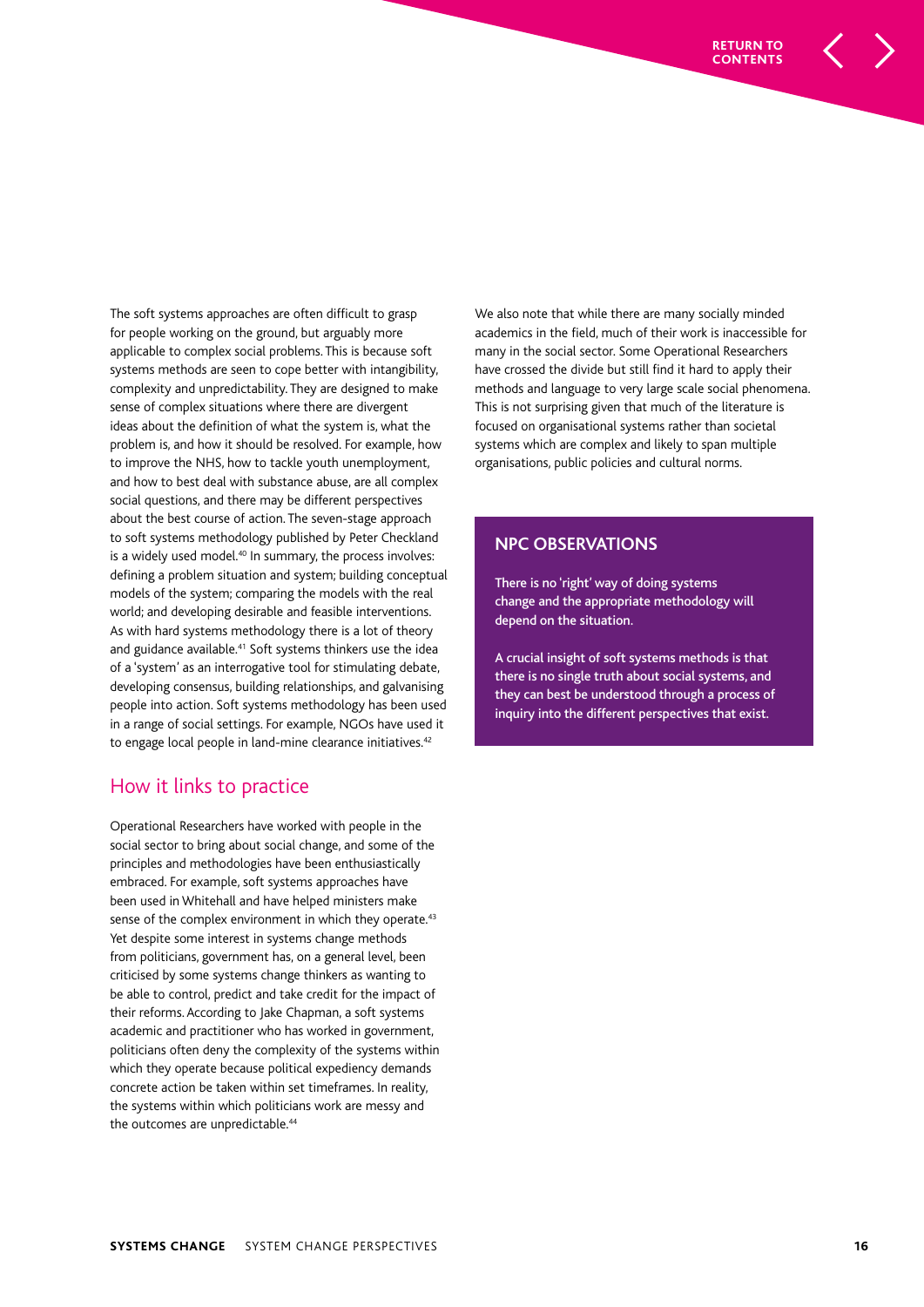#### **Figure 5: A summary of Operational Research approaches**

#### **SOFT SYSTEM**

- the process of enquiry is systematic
- a system is a fuzzy-edged social construst



#### **HARD SYSTEM**

- the world is systematic
- a system is a physical real-world entity



**RETURN TO CONTENTS**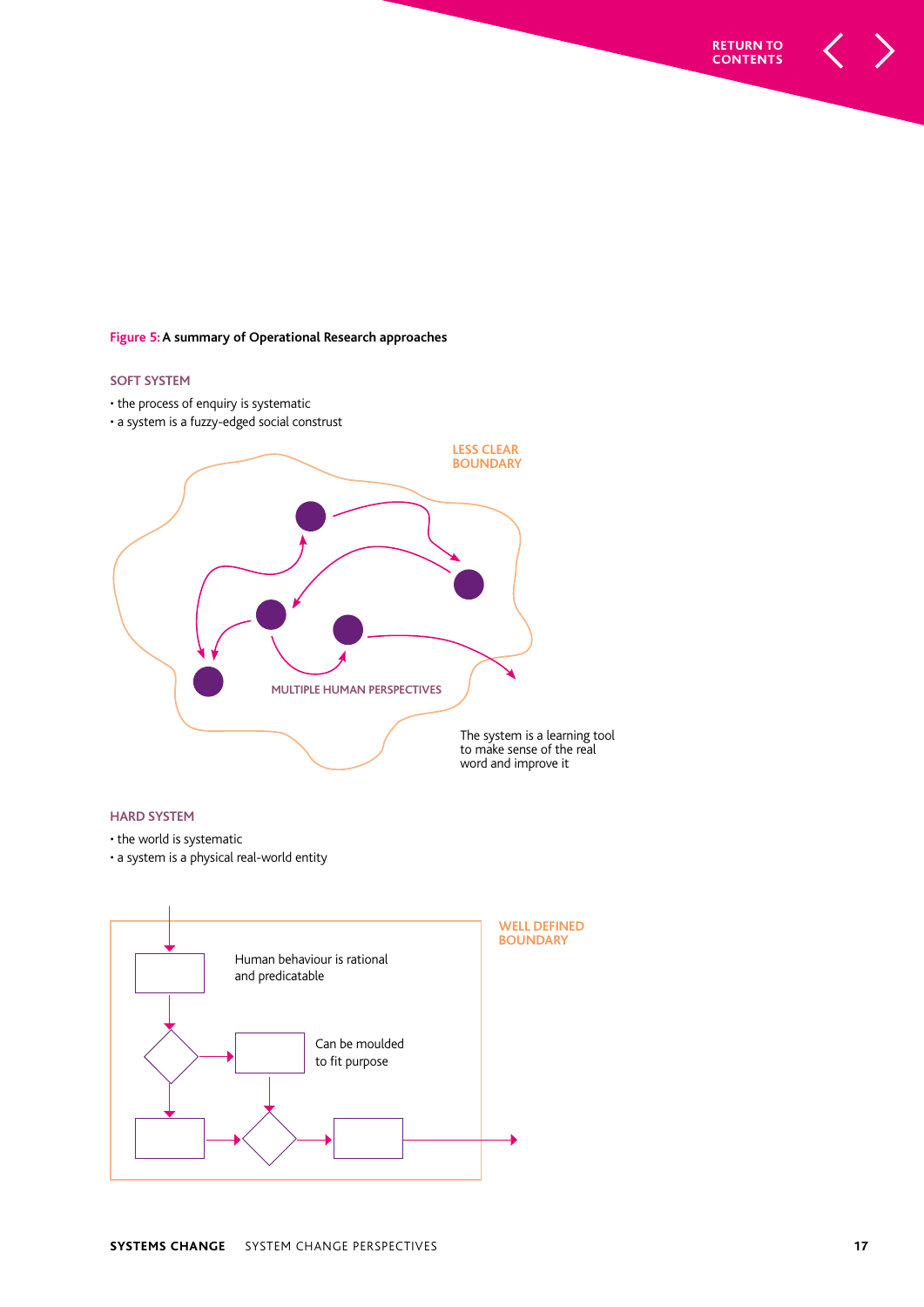## Perspective 4: **SERVICE REFORMERS**



## **Origins**

Reformers focus on systematically redesigning services by putting end-users at the centre, modelling services around user needs, and reducing inefficiencies. People who have a reformer perspective may be found in campaigning organisations or may be consultants who are experts in using particular methodologies, outsiders to the field they are working in. Although service reformers work in the social space to improve public services, the origins of this systemic approach are often attributed to Toyota and the private sector.<sup>46</sup> Toyota, the car manufacturer, aimed to improve its manufacturing processes by systemically eliminating waste and smoothing out inconsistencies in the flow of work.<sup>47</sup> Around the same time, similar process improvement methodologies emerged, including Lean and Six Sigma.

Clearly manufacturing is a very different discipline to public services; however there are some principles from it that have been embraced by service reformers. Key proponents of this approach include John Seddon and his Vanguard method,<sup>48</sup> and to a certain extent some Lean methodologies<sup>49</sup> can also be seen as a systematic approach to service redesign.

## Beliefs

There is extensive literature on systemic service reform and some common threads are evident. Many in this space believe that organisational purpose—in end-user terms rather than organisational terms—should be at the core of any service reform process.<sup>51</sup> In other words, success should be based on the end-user perspective, rather than top-down targets set by an organisation or system. Implementing local tailored services is key, as is understanding the nature of demand. According to John Seddon there are two types of demand: **value demand**, which is often predictable, and **error demand**, which is caused by the system not dealing effectively with problems.<sup>52</sup> This insight, it is suggested, enables the design of systems to meet the demands of the people they support.

Another belief, associated with Lean and the Vanguard method, is that it is important to understand the flow of work throughout a system, and to eliminate areas of waste, delay and 'failure demand'.<sup>53</sup> There are various methods and tools for doing this, most of which involve mapping the workflow from the first point of contact with an end-user. This systems mapping—which may be intra-organisational or may cover multiple organisations—is intended to show the end-user journey to reveal how processes can be improved. Indeed, there are similarities between some of the service reform methodologies and the hard systems methodologies that Operational Researchers use to map processes.<sup>54</sup>

Another belief, which links to the learner perspective outlined next, is that organisations and systems need to embrace a culture of learning and responsibility.<sup>55</sup> Service reformers argue that all people within a system, no matter what rank, should feel responsible for their work, and capable of suggesting and making changes that benefit service users.<sup>56</sup> This requires a distributed form of leadership and an empowered workforce.

## Relevance to social sector

The service reform perspective has been applied to the social sector with some success. For example, it was used to review the homelessness services at Hull City Council which were subsequently redesigned to focus less on hitting targets and more on meeting the pressing needs of service users. According to Paul Buxton, this not only meant that homeless people were better supported; it also resulted in significant savings for the Council.<sup>57</sup>

John Seddon's report for Locality, Saving money by doing the right thing,<sup>58</sup> also makes a similar argument. In other realms, service reformers have been called on by MPs to give advice to Select Committees, and parliamentary researchers have written papers on the applicability of this approach to the public sector.<sup>59</sup>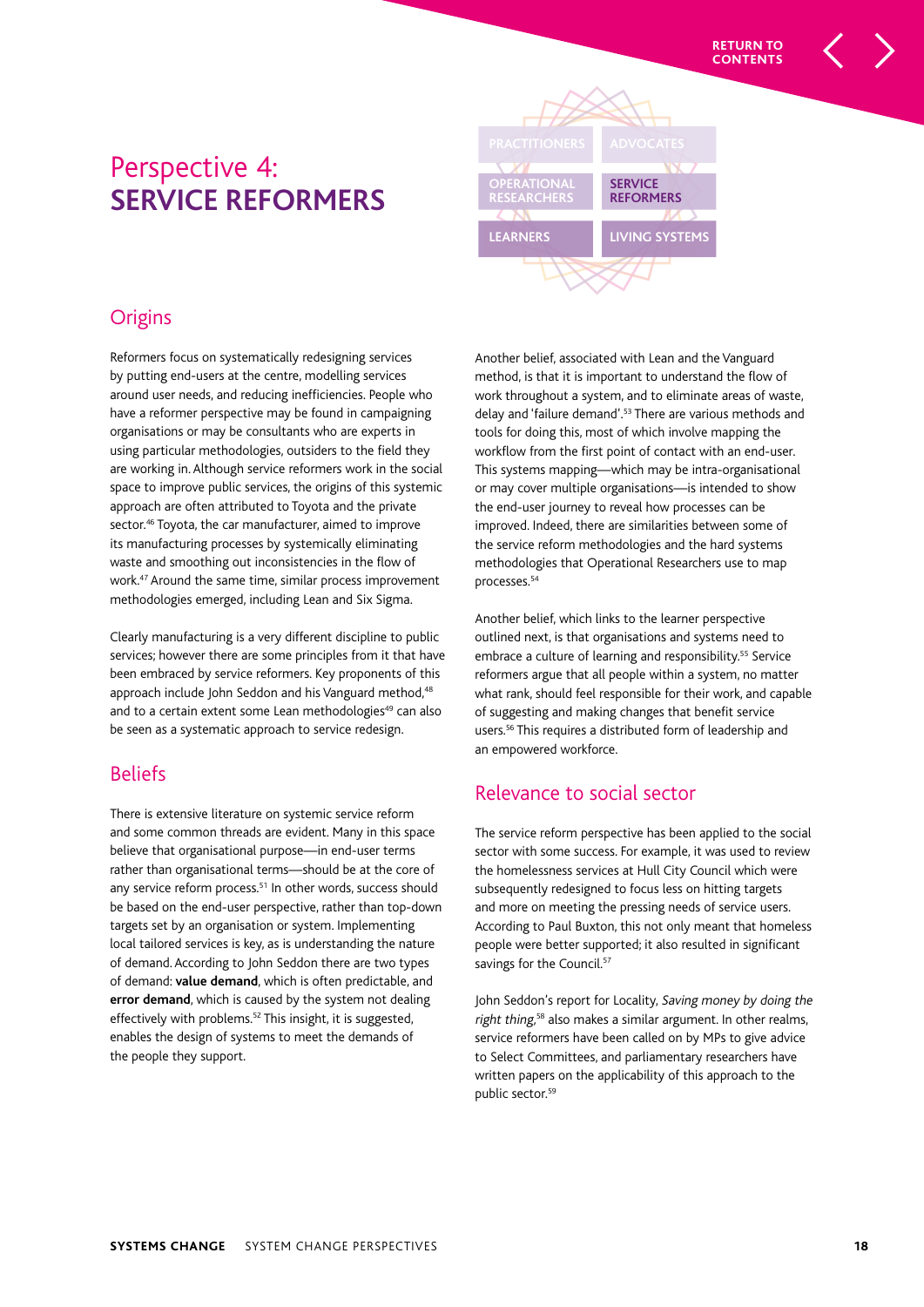However, the service reform perspective is not without its critics. While its mapping methods can be applied beyond organisational boundaries, many of the methodologies have been developed to assess organisational systems, rather than the more nebulous social systems—those influenced by public policy and people's behaviour—that exist across multiple organisations. Though service reform approaches have a track record of improving the services of organisations, it has been argued that a track record showing improvement in social systems is hard to find. The wider systems that surround social problems contain multiple actors, organisations, relevant public policy, and cultural norms. Social systems operate on many levels and mapping systems in this way may fail to appreciate their complexity.

#### How it links to practice

Service reform is a practical approach to systems change and there are many methodologies and tools which have been developed to implement it. People who take a service reform approach tend to be outsiders, and may be brought in by an organisation, local authority or central government to help them understand how to deliver better services. Service reformers tend to have their own personal approach to methodology rather than a generic approach associated with a particular discipline.

Using the Vanguard method as an example, systems redesign tends to be implemented as a series of pre-defined steps. Typically, the first step is to study an organisation or system, looking at demand and making sure that any success is understood in end-user, rather than management, terms. The next steps involve studying the flow of work and understanding why the system operates in the way it does. This is followed by exercises to change people's thinking within a system or organisation, including prototyping changes and cultivating buy-in. The final steps involve implementing the reforms at scale.<sup>60</sup>

It is apparent that such an approach is more suited to predefined systems such as organisations or specific services, rather than the messier complex systems that surround social issues. For example, the Vanguard method advocates that the perspectives of end-users matter above all else, whereas soft systems methods, designed to deal with complexity, argue that the perspectives of many stakeholders should be taken into account.<sup>61</sup> In summary, whilst the systems reform critique and methodologies are persuasive, its track record at precipitating complex systemic social change is less so.

#### **NPC OBSERVATIONS**

When systems are dysfunctional they make social problems worse and create additional demand fixing their own errors.

Service reform methods are easier to apply to discrete tangible systems but have a limited track record of addressing more complicated social problems.

Beneficiaries should be at the heart of any service design process.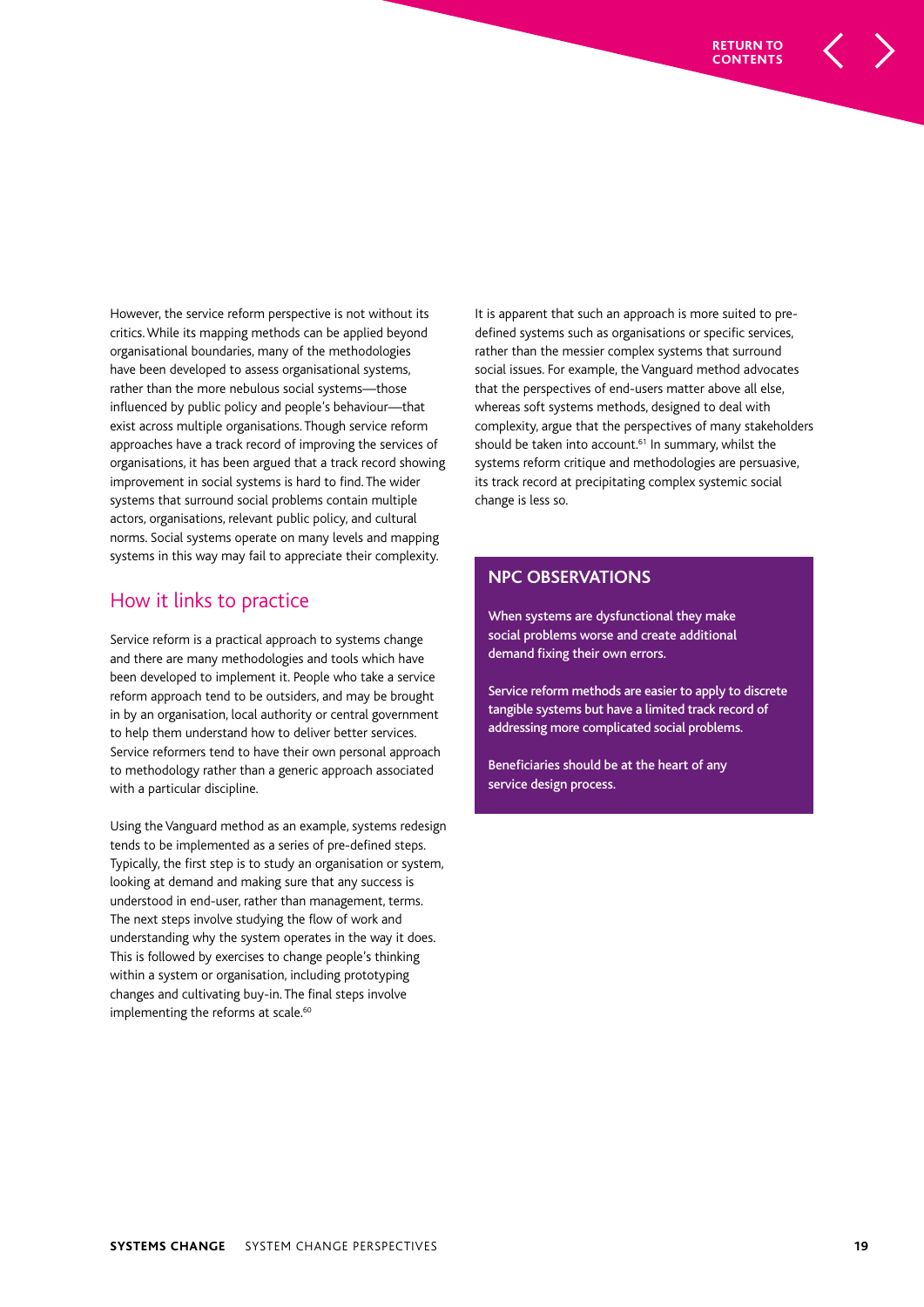## Perspective 5: **LEARNERS**



## **Origins**

Learning is a theme that runs through many of the other systems change perspectives but also represents a school of thought within management studies that bears directly on the topic. Taken at face value, the idea that organisations should devote energy to learning, and use that learning to improve, is obvious, and most organisations would argue they do this already. What is distinctive about the learning perspective is the extent to which learning, and consequent adaptation, is adopted as a central plank of strategy. If done well, learning has a profound affect on the way organisations are run and the way leaders behave.

Organisational learning began to emerge as a field of study in the late 1970s. 'Learning' is defined broadly to include the way that organisations change and adapt over time in response to their environment. All organisations do this to an extent, but ones that are pursuing a learning strategy will explicitly set out to generate knowledge and utilise it to change behaviour. This strategy is well suited to systems change because it copes better with the complexity and unpredictability of systems. According to Peter Senge, organisations often contribute to dysfunctional systems because they contain hidden assumptions and inaccurate 'mental models', making them likely to react to events in a way that makes things worse.<sup>62</sup> Senge's examples tend to focus on the commercial world, but his ideas are applicable to the social sector too. For example, the assumption that social workers are to blame for high profile public failings has led to increasing micro-management of their work. This reduces the scope for frontline workers to exercise professional judgement and ironically the risk of future failure is increased. For Senge, the way to respond to these system dysfunctions is through reflection, curiosity and learning at both individual and organisational levels.

A related school of thought is that of 'emergent strategy'. Henry Mintzberg, a key proponent of emergent strategy, argues that in complex and unpredictable situations (the systems that change initiatives tend to tackle) it is futile to follow rigid plans.<sup>63</sup> Inevitably events will unfold in a way that is unexpected, and according to Mintzberg, formal planning processes and grand strategies tend to make people less flexible, and less likely to learn from what emerges or to adapt their plans to suit. What is crucial is to provide a clear overall strategic intent, and allow flexibility to respond to problems and take opportunities as they arise.

Without the capacity to 'learn' this adaptive process cannot function. The argument is not that there should be no planning; rather that learning and agility, within a framework of a clear aim, should take precedence and be the basis of strategy.<sup>64</sup>

## **Beliefs**

Most proponents of the learning perspective argue that a different approach to leadership is required, and for some this has profound implications for how organisations are run. They believe that the traditional levers of management, planning processes and top-down command-and-control, do not create organisations that can learn and respond flexibly. By the time information has worked its way up to senior management—and they have overcome their natural resistance to changing carefully laid plans—an opportunity may have passed. Learners tend to emphasise a more distributed model of leadership where responsibility for exercising judgement and taking decisions is found throughout an organisation.<sup>65</sup> In the Toyota Production System, for example, any worker can halt the production line to highlight a problem or opportunity to do things better. The consequence is that leadership in learning organisations is less about central direction and more about creating a culture that encourages learning, prototyping, and flexibility, and enables staff to use their judgement.<sup>66</sup> The empowerment of staff and a culture that supports learning are crucial, and achieving these things is the primary task of leaders.<sup>67</sup> The elements of a learning culture typically might include:

- creating a clear over-arching intent;
- encouraging individuals to question and challenge accepted orthodoxies and assumptions;
- being comfortable with uncertainty;
- being willing to experiment;
- accepting the need to change things that don't work; and
- empowering staff to respond to specific situations by making judgements and taking the initiative.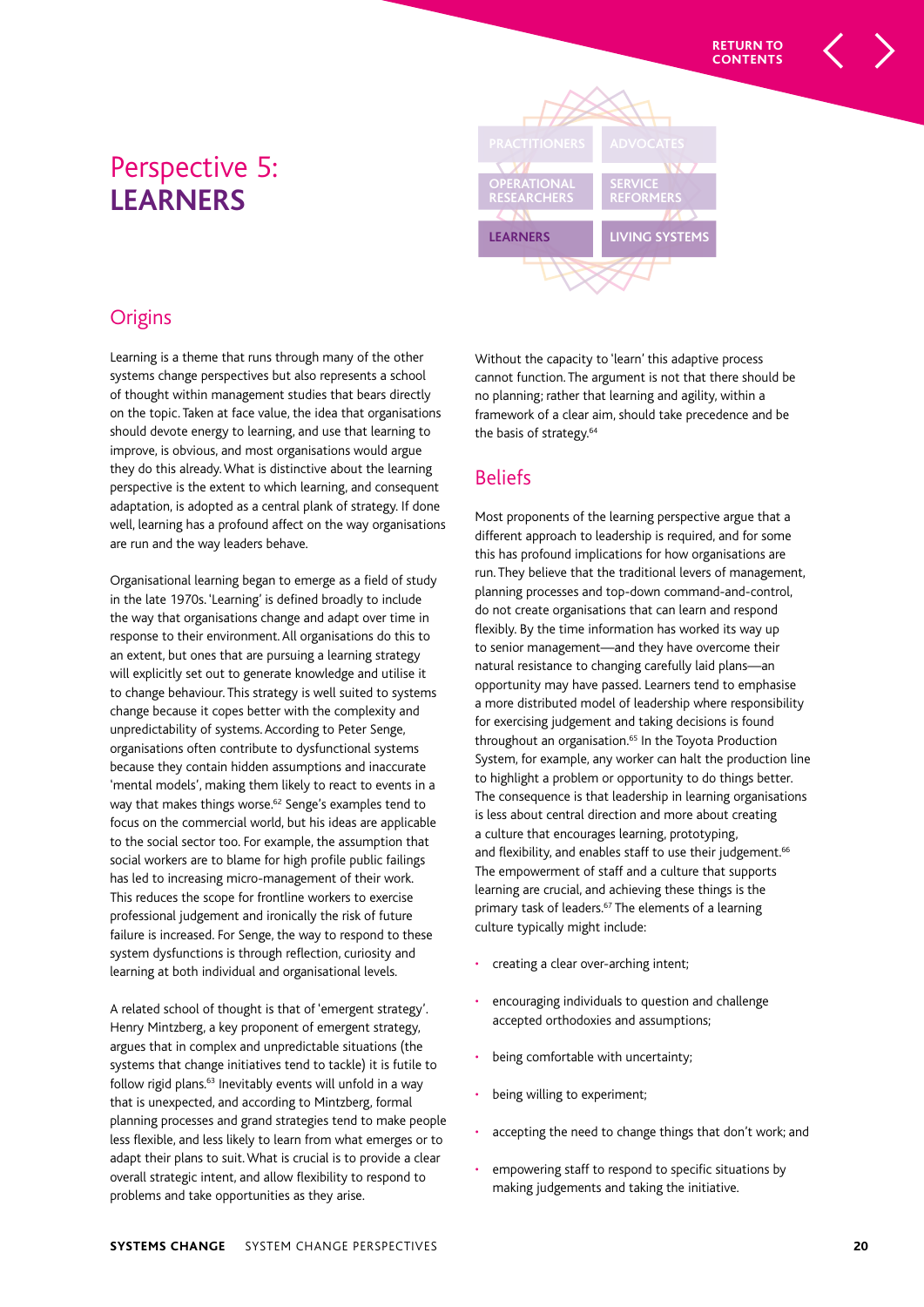

## Relevance to the social sector

The learning perspective suggests an approach for taking action in situations which are complex, uncertain and unpredictable. It does not rely on starting with a perfect understanding of a situation—a difficult or impossible quest: instead it emphasises learning and adaptation. The relevance of this perspective for dealing with social systems is clear, although the changes to leadership behaviour and culture that it calls for are not always easy to achieve.<sup>68</sup> It is a reasonable expectation that the social sector, with its public service ethos, is fertile terrain for organisations that distribute leadership and emphasise learning—but that does not appear to be straightforwardly the case. Charities, funders, and much of the public sector are often expected to produce detailed business plans with targets, KPIs and detailed timelines. Embracing a learning approach may require a shift in mind-set for social sector leaders that is just as profound as elsewhere.

There is a further complication in that addressing systemic social problems cannot usually be done by single organisations and is likely to require collective action. Learning, therefore, will need to occur across networks of organisations as much as at an individual level. This does not diminish the relevance of the learning perspective, but is a reminder that the leadership activity of building a learning culture may be complicated by the need to create norms beyond the boundary of individual organisations. Indeed, encouraging learning in the network of organisations that make up a system is in itself an activity with the potential to change that system.

Implicit within the learning perspective is the principle that failure is an opportunity for learning and adaptation. There is some discussion about failure and the need to deal more honestly with it in the social sector at present.<sup>69</sup> Clearly, failure as a result of negligence is not acceptable, but where failure is the result of experimentation, proponents see this as commendable and a valuable opportunity for learning. Indeed, until the social sector can get better at sharing and learning from failure, it is likely that the same mistakes will continue to be made.<sup>70</sup>

## Links to practice

Writers in the organisational learning perspective tend to emphasise the implications for leadership, casting their philosophy as a radical prescription for changing the way organisations are led. While we find the learning perspective persuasive, it is worth treating these claims critically. Authors may have their own reasons for exaggerating the boldness of their thinking, and the problem with radical leadership prescriptions is they are hard to act on and risk replacing one model of the heroic leader with another. In NPC's view the learning perspective has value at a more modest level of ambition, by reminding us to share what we know with others, take learning seriously, and work to create the conditions in which it can occur —and conversely, avoiding the things that prevent it such as blame cultures, over-emphasis on taking the credit, and command-andcontrol bureaucracies.

#### **NPC OBSERVATIONS**

Learning is a central concern of systems change—partly due to the complexity and unpredictability of social systems, and partly because implicit assumptions and world views can contribute to dysfunctional systems. An ongoing process of reflection and learning is an obvious response to these challenges.

Learning is, however, only useful for systems change when it includes adaptation to take advantage of the opportunities it reveals.

In this model, the principle job of leadership becomes setting a clear intent, and then creating the conditions in which learning can occur.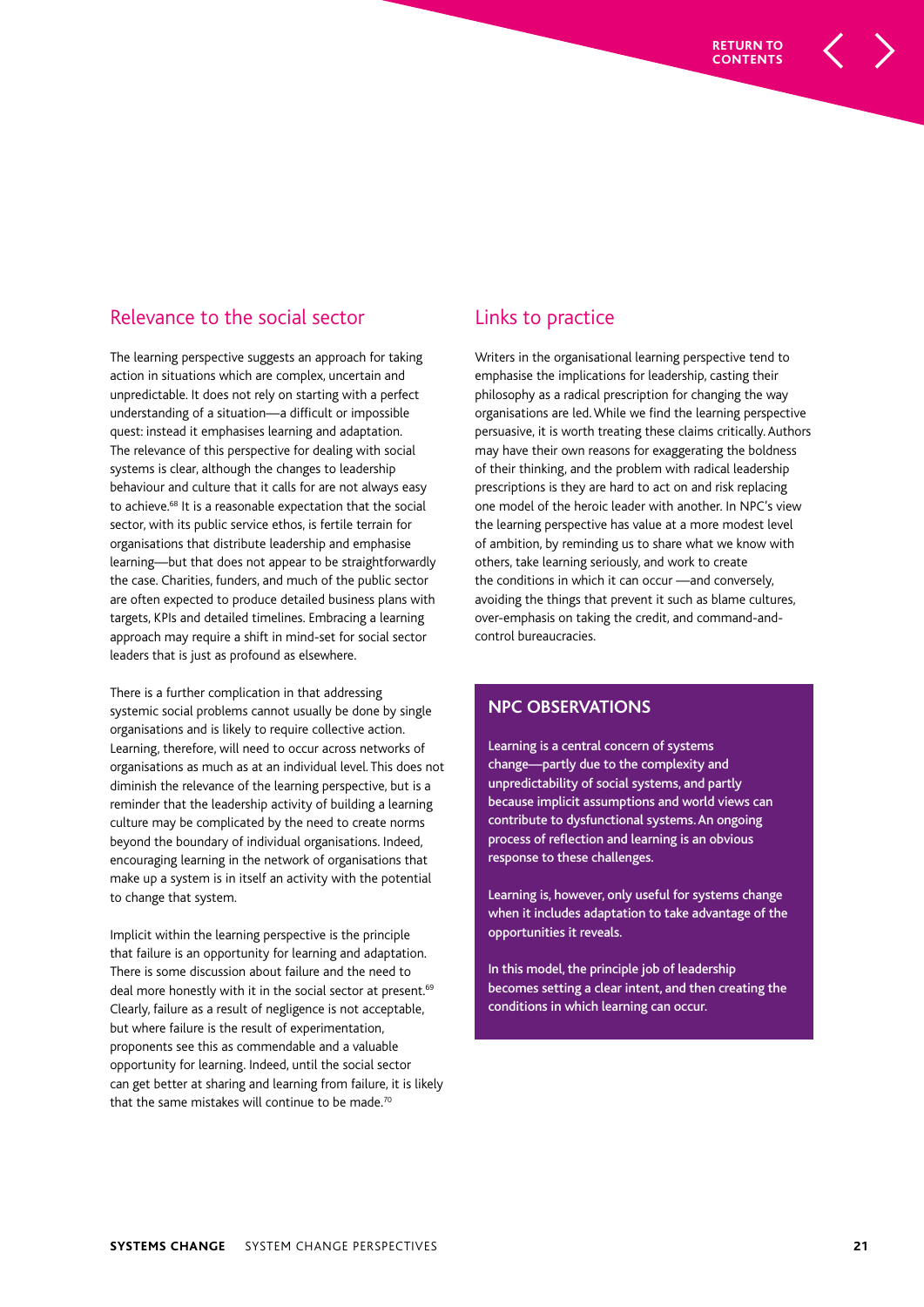

## **Origins**

A Living Systems approach to understanding systems is based on Living Systems theory, a general theory which describes how all Living Systems maintain themselves, develop and change. The roots of this theory lie in academia, especially biology, and are a source of inspiration for many people active in the sustainability movement.<sup>72</sup> There is also some connection to the Operational Research perspective, specifically the Systems Dynamics approach, which focuses on feedback loops and mapping.<sup>73</sup> Key advocates of Living Systems theory are Fritjof Capra and James Grier Miller who define Living Systems as living, open, self-organising systems which interact meaningfully with their environment.<sup>74</sup>

#### **Beliefs**

The Living Systems perspective looks not only at the physical components of a system, but also at the behaviour and beliefs that arise from its structures. More specifically, the Living Systems perspective considers life to have certain core dimensions including material structures, networks of relationships, and emergent properties.<sup>75</sup> Living Systems thinkers believe that the whole is greater than the sum of its parts and that characteristics arise out of the multiplicity of interactions within a system.

People who take a Living Systems approach believe there are flows of energy and information that run through systems, sustaining life. Systems are seen as open and self-organising. They do not exist in a vacuum, instead they develop in a web of interconnections with their environment, absorbing 'nutrients' from that environment in order to survive. There is a reciprocal element to this dynamic: just as Living Systems are affected by their environment, in turn the environment is affected by Living Systems. Feedback is key, and enables systems to self-regulate, self-correct, and survive.

The Living Systems perspective maintains that systems are found on many levels which are nested within each other. Each system has its own integrity, but at the same time is part of a larger whole.<sup>76</sup> For example, cells are systems which are nested within organs, which are nested within individual organisms, which are nested in communities, and so on. In essence, systems exert influence and are influenced by the systems within which they are embedded. This has implications when thinking about agitating for change in that change—from a Living Systems perspective—works best when pushing simultaneously at different levels.



#### **Figure 6: Example of a nested system<sup>77</sup>**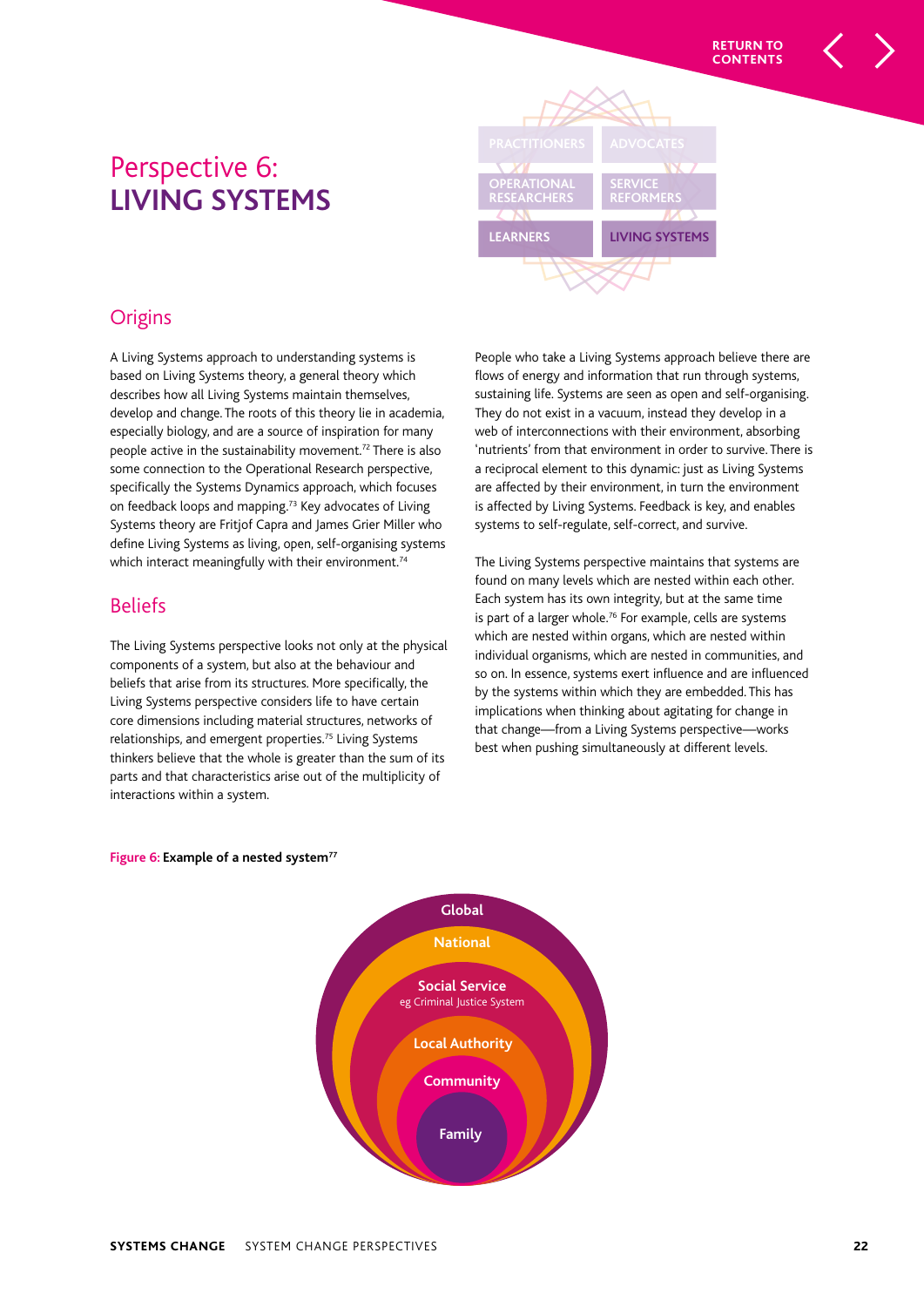## Relevance to social sector

The Living Systems approach has inspired many systems thinkers in the social space, particularly, though not exclusively, those working on sustainability and environmental issues. It provides a theoretical framework for systemic phenomena, and some tools for analysing systems. The Living Systems approach encourages social sector actors to analytically consider the level on which they are aiming to effect change.<sup>78</sup> For example, at an individual level a food bank meets the needs of users by providing food, but at a societal level it may lobby government for a change in welfare policy. Using this framework, many social sector organisations pushing for systemic change can be seen to operate in a number of nested systems at inter-related levels. A Living Systems approach encourages people to think about their web of interactions, the energy and information they put in and take out of a given system, and how their actions are influenced by and influence others.

Living Systems theory represents a general level theory, designed to make sense of everything. It has been a source of inspiration in the social sector, but to others it represents a highly theoretical, analytical and complex approach.

## How it links to practice

Living Systems theory has been used as a basis to analyse a wide variety of systems at a range of levels, from cells to supranational systems. There are different ways to apply the methodology, but it can be summarised into a few steps. The first step is to **identify the system**, a process which is often complicated and has links to the soft systems methodologies of Operational Researchers.<sup>79</sup> The next steps involve understanding the purpose of the system, then identifying and quantifying the critical **inputs** and **outputs**. The final step is to make decisions based on the analysis of this data. Clearly, the more complicated a system is, the more complicated it is to map and analyse. Living Systems theory provides an exhaustive model for mapping the structure and processes of any living system, across all levels.<sup>80</sup> however it is often an ambitious, and sometimes an academic, undertaking. People who take a more practice-orientated approach to systems change may criticise this approach for being too analytical and not focused enough on action. Similarly, concentrating on such

comprehensive mapping before deciding on what to do is at odds with the learning perspective outlined previously: from that perspective, mapping exhaustively risks just revealing complexity without enabling action, and can lead to prescriptive approaches when it would be better to be flexible and reactive.

While the methods associated with the Living Systems perspective have been seen by some as overly complicated, they have nevertheless been applied at a range of levels.<sup>80</sup> For example, at an organisational level, the Living Systems approach has been used to understand the US Army, specifically looking at the information flows between battalions and how this relates to their effectiveness.<sup>81</sup> And at a community level, it has been used to address some of the problems involved in health care delivery.<sup>82</sup>

Aside from these very specific applications of Living Systems methodologies, the concept of life as a connected system has been a source of inspiration for some in the sector who identify with the principles of complexity and emergence, rather than mapping methodologies.<sup>83</sup>

#### **NPC OBSERVATIONS**

The Living Systems approach highlights the aspects of a system that are most useful to identify; its boundaries, how it is regulated, what can be influenced within it, what will resist change.

It also reminds us to consider at what level of the system action is most appropriate, and that frequently social change will require intervention at multiple levels, for example at the level of the individual and at the policy level.

There is a danger of getting bogged down in the complexity of systems and spending too long mapping and analysing before moving to action.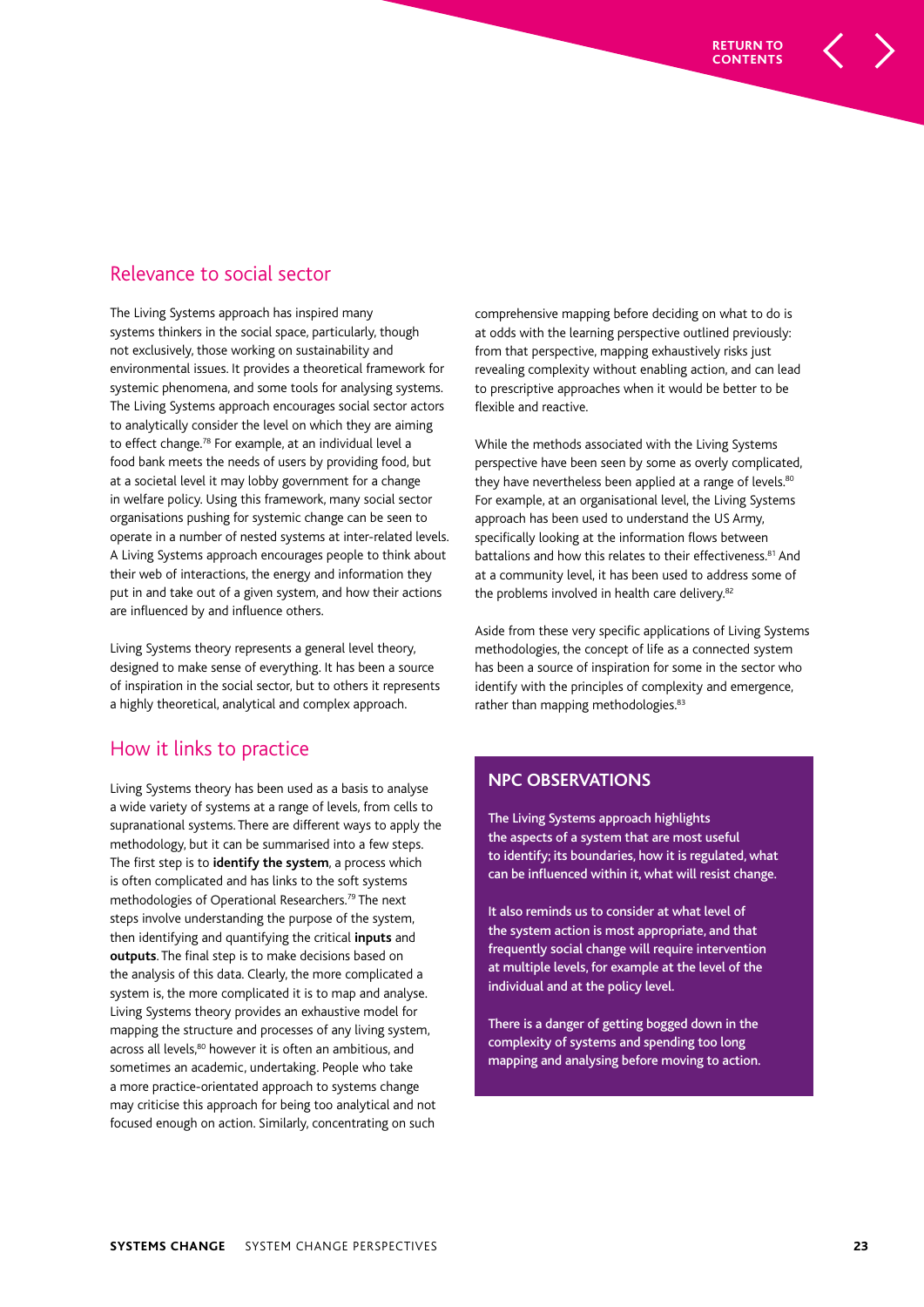## **Summary of systems change perspectives**

The table below provides a summary of the six systems change perspectives:

#### **PRACTITIONERS**

- Helps avoid an ivory tower approach
- Those at the coal face have an invaluable perspective
- Reticence to discuss implicit assumptions may limit what can be accomplished from inside a system

#### **OPERATIONAL RESEARCHERS**

- Brings academic discipline and methodology
- 'Soft' approaches can help untangle complex problems and 'hard' approaches can help make sense of concrete problems
- May be hard to grasp for people on the ground

#### **ADVOCATES**

• Often brings a multi-disciplinary perspective

**RETURN TO CONTENTS**

- Passionate and inspiring
- May lack practical methodology in how to change systems, with results not always matching-up to rhetoric

#### **SERVICE REFORMERS**

- Helps keep end-user needs firmly in sight
- Helps bring practical solutions to problems
- May be inappropriate for complex 'messy' systems

## **LEARNERS**

• Emphasis on flexibility and adaptability as a powerful change agent

• Empowers staff at all levels to learn and adapt • May be a challenge to extend learning beyond organisational boundaries

### **LIVING SYSTEMS**

- Helps to highlight key aspects of complex social systems
- A useful multi-level approach
- May be seen as an over-complicated approach which focuses on theory rather than practically bringing about change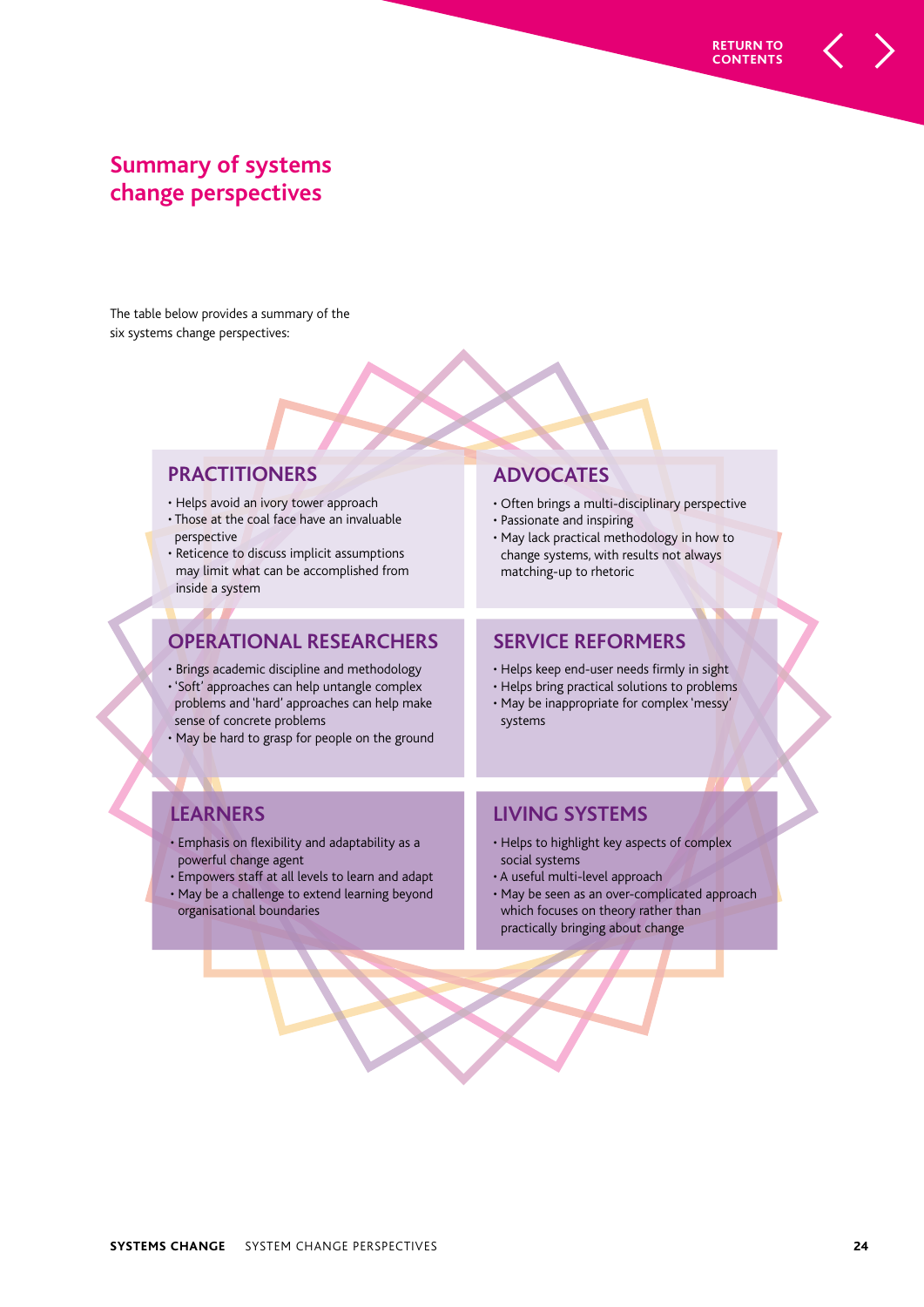# **GOOD PRACTICE**

The approach to any particular systems change initiative very much depends on the type of system involved, and on the position of the change-agents within it: the specific situation will dictate the approach and one size will not fit all. For that reason practical guidance cannot take the form of prescriptive processes or 'how-to' checklists: it has to be at the level of general principles. This section therefore contains our interpretation of the key good practice principles that can guide systems change initiatives, drawn from the six perspectives we have described.

We have used examples to bring these principles to life, but since there is no general consensus about what a systemic approach means in practice, not all systems change commentators will agree with the examples we have chosen. So before we set out the principles, we consider three areas of debate about how best to approach systems change. These debates will then provide the context for our suggestions for effective action.

## "There is no single correct way to do systems change." AMANDA BESWICK, OAK FOUNDATION

## **Topics of debate**

#### **1. Top-down or bottom-up leadership?**

There is no consensus on what type or level of leadership is useful for systems change initiatives. Service reformers and learners promote a distinctive 'horizontal' type of leadership for systems change<sup>84</sup>—meaning that instead of the traditional top-down approach, everyone in an organisation feels responsible for its success, values collective knowledge and is empowered to make decisions.<sup>85</sup> In contrast to this, Operational Researchers that take a hard systems approach are more likely to emphasise the benefits of leadership from the top. They see those in positions of power as the most able to change the rules in the system, and generally, those with the most power in a system or organisation sit at the top. On the other hand, practitioners and service reformers are likely to champion a bottom-up approach to change. They may argue that front-line staff and service users have the most legitimate understanding of social problems and so are in the best position to define the solutions. In fact, all the perspectives see the importance of user voice, but some argue more strongly that without a balance between top-down support and bottom-up momentum, meaningful change can never be embedded or achieved.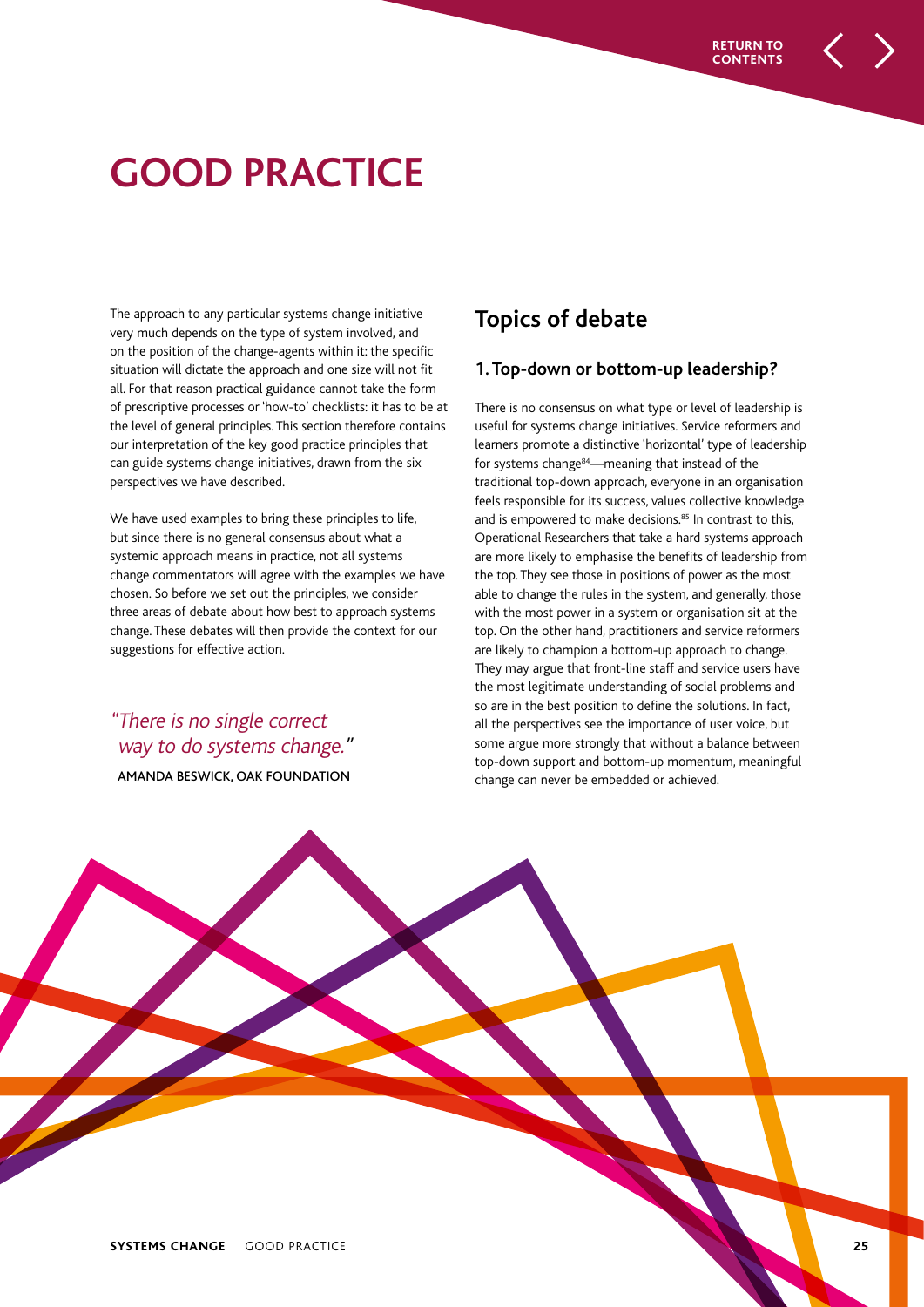#### **2. Insider or outsider?**

There is debate about whether the leadership of systems change initiatives should come from inside or outside a system. In other words, should the person spearheading change be a neutral party or should they be drawn from inside an organisation or system. By the nature of their jobs, practitioners are close to the action and may argue that they understand the way a system works and are well placed to bring about systems change.<sup>87</sup> Advocates on the other hand, may argue that practitioners are too embedded in a system and cannot see clearly how all the parts interact. An outsider to the system may have more success facilitating systemic change as they start from a position of neutrality—important for analysing the situation objectively and being able to identify what is or is not working.<sup>88</sup> Service reformers and hard systems thinkers are likely to see value in both inside and outside approaches, however, their typical methodology for systems change recommends bringing in outside consultants to help manage the process. There are clearly many different views on this issue, and it may be that leadership from both inside and outside is useful, so long as it is balanced and aligned.

#### **3. To map or not to map?**

Opinions differ as to how important mapping is and how it should be done. By mapping we mean the process of describing a system in order to understand how to act on it. Practitioners may agree in theory that mapping is useful, but in practice may not do it because they are already embedded in the system they are trying to change and already possess an instinctive understanding of it. In contrast, service reformers, Operational Researchers and Living Systems thinkers, are all strong believers in mapping the systems, and have various methodologies and tools to do it.<sup>89</sup> For example, Living Systems thinkers take the view that systems are nested and interconnected, and that change can be achieved by pushing simultaneously at different levels.<sup>90</sup> This can lead them to spend a lot of time mapping. In contrast, those from a learning perspective are pessimistic about being able to understand and map a system perfectly, preferring instead to begin the change process and allow understanding to emerge from engagement This does not, however, mean that learners disparage attempts to understand as the first step in changing systems; rather, it reflects their view that such exercises are inherently limited and should not distract from on-going action and learning. As a result some systems maps are deliberately highlevel abstractions that identify the principle components and relationships in a system, but are intended to act as a basis for discussion rather than a description of reality; this contrasts with other systems maps that are incredibly detailed and attempt to actually describe the system and its operation.

**RETURN TO CONTENTS**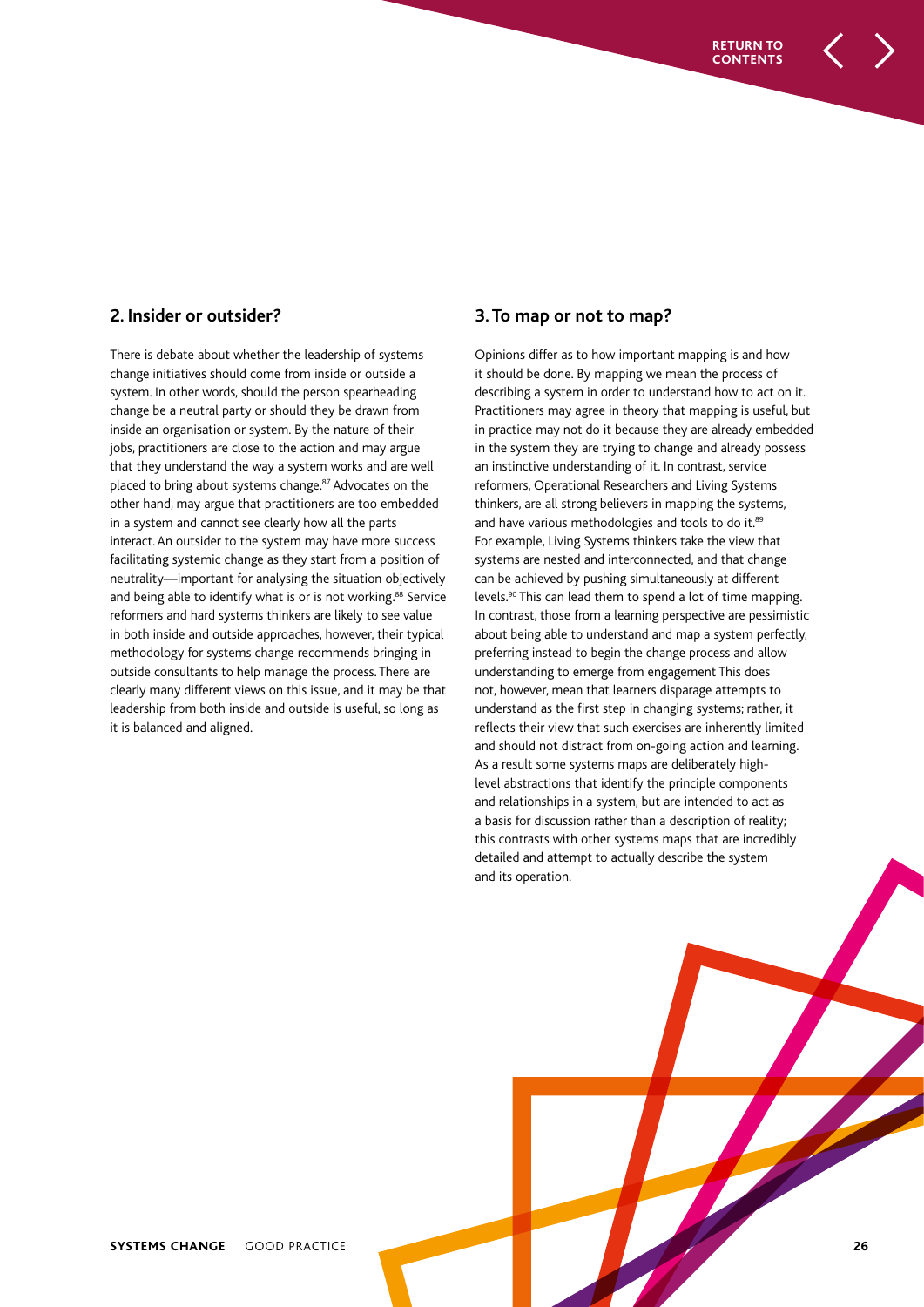

## **Six key principles for systems change**

## **PLANNING FOR SYSTEMS CHANGE**

**PRINCIPLE 1: Understand needs and assets**

**PRINCIPLE 2: Engage multiple actors**

**PRINCIPLE 3: Map the systems**

## **DOING SYSTEMS CHANGE**

**PRINCIPLE 4: Do it together**

**PRINCIPLE 5: Distribute leadership**

**PRINCIPLE 6: Foster a learning culture**

## **Approaching the task**

We believe that six key principles should be borne in mind when attempting to change a system. These are split into two groups: the first group concerns planning for systems change, and the second focuses on doing it. We have arranged them in a logical order, but they do not need to be approached sequentially; rather they provide a toolkit of approaches which can be applied flexibly and adapted to different situations. Indeed, the planning process itself needs to be dynamic and flexible, providing a good enough basis for purposeful action, but also flexible enough to allow adaptation rather than being just a one-off exercise.

Typically, social systems are complex with some aspects more tangible than others. For example, the social care system contains easily recognisable elements like services, facilities, and governance structures; but also intangible elements like professional cultures, incentives for different agencies, and power structures. This complexity carries a

number of implications that have to be coped with. The underlying dynamics of a system may not be immediately obvious, and behaviour that is rational from one perspective may actually make a problem worse when looked at from a different angle. For example, managing demand for doctors' appointments at a busy GP surgery makes sense for the surgery, but may divert demand to accident and emergency departments which ultimately costs the taxpayer more, and is worse for the patient.Another issue to contend with is that intervening in a system may have unintended consequences—the action taken to correct a problem can create different problems that were not predicted.

Therefore in order to act successfully on a system, it is important to understand something of the dynamics that operate within it: both the tangible and the intangible. The three planning principles support this, with the three implementation principles guiding sensible action informed by this understanding.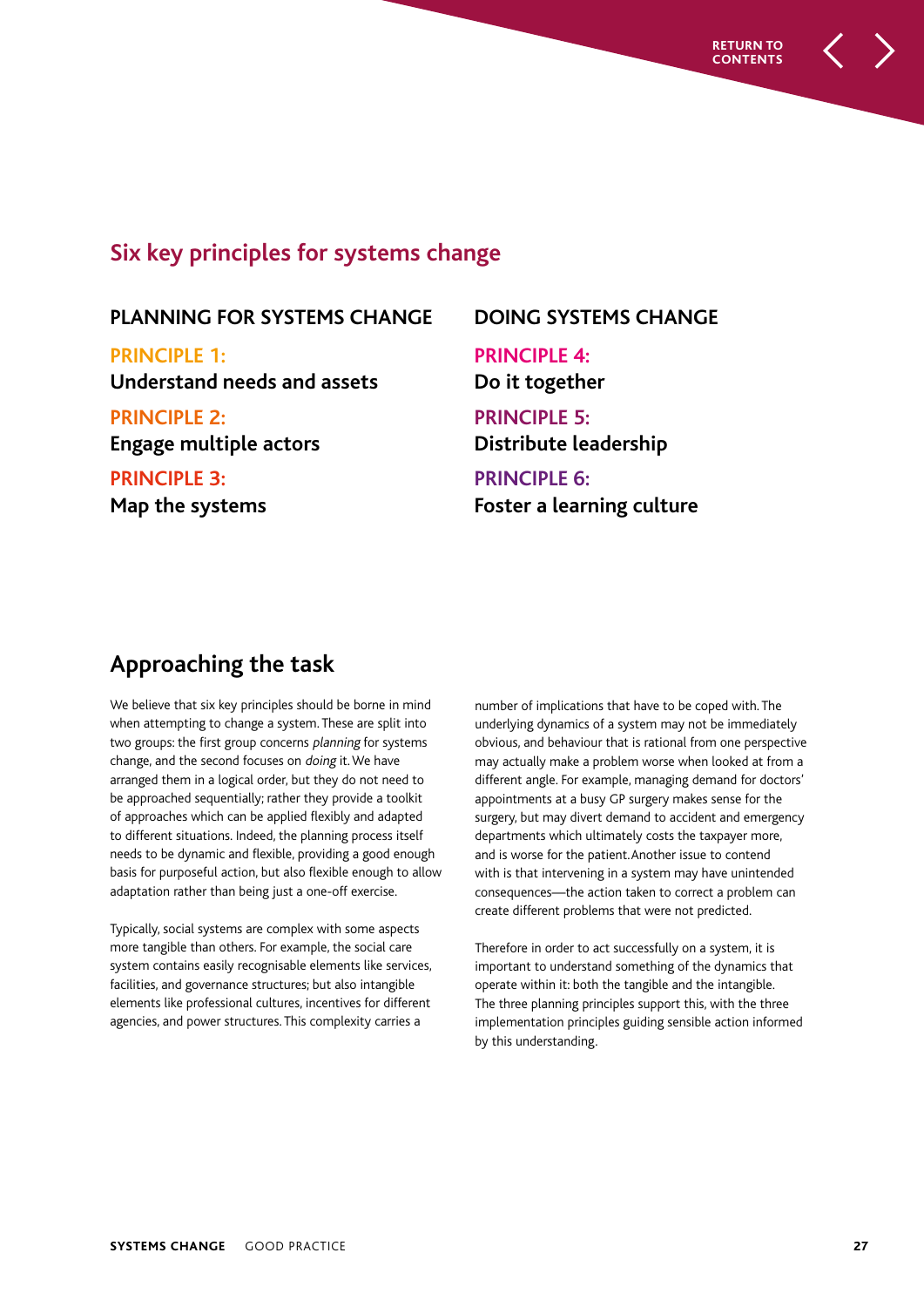## **Planning for systems change**

The purpose of planning for systems change is to:

- **identify the root causes of problems;**
- **identify the key actors;**
- **find the points of leverage;**
- **help define the system and establish its boundaries;**
- **establish what can be controlled, and what can be influenced; and**
- **clarify the objectives of taking action.**

These goals are not only relevant during the planning stages of systems change, they are also important throughout the process. With these goals in mind, we turn to the first principle for planning systems change.

## **PRINCIPLE 1: Understand needs and assets**

The first and most fundamental driver for systems change should be meeting the needs of beneficiaries and understanding the assets they have that can help. This is the reason charities and funders exist—to help people, to understand what problems there are, who they affect and how. Charities who write applications for funding are used to describing what they have to offer, and providing evidence of the needs they are aiming to address. Similarly, asking questions about need has become common practice for funders. But when we talk about understanding need in the context of systems change, it may be helpful to go further and find creative ways of bringing the voice of beneficiaries to life, as well as understanding the assets that a given community, beneficiary group, or system have. Many of the unhelpful dynamics in the social sector arguably arise from the fact that the people who receive services, on the whole, do not pay for them: they are not customers, and there is no market for allocating resources to the best services.

In the absence of these mechanisms it is even more important to find ways of giving weight to the views of beneficiaries and understanding the situation they find themselves in. When taking a systems approach we should attempt to understand the broader experience of beneficiaries in a given system, not just beneficiaries from one organisation or one part of the population.

**RETURN TO CONTENTS**

The introduction of the service user perspective can powerfully reveal what is and what is not working, and can show that dysfunction in a system may not be where service providers think it is.

**Example** A major funder of domestic abuse services in California recently became dissatisfied with the range of services offered to vulnerable women in the state. It funded a major inquiry into the experiences of women who had been victims of domestic violence, specifically their experiences of the services available to them and their priorities for support. They used this work to paint a picture of the disconnect between women's needs and the services that were provided. Only by asking women themselves and looking at this aggregate picture was it possible to identify the dysfunction in the range of services available. Strikingly, this dysfunction was not obvious to the providers of individual services who appeared to be providing a rational response to need.

## "Analysis of the system comes from a person's journey through it."

CLARE HYDE, FOUNDATION FOR FAMILIES

## " You should involve the people delivering and using services."

SARAH BILLIALD, COLLABORATE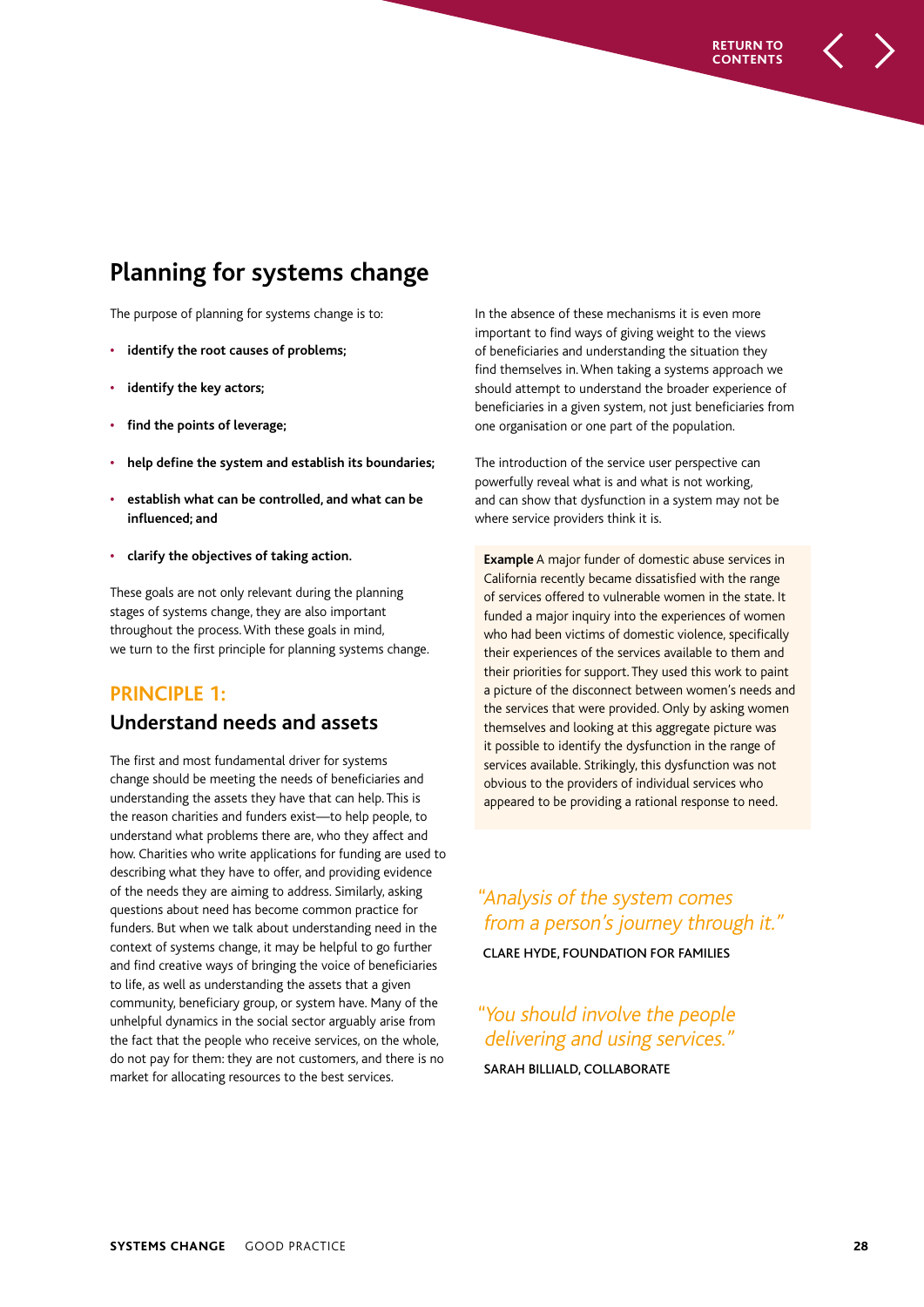## **PRINCIPLE 2: Engage multiple actors**

Beneficiary voice is fundamental but beneficiaries are not the only stakeholders that need to be engaged. A plan for systems change should identify who the advocates, influencers and resistors in a system are, and seek to understand the reasons why they behave as they do. In the social sector we are familiar with the language of stakeholders, and are used to negotiating and responding to the actions of funders and state agencies. Identifying stakeholders is common-sense. There are, however, some potential pitfalls that the social sector faces.

Firstly, being insufficiently open-minded when thinking about who a stakeholder is: when mapping systems we should be searching for potential allies, potential blockers, and points of leverage. This means thinking differently about who can help (or hinder) and considering whether there is a role for government, regulators, the legal system, or markets and the private sector. For example, issues like domiciliary care, employability, and now the supervision of offenders, are partly market-based endeavours. Commissioners of these services both deliberately and unwittingly create commercial incentives that need to be understood as part of the dynamics of a system, both in terms of what is not working, and how it can be made to work better.

Secondly, when embarking on a systems change initiative, it is important not only to identify who stakeholders are, but to consider why they behave as they do. This is not always done well. The place where this is most obvious is in sector attitudes towards government. It is easy to characterise government as the problem—and there are plenty of places where the public sector's behaviour is frustrating and creates challenges—but voluntary sector actors can sometimes be guilty of a lack of curiosity and empathy with government colleagues, which can, in turn, limit the understanding and ability to engage and influence decisions. For example,

local government commissioners are often maligned for poor decision-making, inappropriately specifying contracts, and using competition as a crude tool, with the result that the wrong suppliers deliver the wrong services. While it is true that the quality of commissioning can be poor, there are reasons why these things happen: commissioners are stretched and often cover briefs they are unfamiliar with; they operate within unhelpful institutional constraints, such as the crude application of European competition law, all the while dealing with the involvement of politicians. Often they are committed to the same outcomes as the social sector organisations but, for a variety of reasons, act in ways that hamper achieving them. Pausing to understand what motivates these crucial actors, and the constraints they face, can help when planning for change, and can foster the conditions in which alliances can form. Berating commissioners for poor results without seeking to understand and engage them will not result in much. Engaging multiple actors is key and we need to keep an open mind about who to engage and how.

**RETURN TO CONTENTS**

"Find people who have the energy to change the system, bring them together, empower and enable them to create change."

RACHEL SINHA, FINANCE INNOVATION LAB

" We need to understand our politicians more, see them as allies where possible and use the networks surrounding them." ANTONIA BANCE, SAFELIVES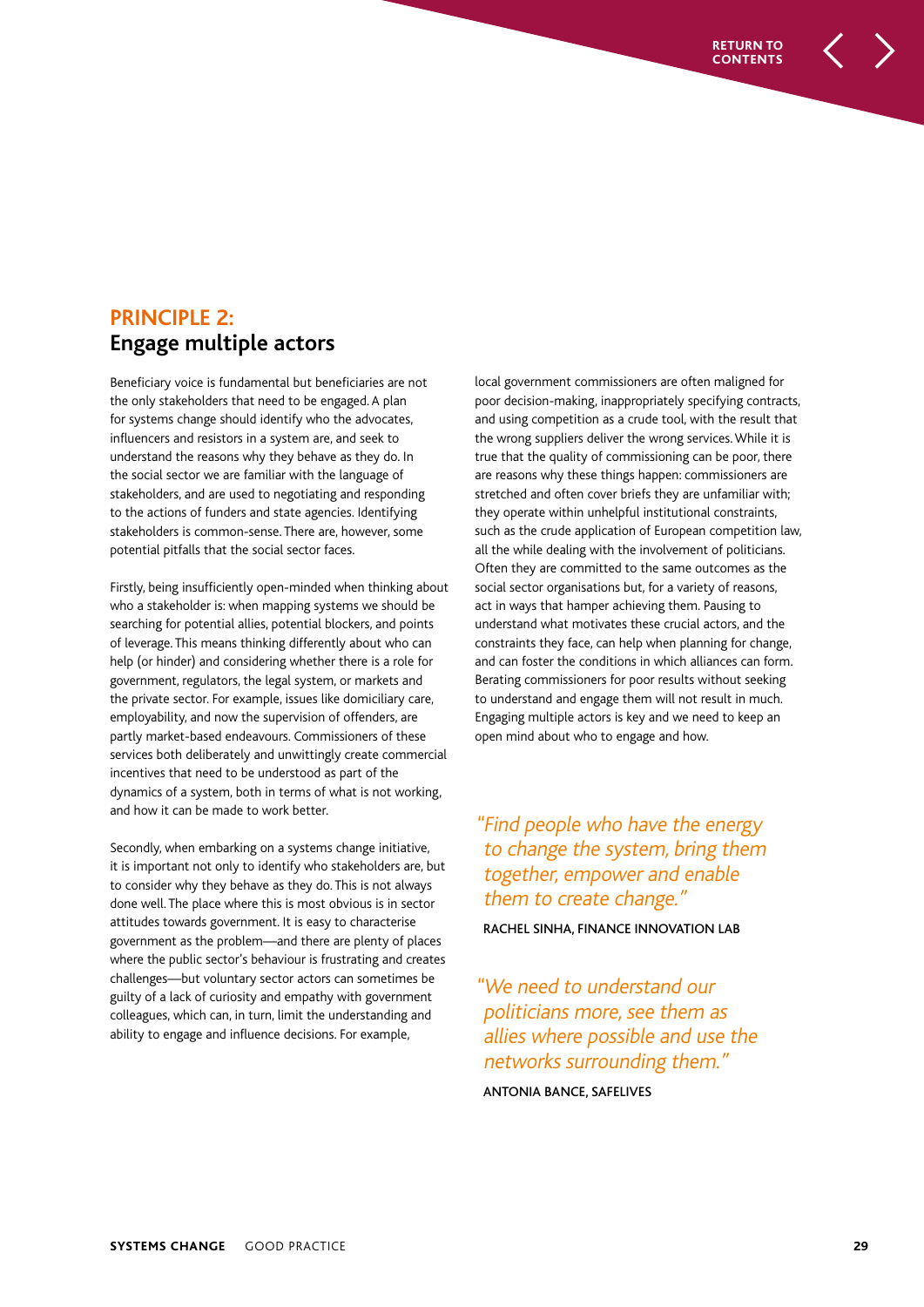## **PRINCIPLE 3: Map the system**

As we saw in the previous section, there is no consensus within the systems change field about the importance of mapping, or how to go about it. For some a comprehensive description of a system is an essential first step, while for others, attempting to describe complexity in so much detail is futile and a distraction from the business of acting and 'learning as you go'. There is clearly a balance to be struck. A process of reflection and enquiry in order to improve understanding of the system being acted on will not do any harm and may very well help. There is no right way of doing it, and it is not something that has to be done once at the beginning of the process and never again. A map paints the picture of how a system is understood, but it will always be imperfect. As the learning perspective suggests, this understanding should be revisited and defined as events unfold and the functioning of the system becomes clearer.

Attempting to paint a picture of how a system is understood is sensible, but it does not always have to be a map. Another approach is to write down impressions of a system and explain how it functions. 'Mapping' is just a term for how those in the systems change literature think about the process of describing a system, and although there are formal methodologies for doing it, there are no hard and fast rules about what it should look like. The best approach will be dictated by the situation, the type of change being sought, and by whom.

Mapping is powerful because it gives us hints for what is important about understanding a system, and, regardless of method and degree of formality, these are the things that the mapping process can help to reveal. A map might attempt to describe the main actors in a system and how they relate to each other, whether they will be potential allies or likely to resist change (basic stakeholder mapping that many will be familiar with does this). It can illustrate the flows of demand and activity and any feedback loops that have been identified. It can also be used to capture intangible aspects of the system such as the beliefs or assumptions of different stakeholders, and the different points of view or ways of seeing the situation that are most commonly held. Crucially, mapping can help define the boundary for the system in question. This kind of understanding is important as it helps to identify causes and effects, key actors, points of leverage, what can be controlled or influenced and what cannot.<sup>92</sup> The process of describing the complex landscape of a system, and in doing so simplifying it and identifying its principle features, does have the feel of mapping, and although we don't need to feel constrained by the term it is an appropriate one.

**RETURN TO CONTENTS**

"Mapping out the problem and current response can tell a story of why there needs to be change." DIANA BARRAN, SAFELIVES

" We need to understand how a system operates to know how to change it."

AMANDA BESWICK, OAK FOUNDATION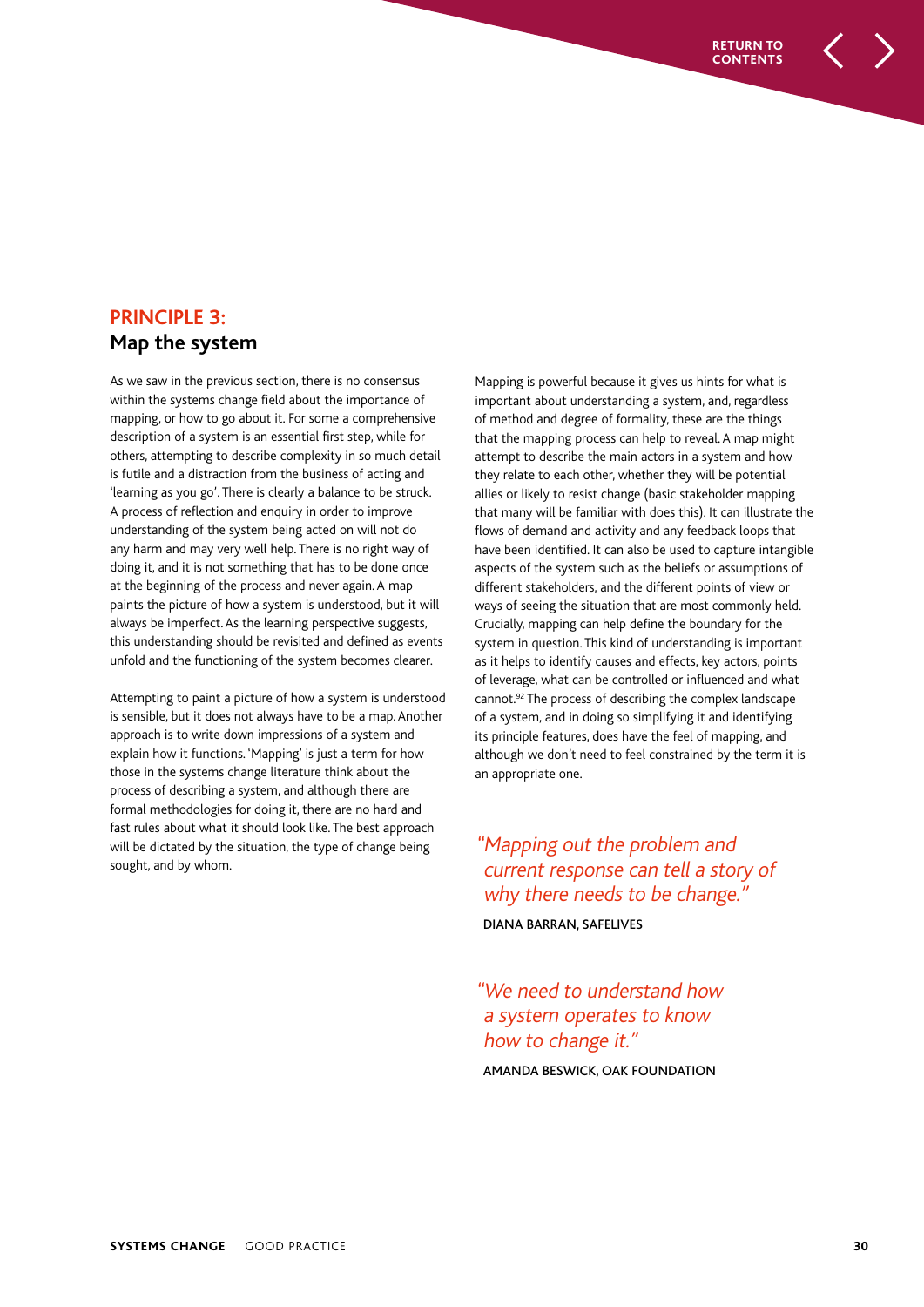The process of mapping can also be helpful in itself. It can allow stakeholders to compare their perspectives and arrive at a better mutual understanding, and it can start to build a consensus about the objectives for change.

" With mapping, always ask yourself: how does it help and why are you doing it?"

ZAID HASSAN, REOS PARTNERS



**Figure 7: Example systems map of the NHS in England from The Kings Fund<sup>93</sup>**

**RETURN TO CONTENTS**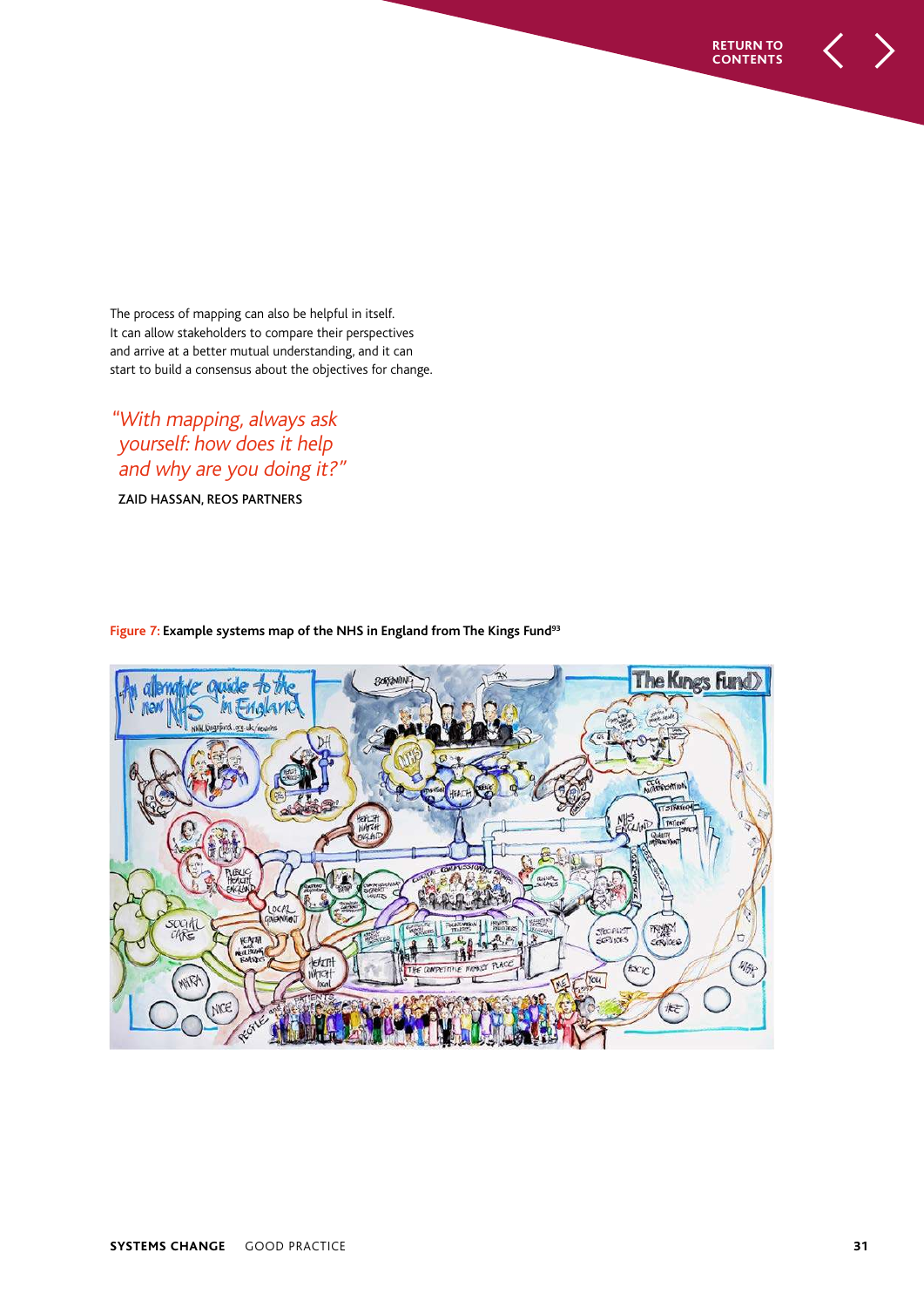**Doing systems change**

The next three principles build on the insights gained from a planning stage and look at what the systems literature tells us about how systems change is done. As we have argued previously, the systems change literature is at its most concrete and compelling when making the case for changing systems, but can be vague about how to achieve it. Nonetheless it offers some useful principles to those working to achieve social change. They are not comprehensive and we are not arguing that they cover all that will be necessary in every situation, but when faced with the complexity and interconnectedness of difficult social systems they can help guide sensible action.

The aim of systems change initiatives can vary immensely, from seeking to reform policies and services, to altering the distribution of resources, to changing the nature of power. While these may sometimes feel like tall orders, it is important to note that systems are continually changing, and because they are made up of inter-related parts, change in one part of a system has the potential to impact other parts of the system in positive ways that cannot always be anticipated. Systems are not usually static but in a state of constant flux and adjustment—they can and do change.

When implementing systems change it is important to:

**RETURN TO CONTENTS**

- **work with others—build movements, consortia, networks, to amplify your efforts;**
- **avoid getting bogged down in the complexity of systems;**
- **act on points of leverage where there is a realistic prospect of changing the system; and to**
- **learn—and use that learning to adapt what you do.**

With these general principles in mind, we turn to the first of our three guiding principles for action.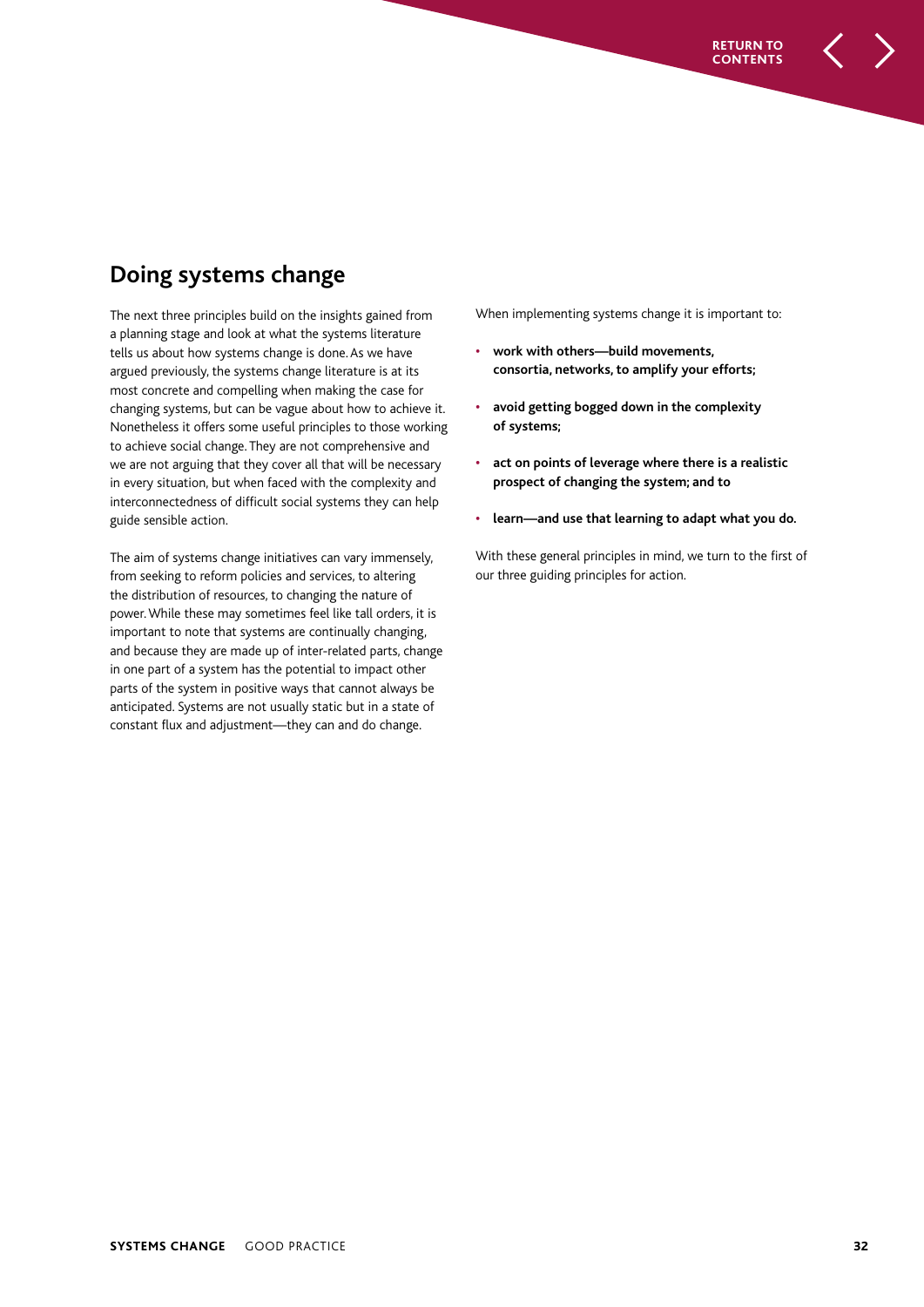## **PRINCIPLE 4: Work with others**

Positive change to systems almost always relies on multiple actors, making it vital to think beyond the boundaries of individual institutions. This is especially true for civil society organisations that do not have access to the levers of power, though it should not be assumed that government—which theoretically has that access—finds it easy to change systems either. The reasons why it makes sense to work with others are numerous: different actors have access to different points of leverage, may have access to different networks, and can bring different assets to bear. Furthermore, the needs of beneficiaries are often complicated requiring a range of skills to address. Working together is not just about different people bringing different parts of the solution, it is also about knowledge and understanding. Each organisation within a system will have its own unique experience and positional perspective, contributing invaluable insight into the different parts of it; differing world views, assumptions and opinions on what needs to happen all contribute to a more holistic understanding. In addition, sharing these perspectives can in itself build a sense of shared purpose and momentum for change, even where organisations have different interests and objectives. Systems change is hard work, and finding sources of support and renewed energy can help preserve commitment when things are difficult.

**Example** In the last decade, the IAPT (Improving Access to Psychological Therapies) programme was launched to make counselling available to people suffering from depression and anxiety. IAPT was a response to the overreliance within the NHS on prescribing anti-depressants, and aimed to make talking therapy—for which there is a good evidence base—more widely available. IAPT happened because of lobbying by mental health charities, by the Cognitive Behavioural Therapy profession, and by high profile individuals who had credibility with government, notably Richard Layard of the LSE. These different actors shared a common goal and benefitted from the support of insiders within the NHS and government. Ultimately this led to government policy and funding decisions, changes to the way the NHS and doctors work (although still a work in progress), and the involvement of charities and private sector organisations in delivery.

What we have articulated so far is largely common-sense and is not new; charities are frequently exhorted to work more together. What systems change does is to bring the imperative to collaborate into sharp focus. A systemic diagnosis of social problems makes the limitations of working in isolation painfully clear and highlights that, generally speaking, organisations overly concerned with their sovereignty, or with taking credit for results, will find it harder to change systems. It is not always essential that systems change is a collaborative effort, but for all these reasons it will frequently be more likely to succeed if it is. In NPC's view a collaborative approach should be the presumption of anyone ambitious to change a system. That does not mean, however, it is easy to do. There are risks, and the failure of collaboration can lead to poor quality work, or the loss of intellectual property or relationships. But this tells us that it needs to be carefully managed—not avoided.

**RETURN TO CONTENTS**

Charity campaigns provide several excellent examples of effective collaboration intended to have a systemic impact.

" More collaboration and equality will lead to better systems thinking." SARAH BILLIALD, COLLABORATE

" Inside and outside actors need to work together and be allies." ZAID HASSAN, REOS PARTNERS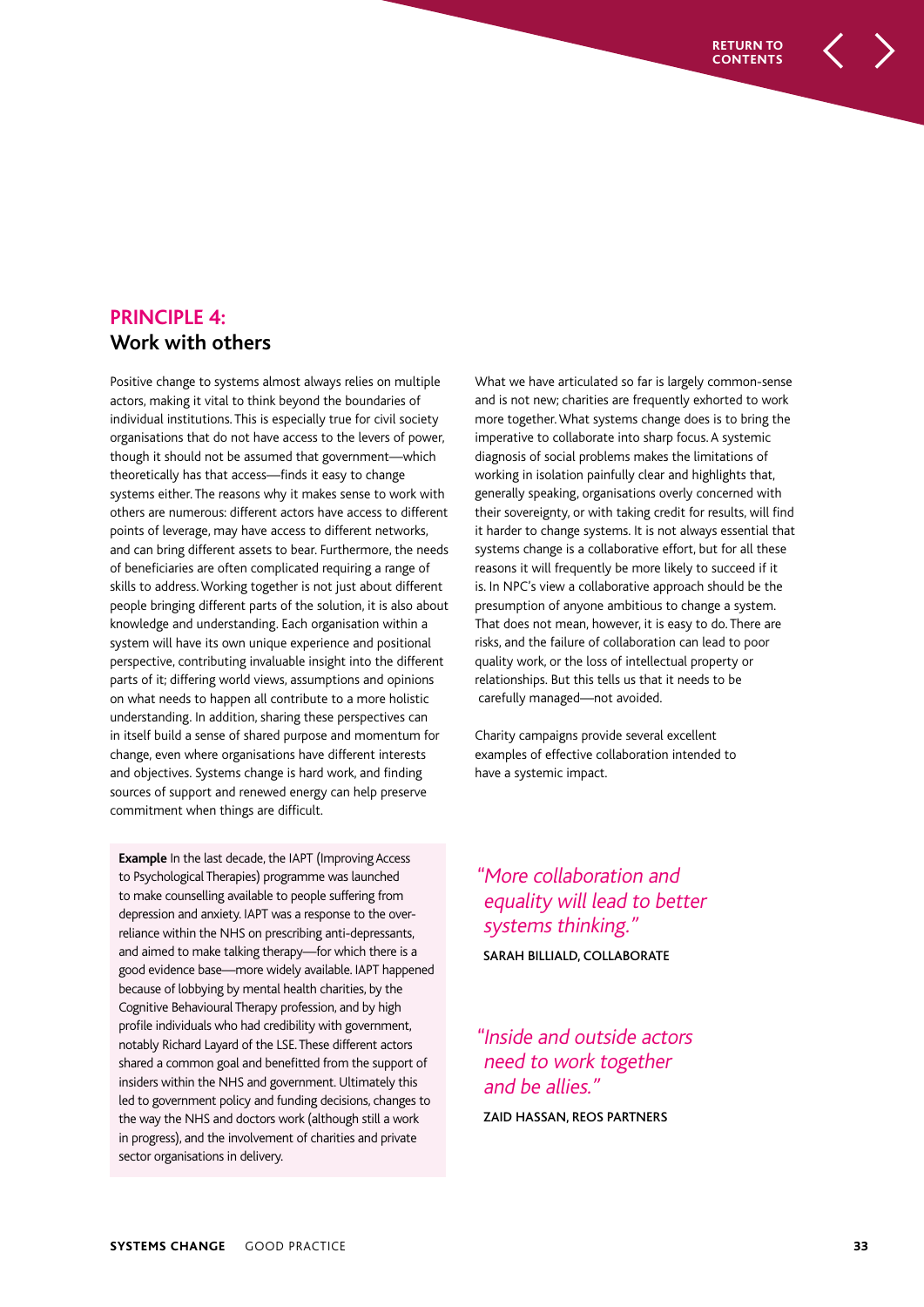**Example** The International Campaign to Ban Landmines (ICBL), was a coalition of NGOs that worked together to achieve a common goal of a mine-free world.<sup>94</sup> The campaign was formed in 1992 with six founding organisations, but grew quickly into a network with active national campaigns in over 100 countries. The national campaigns, in turn, were broad coalitions of organisations ranging from church and anti-war groups, to trade unions and development organisations, as well as individuals such as lawyers, military veterans and journalists. Nationally and internationally, the campaign teamed up with government negotiators (from Austria and Norway to Canada and South Africa) as well as international organisations (such as the International Committee of the Red Cross) to push for the creation of a new international treaty. Campaigners had a seat at the negotiating table when the Ottawa Treaty was drafted and the Convention on the Prohibition of the Use, Stockpiling, Production and Transfer of Anti-Personnel Mines and on their Destruction, as it is officially known, was adopted in 1997. Today, the campaign is involved in monitoring the implementation of the treaty and has a formal role at treaty meetings. The ICBL was awarded the Nobel Peace Prize in recognition of its role in achieving the ban and [in recognition] of the promise of the new diplomatic model it had created—a model involving networking worldwide with different actors, including NGOs and governments.

## **PRINCIPLE 5: Distribute leadership**

Writers on systems change are fond of talking about the necessity for new models of leadership where responsibility and power are 'distributed' throughout organisations and networks. There is debate about how new this thinking is: the limitations of centralised, top-down, leadership have been discussed within the management literature for many years, but whatever the case, the central argument is a powerful one. It goes something like this: top-down leaders can exert only weak control on what happens at the frontline of their organisations, and the information flow back to them is often slow and prone to distortion. These effects are exaggerated when working in complex and unpredictable situations, or across organisational boundaries, as might often be found in a systems change context. This suggests that it is better to give more responsibility to staff working closer to the frontline who understand the situation best, and empower them to take quick decisions and deploy resources flexibly in response to need.<sup>95</sup> In other words, leaders have a role in setting intent, but should be wary of dictating how change will be pursued.

A common example of where it goes wrong is in central government, where, for understandable reasons, crises and public pressure make the temptation to intervene in how things are done irresistible. Although central government can be effective in setting expectations or objectives, it is less likely to be able to design, control and implement successful solutions. Examples of these limitations are legion within the public sphere.

**Example** In 2001, £21 million was earmarked for ambulance services to improve performance.<sup>96</sup> Most of this money went outside London to services that were most in need of improvement, but this ended up costing the London Ambulance Service, one of the best performing areas, £1.5 million. This was because ambulance services used the extra funds to recruit staff, and most of these were from London. It cost the London Ambulance Service around £20,000 in recruitment and training costs to replace each person that had left as a result of this cash injection.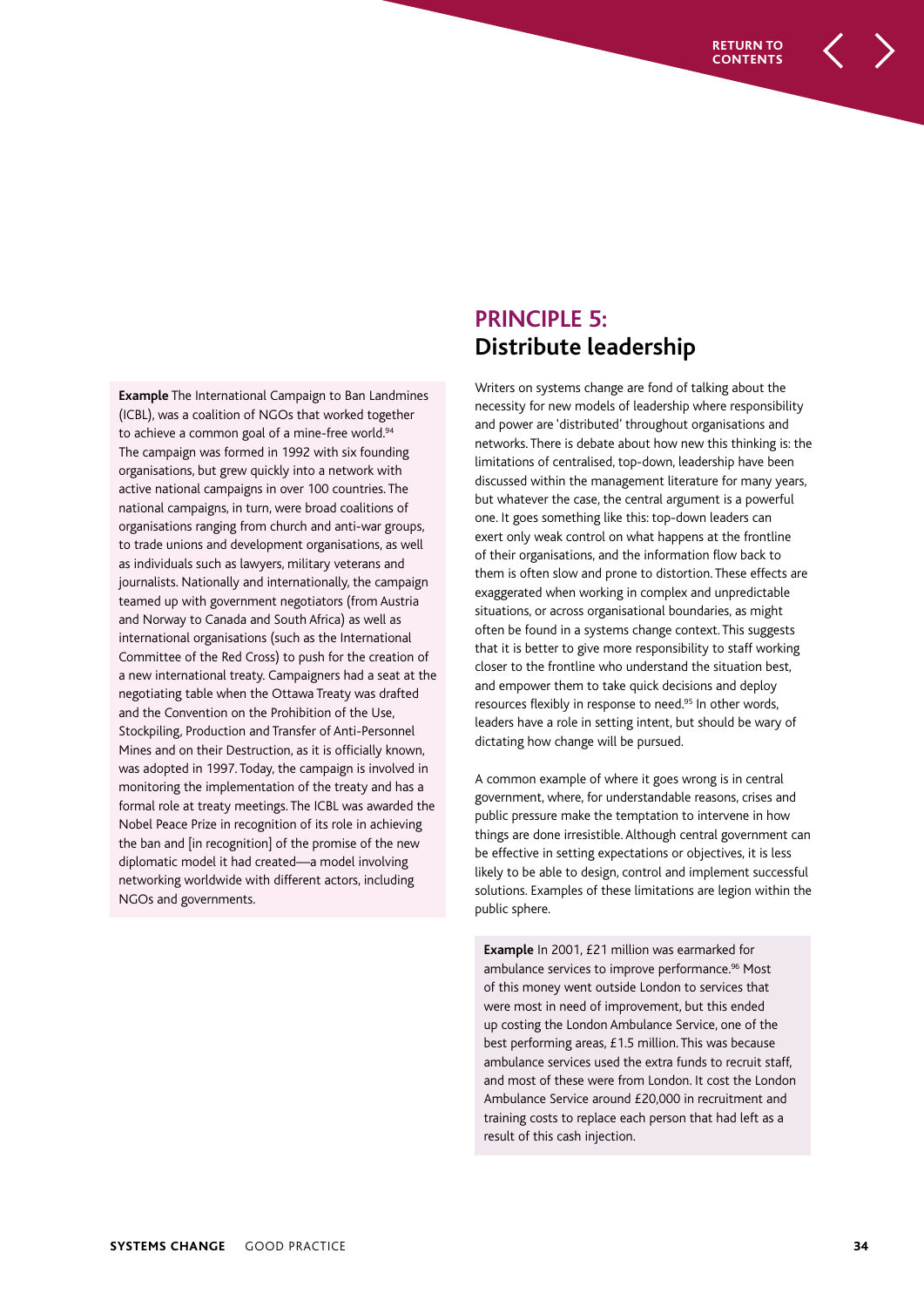Although the argument about the empowerment of staff, and indeed beneficiaries, is not new, it is surprising that it is still not more common. Many organisations in the social sector remain hierarchical, and the myth of the heroic leader is still prevalent. Furthermore, exactly what it means to 'empower staff' is often vague. It is hard to do well, and success still depends on visionary managers not only able to set direction and make the case for change, but, crucially, able to create conditions in which distributed leadership can work. This means developing a culture that expects and rewards the right kind of behaviours, supported by systems, structures, and performance management processes that help. It means investing enough in having the right people with the right resources. A key issues is the need to ensure that responsibility is delegated, not abdicated, and that local power can be exercised effectively.

## "We need good leaders who will take risks that lead to collaboration and networks."

ROBERT POLLOCK, PUBLIC SECTOR TRANSFORMATION NETWORK

In a systems change context the idea of distributing leadership goes further than individual organisations and often needs to operate at multiple levels of the system. Depending on the system in question, this could mean leadership at a national level, local level, organisational level, and individual level. It could also mean enabling beneficiaries to take control of their situations, and use the assets they have. The personalisation agenda in social care is a good example of this. Although not perfect, personalisation has given purchasing power to service users, meaning they have choice, and are no longer passive recipients of whatever is given. Potentially a radical and disruptive change in the balance of power, although one yet to be realised.

**Example** The Sustainable Food Lab was established manaple is also analyzed to distribute of the distributions.<br>In 2004 to bring non-governmental organisations, movement, and the campaigning world provides the campaigning world provides and multi-national food companies, governments and mate national tool companies, governments and<br>farmers' groups together to improve sustainability in the food system.<sup>98</sup> It is a cross-sector collaboration with legitimacy and independence, and those with formal power have lived the values of collaboration rather than paying lip service to it. Since its inception, the Sustainable Food Lab has initiated many projects, including the Sustainable Livelihoods Initiative which focuses on addressing barriers to small-scale famers' participation in food supply chains. With an emphasis on ethically sourced food, there have been some replicable successes; bean farmers in Ethiopia, cocoa farmers in Ghana, and produce farmers in Kenya have all gained access to markets which would have been impossible without the Lab. A sense of responsibility for change throughout the network and a commitment to collaboration has been an important feature of the Sustainable Food Lab's success. There is no one organisation that has led this change, and forging partnerships with such unlikely friends has increased the prevalence of ethically sourced food, introduced small farmers into the supply chain, and raised awareness of sustainability and food security.

" Distributed leadership is necessary so the whole team becomes accountable for success or failure." ZAID HASSAN, REOS PARTNERS

"We need to talk to the users of services and share the power." MARK JOHNSON, USER VOICE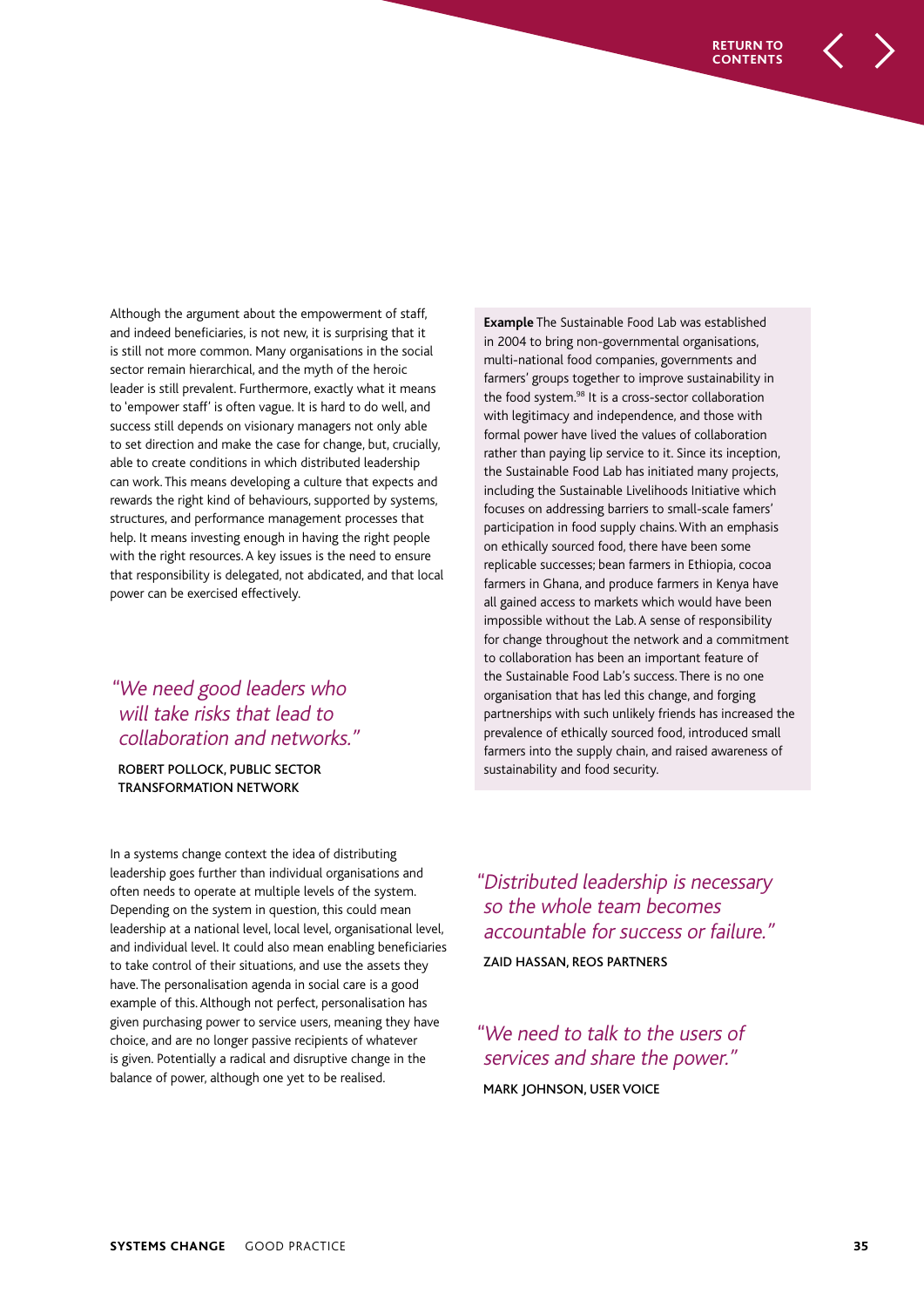## **PRINCIPLE 6: Foster a learning culture**

Learning has come up again and again in our research because of its value in dealing with the uncertainty and unpredictability involved in acting on complex systems. For that reason, fostering a learning culture is the final principle we identify for implementing systems change.

To recap: what is meant by learning in this context is the process of understanding the situation that an organisation is in, generating knowledge on what is and what is not working, considering how things are changing, and, crucially, using that knowledge and understanding to adapt and improve. A learning organisation is continually engaged in an iterative process of planning, doing, reviewing and reflecting. The catch is that much of the learning process happens at the level of the individual, and it is difficult to mandate that people learn. It becomes near impossible if the culture of an organisation doesn't support and reward it. For this reason the literature on learning emphasises the role of culture in enabling meaningful learning to occur. If learning is the norm then people will do it without having to be told to. Although culture is intangible, there are very concrete things that can be done to create a learning culture, above all demonstrating that the generation and application of knowledge is valued. Our suggestions, based on the literature, are to:

- encourage the generation of ideas, experimentation, and problem-solving at all levels of the organisation blame will quickly kill these things off;
- insist on time and space for individuals and teams to reflect on what they are learning and how they need to adapt;
- be open to the external world and learn from what others are doing, whether they are peers, experts, or academics—it is cheaper and easier than having to invent it yourself; and
- adapt your approach in response to what is learnt, both little and often, and through major re-alignments where called for.

This last point—the need for a practical response is fundamental. Learning without adaptation has little value for systems change.

## " There is no failure, just learning."

**RETURN TO CONTENTS**

RACHEL SINHA, FINANCE INNOVATION LAB

**Example** Portsmouth City Council's reorganisation of their housing repair and maintenance services. Unlike many local authorities, Portsmouth City Council has retained direct management of its housing stock, making it one of the largest social landlords in the country. Local councillors were receiving a multitude of complaints about untimely repairs, and the housing department decided to bring in external 'systems-thinking' consultants to help management challenge its thinking and reform how the service was run.<sup>99</sup> Managers learned that the way the process had been designed—with tenants ringing a call centre, work scheduled according to pre-set specifications and performance managed by activity targets (how many jobs were carried out in a day)—was not effective. The existing processes meant that even though the performance management boxes were ticked, workmen were turning up to make repairs when tenants weren't in, or came to a property to do the wrong job, or with the wrong tools or materials. Almost half the demand for the service was 'failure demand'—tenants asking for repairs to be done, or done correctly, that should have already been sorted out. Managers in the housing department came to understand that learning what mattered to their tenants was the only way to continuously improve services. The simple expedient, for example, of asking tenants when it would be convenient for workmen to visit greatly reduced the number of missed appointments. The approach was highly successful: the satisfaction rates of tenants greatly improved, and the new repair timelines significantly undercut official government targets.<sup>100</sup> Furthermore, the City Council's housing department achieved a 12% reduction in resource usage because it was more effectively meeting people's needs.<sup>101</sup>

" There needs to be headspace for people to have ideas and grow." SIMON JOHNSON, ADVICE UK

"Energy should be put into improving the system, not on blame and fall out." CLARE HYDE, FOUNDATION FOR FAMILIES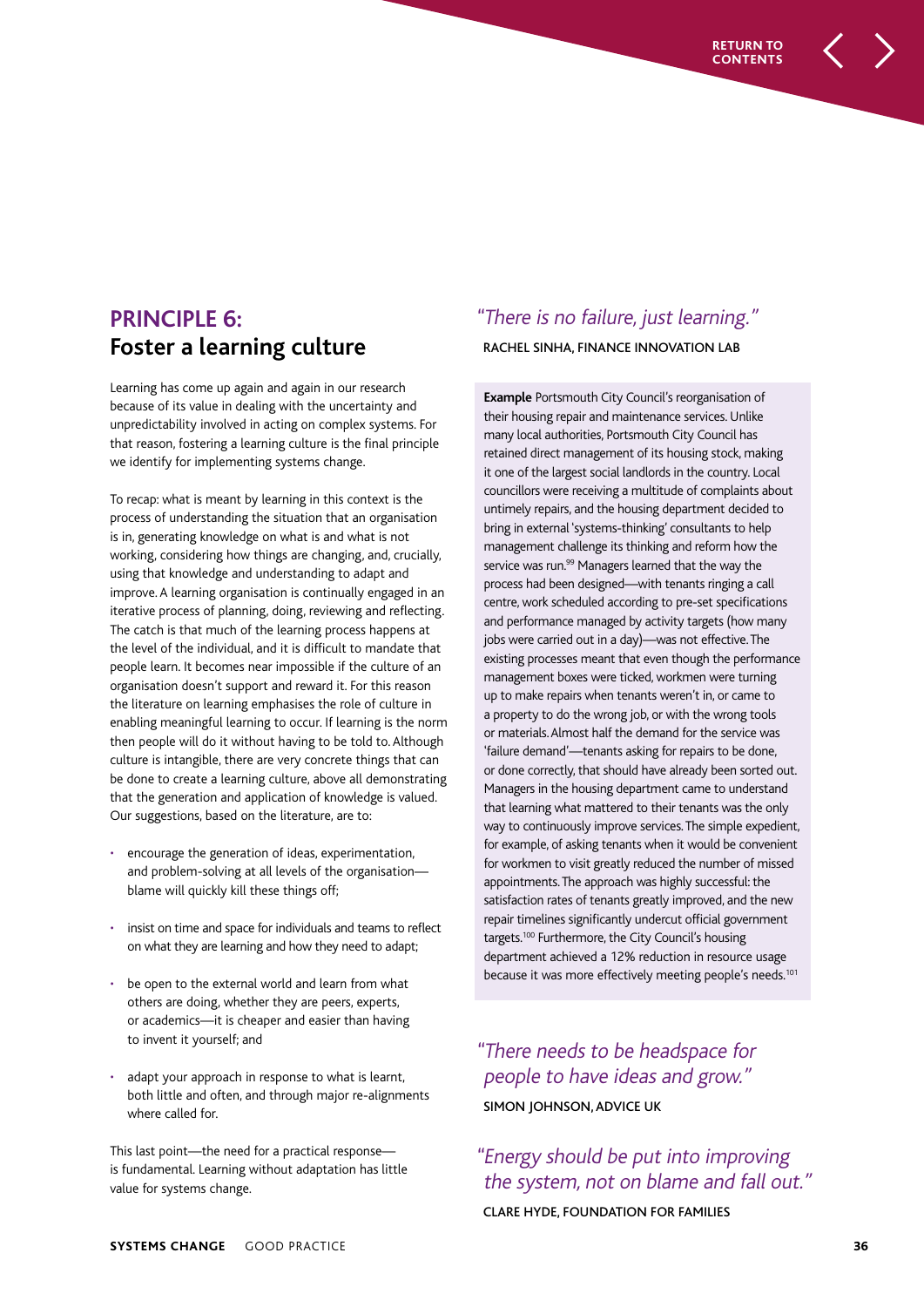## **CONCLUSIONS**

Systems change and systems thinking are gaining traction in the social sector. Frustration with enduring social problems such as homelessness and child poverty is growing, and people are turning to the systems literature for ideas about what to do. As we have seen in this guide, many of the principles for action are not especially new in themselves and can be found in other schools of thought—but of particular interest is the way that systems literature is suggesting innovative ways to address perennial social problems. In addition, the systems change approach is generating a wave of enthusiasm about the potential for making meaningful social progress, and this is something that the social sector should capitalise on.

There is no blueprint for how to bring about systems change, and it certainly is not an easy thing to do. Changing the way systems operate requires vision, persistence and, in some cases, luck. At its core, systems change is about maximising social impact with the resources available, and thinking strategically about problems and solutions while setting aside personal and institutional interests.

In the perspectives section in this guide we explored the landscape of approaches to systems change. These vary in terms of philosophy and methodology, but nevertheless, in NPC's view, offer common principles to guide action that we have articulated in the good practice section. These principles are designed to help people in the social sector understand the environment in which they work, and work out how to use their resources effectively to create significant social impact.

Reflecting on what we have learnt about systems change, and about its practical application, we have concluded that there are some specific things that those who are committed to addressing social problems would be well advised to reflect on in their own work. We have split these conclusions into sections for charities, funders and the public sector, and it should be emphasised that these are NPC's own opinions.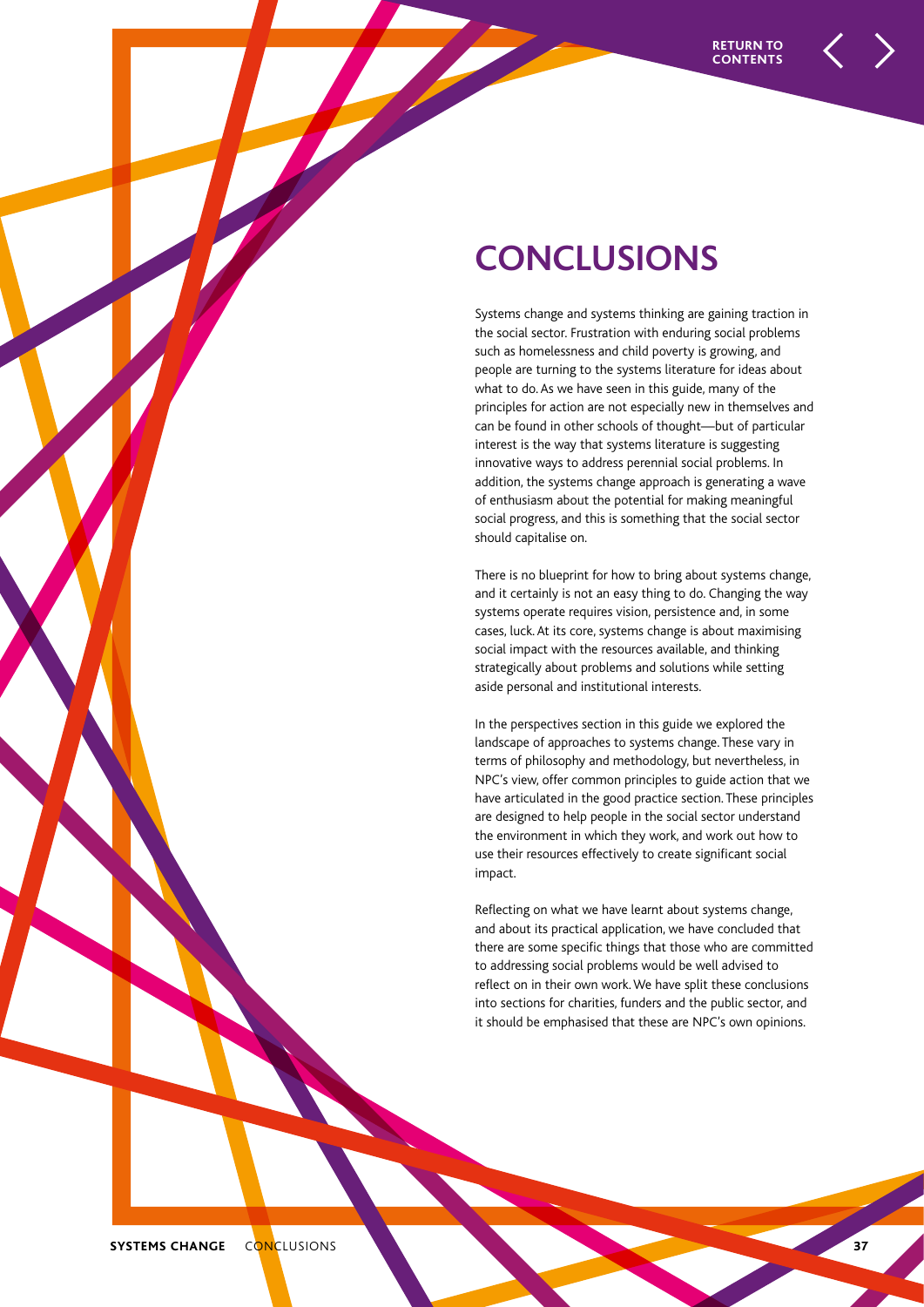

## **LEARNING FOR CHARITIES**

Charities can tackle social problems in a more systemic way by:

#### **Challenging themselves on mission**

The danger for charities is that they inadvertently support a system that is broken. Over time, responding to commissioning and grant funding opportunities defined by others risks relegating the role of charities to one of providing services within a system that serves beneficiaries poorly. Decisions that are sensible in isolation can cumulatively and gradually cause substantial drift away from mission unless care is taken. Charities owe it to their beneficiaries to regularly and seriously challenge themselves on what it would take to achieve their mission, and compare this to the services they provide. Returning to first principles may sometimes be an uncomfortable process, but it is essential.

## **Advocating**

Charities often work at the frontline of social problems, dealing directly with those affected. As a result they are in a good position to understand what the problems are, not only in terms of the experiences of their beneficiaries, but also looking at how the behaviour of different agencies is helping or hindering. In other words, they are able to tell the story of the people they work with, and illustrate how dysfunctions in the system are contributing to their problems. Because of this, charities are in a position to advocate for system improvements which can be done in a range of ways, from campaigning to achieve policy objectives to working with the public sector to improve the way services work. Giving a voice to those who lack one, and painting a picture of how systems can be made to work better for them, are some of the most powerful interventions charities can make.

## **Collaborating**

The voluntary sector is full of great examples of collaboration, large and small, but NPC would argue there is much more that can be done. Too often there is an instinct to go it alone, but this may not be in the interests of beneficiaries. Few individual charities have the tools to make a real difference to social systems working alone. A systemic approach means building movements for change across institutional boundaries, and this is as true for funders as it is for charities. Whether this involves combining with similar organisations who share a policy objective to run a single campaign, working with those with complementary skills to provide a more holistic service, or partnering with the public or private sector, collaboration is key.

#### **Learning**

A major and recurring theme in the systems literature is the imperative to be constantly reflecting, learning and adapting. Charities can generate knowledge themselves through their understanding of the issues and through collating evidence on what is working and what isn't. Achieving a high standard of evidence is still a challenge for the sector, but progress has been, and continues to be, made. This knowledge only has value if it is acted on and shared with others so that they do not have to learn the same lessons and make the same mistakes. The converse is true: charities are not only the generators of knowledge—they can also utilise what others know, and this is perhaps where the sector is far less advanced. Making use of existing evidence; evaluations and research about what works; building on the work of others by adopting proven approaches—all these things happen, but it is far from commonplace and there is an opportunity here for the voluntary sector to do better.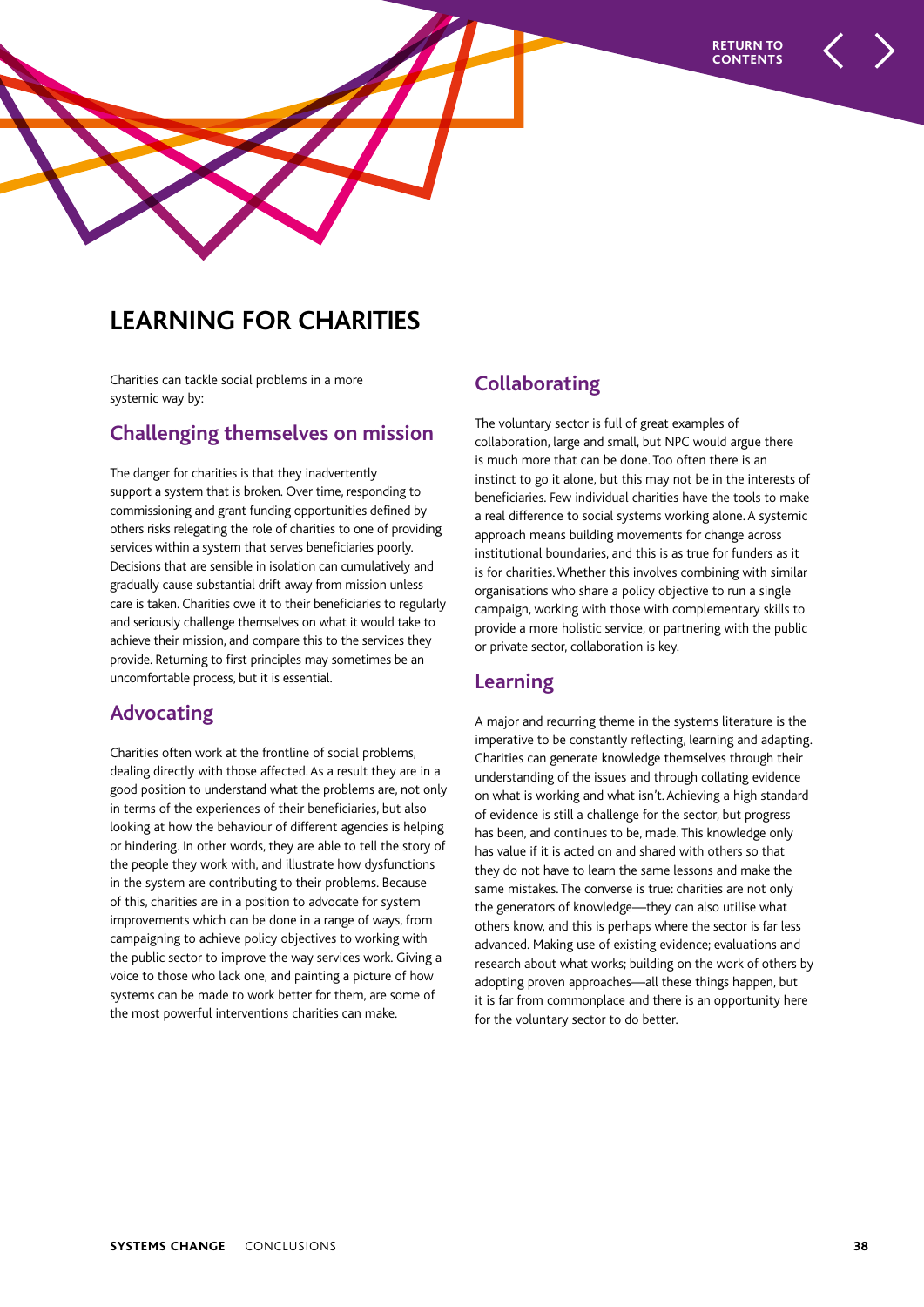

## **LEARNING FOR FUNDERS**

As social problems become increasingly complicated, with a blurring of the lines between the public, private and charity sector, funders need to think about whether their traditional funding approach is still appropriate. Working in isolation and reacting to requests for small-scale grants is legitimate if funders want to deal with current pressing problems, but if funders want to address the root causes of complex social problems, this approach will not work. Funders can work more systemically on social problems by:

## **Going beyond one-to-one grantee relationships**

Making good grants to individual organisations is challenging enough, but the bad news is that funders who want to see a systemic effect from their work have to go further. It may be possible to change systems by working with one organisation at a time, but the chances are greatly increased by thinking bigger and finding ways to pool resources. This means seeking partnerships both with other funders, and with groups of organisations able to make a difference to the social problem in question. For example, The Edna McConnell Clark Foundation in the US pursue a 'capital aggregation' model that they have used to back Nurse–Family partnerships as well as the Harlem Children's Zone, among others. There is a need to recognise that scaling successful interventions and organisations is too big a job for any one funder to successfully take on.

## **Funding in a way that doesn't constrain**

One-year grants, tightly restricted funding, and excessive monitoring regimes, are all practices that limit grantees' room for manoeuvre and constrain their ability to learn and adapt. Statutory funders are probably more culpable here than independent foundations, but only a minority of funders of any type take a genuinely patient approach. Systems change can be a long slog and funders need to be willing to fund for the long-term and encourage the inevitable learning, adaptation—and even failure that take place over time. The default three-years of funding may not be enough.

## **Building the field**

Too few funders see it as their responsibility to look beyond individual organisations to the field in which they operate, paying attention to the glue between organisations that allows them to perform, as well as to the organisations themselves. This might involve using convening power to help grantees create networks, funding collaborative work, or supporting good quality research about what works rather than spending small sums on individual evaluations. Examples are numerous, but the real point is that funders can encourage systems change by paying attention to infrastructure and to the connections between organisations, as well as to the organisations themselves. At the moment too few see the former as their business, preferring to focus on individual organisations, and yet by doing so, ironically, they limit the amount those individual organisations can achieve. Funders should also see themselves as part of the field and consider the wider role they have to play.

## **Learning**

The learning imperative is every bit as relevant for funders as it is for charities. Indeed, the power and influence of funders in the sector mean that they are strategically placed to actively promote learning; they can also directly fund the generation and spread of knowledge and good practice. Funders, then, have an opportunity to make learning an asset they can deploy in pursuit of their mission, however, by the same token, they also risk inadvertently undermining learning. Being unsympathetic to failure; being inflexible when grantees need to adapt; collecting but not using monitoring data; not sharing what they learn; making grants in a field without first seeking to understand the current state of knowledge—although getting rarer, these things all still happen.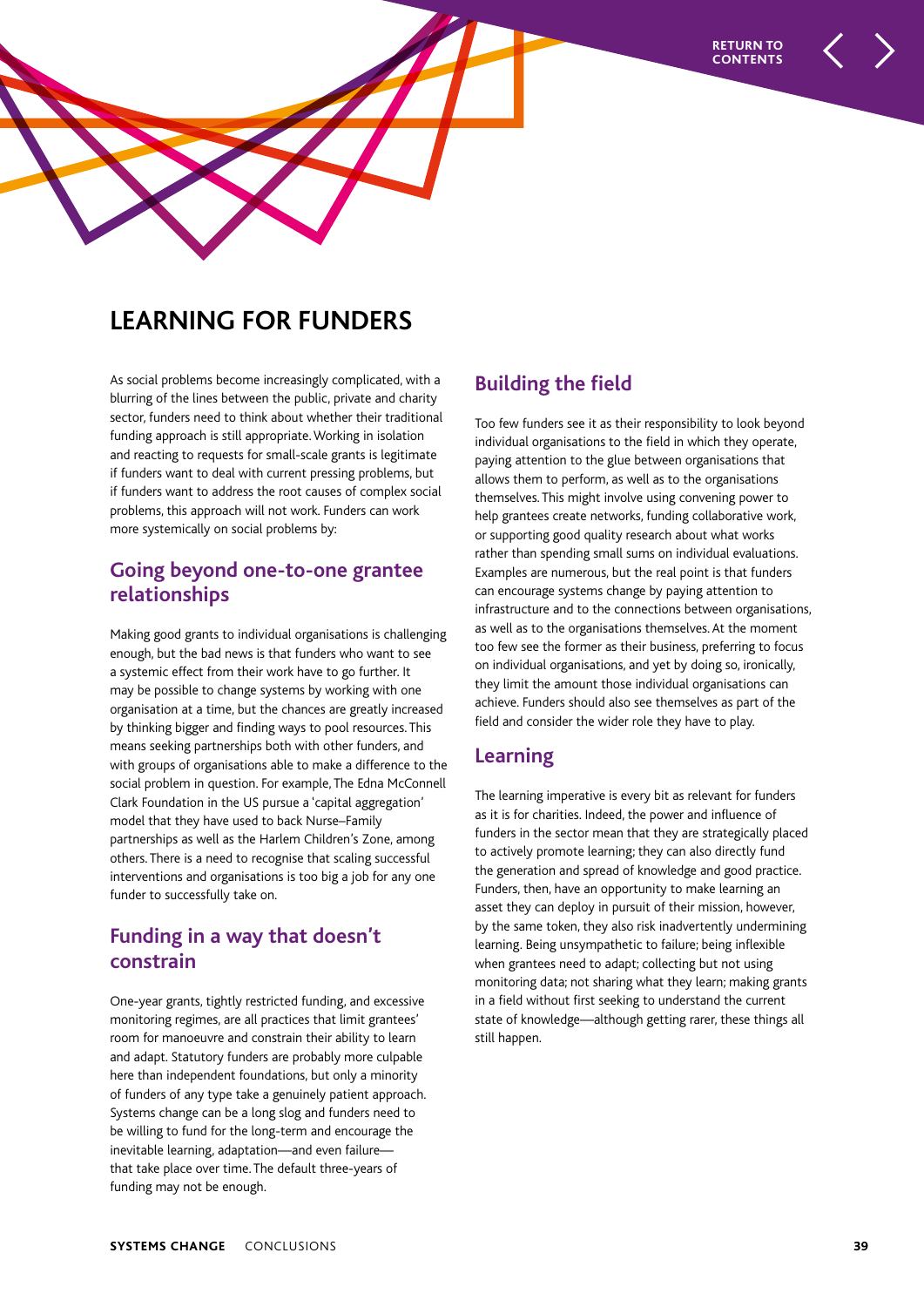

## **LEARNING FOR THE PUBLIC SECTOR**

The statutory sector cannot be ignored by those interested in solving social problems since there are few social problems that the voluntary sector can solve by itself. Public services—prisons, schools, children's care homes, GP services, and so on—are inevitably intrinsic to the systems surrounding complex social problems,. They can be both part of the problem and part of the solution, and regrettably there are many examples of services failing to meet people's needs, not acting preventatively, or operating in silos with conflicting objectives. At the same time the public sector has scale, resources, and expertise: when it works it is a big part of the solution.

The public sector can help change systems for the better by:

#### **Using the voluntary sector better**

Much of the discussion about the relationship between the voluntary sector and the state is about how the state can improve its commissioning practices, and, from the perspective of charities, how they can get hold of a larger share of government funding. There is a risk that framing the discussion in this way misses the point about the potential role of social sector organisations in changing systems for the better. The sector can provide an understanding of the situation on the ground, can help diagnose where services are not working and work out how to improve them. It can function as a research and development partner, innovating and piloting new approaches. It can work preventatively, and with the hardest to reach groups. The voluntary sector provides government with an opportunity to do its job better and its freedom for manoeuvre can enable it to act as a catalyst to shift systems where the state's constraints mean it cannot. This is the potential the voluntary sector offers the state, but too often it is treated as part of a centrally commissioned delivery chain, and a marginal one at that.

## **Reducing fragmentation**

Exhorting different arms of government to work together is a tired theme. It is obvious that public services would function better if demand was not passed around, if errors by one service did not make things harder for others, and if benefits accruing to a different part of government were not a barrier to change. These issues have always been a problem: given the scale, inertia, incentives and politics, they are far from easy to address. Nonetheless, taking a systems perspective highlights how fundamental a challenge better co-ordination within government is when it comes to complex social problems, and for that reason it would be negligent not to highlight it here, whilst acknowledging there are no easy answers.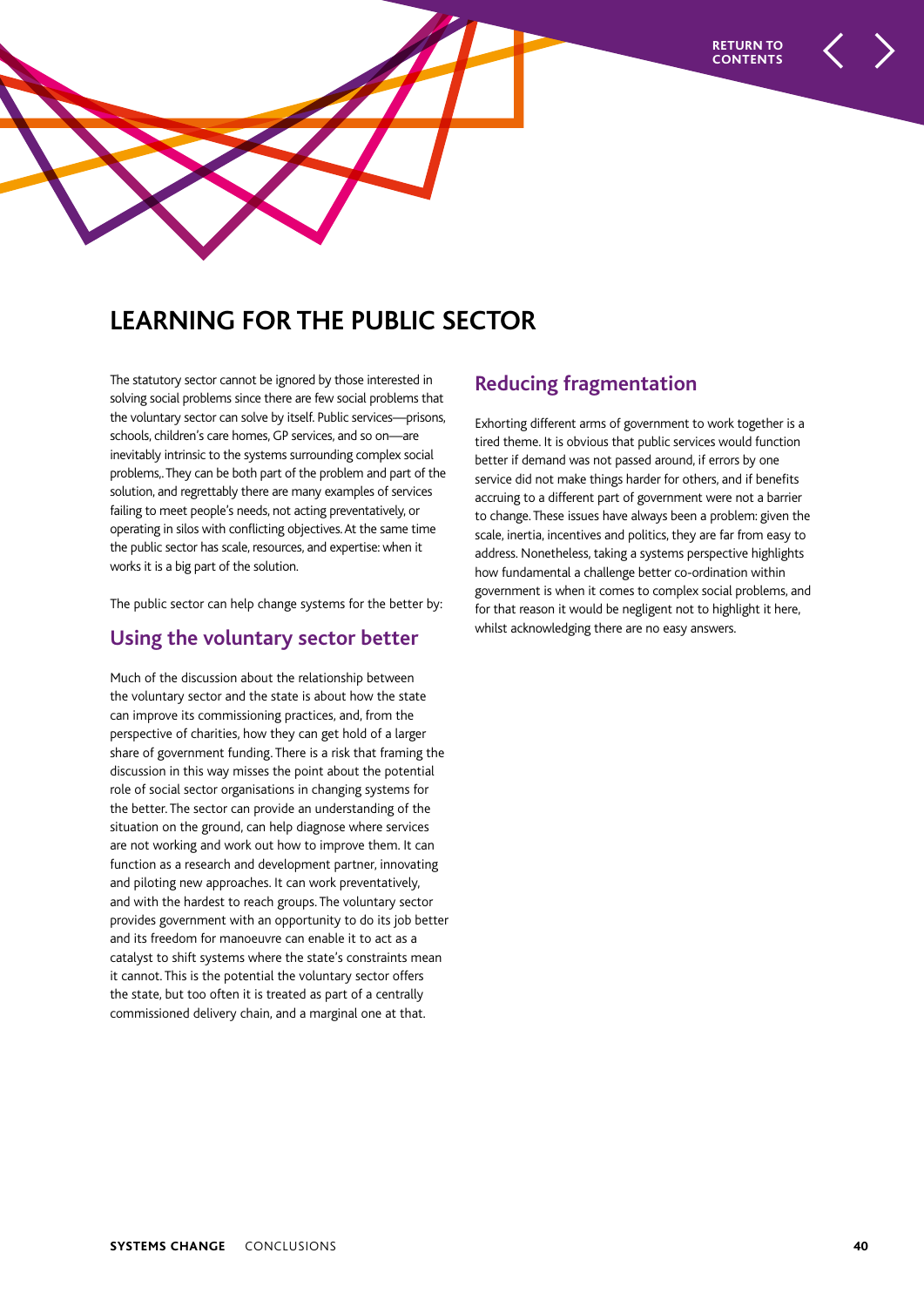## **SUMMARY**

Systems change is a somewhat abstract notion, drawing from a diverse literature from varying disciplines, however—as we have shown in this guide—there are common threads which connect the different approaches, and certain principles that most practitioners (and theorists) would agree on. Within the social sector we are often painfully aware of systems failure, as evidenced by the growing need in so many areas and the very visible effects on the lives of vulnerable and needy people. The complexity of social systems which, as we have shown, are often made up of a number of interacting or nested systems, makes the task of redress that much more difficult. This report has attempted to focus on those aspects of 'systems change' theory and practice which are of most benefit to actors in the social sector, and to provide an outline methodology which will help to untangle the complexity of social systems, giving new perspectives that can lead to effective and appropriate action.

We have noted that simple to-do lists and checkboxes are inappropriate here: systems change is, ultimately, a new way of thinking about the social landscape and the players within it—a paradigm that challenges conventional solutions; a philosophy of life, rather than a methodology for change. This should not surprise us since—especially in the social sector—systems are made up of human actors, often themselves holding strong political and philosophical views. It is a reminder of the danger of treating social systems like industrial processes, neglecting the human dimension.

This does not mean, however, that there are no practical implications or principles. The key principles we have identified will help guide change-agents, and furthermore, although there is no hard-andfast methodology, this does not mean that a methodological approach is lacking—it simply means that one must be wary of inflexibility in dealing with complex systems. The approach to systems change outlined in this report is summarised opposite:

| <b>THE THEORY</b>                        |                                    |  |  |
|------------------------------------------|------------------------------------|--|--|
| <b>PRACTITIONERS</b>                     | <b>ADVOCATES</b>                   |  |  |
| <b>OPERATIONAL</b><br><b>RESEARCHERS</b> | <b>SERVICE</b><br><b>REFORMERS</b> |  |  |
| <b>LEARNERS</b>                          | <b>LIVING SYSTEMS</b>              |  |  |

#### **THE PRACTICE**

#### **PLANNING FOR SYSTEMS CHANGE**

**PRINCIPLE 1: Understand needs and assets PRINCIPLE 2: Engage multiple actors PRINCIPLE 3: Map the systems**

#### **DOING SYSTEMS CHANGE**

**PRINCIPLE 4: Do it together PRINCIPLE 5: Distribute leadership PRINCIPLE 6: Foster a learning culture**

#### **QUESTIONS TO CONSIDER**

#### **CHARITIES**

#### • Are we achieving • Do we need

our mission? • Should we

more?

- advocate more? • Who could we
- constraining? • Are we helping to collaborate with?

**FUNDERS**

more partners? • Are we too

build the field? • How can we learn • How can we learn more?

#### **PUBLIC SECTOR**

- Are we working well with the voluntary sector?
- Can we reduce fragmentation by working more closely with others?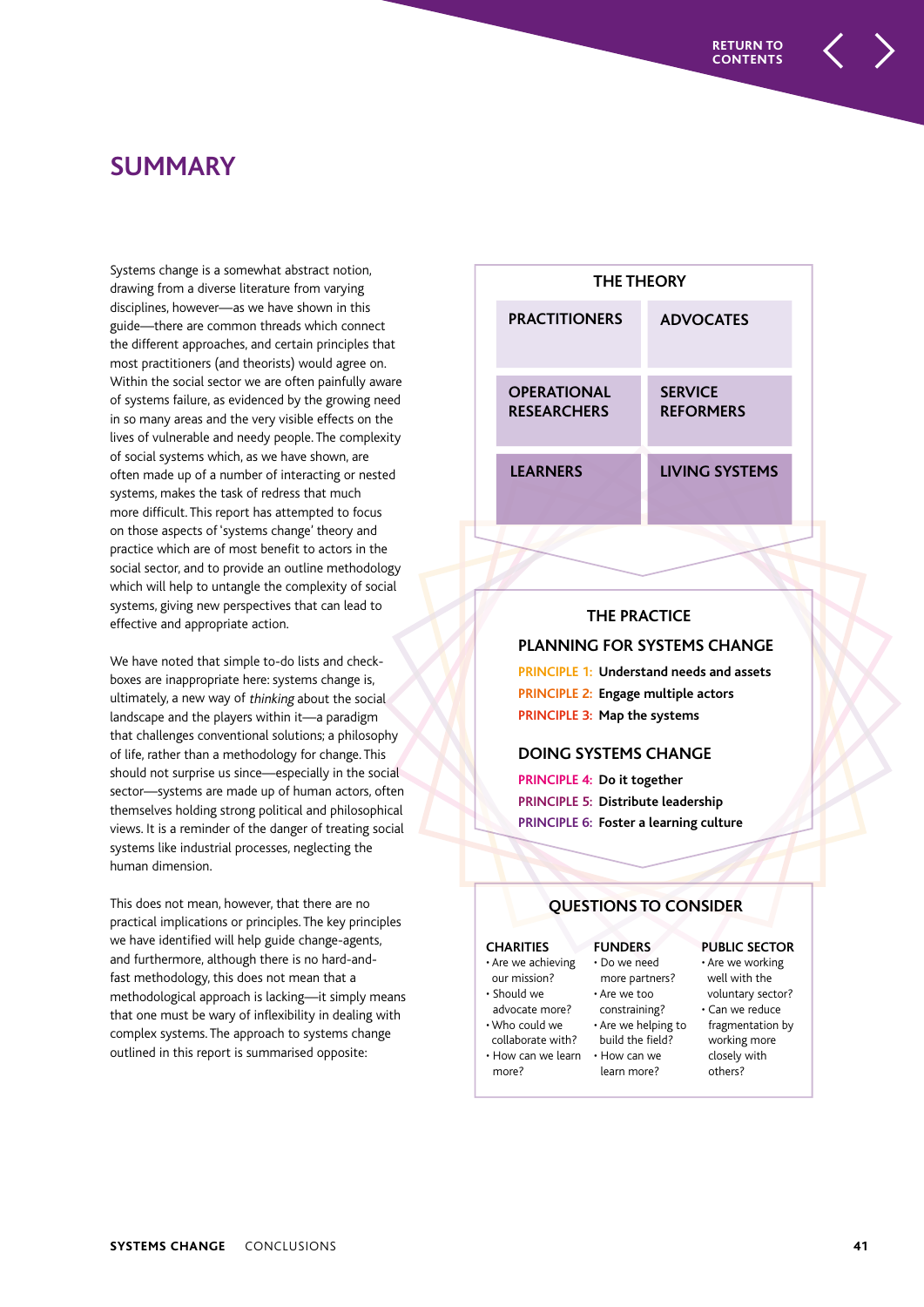**CONTENTS**

## **ACKNOWLEDGMENTS**

#### **Interviewees**

We would like to thank the following people for contributing their knowledge and expertise during the research process:

- Amanda Beswick, Director of Housing and Homelessness, Oak Foundation
- Andrew Barnett, Director, Calouste Gulbenkian Foundation UK
- Antonia Bance, Director of Policy and Communications, SafeLives
- Clare Hyde, Director, Foundation for Families
- Diana Barran, CEO, SafeLives
- Esther Foreman, Founder, The Social Change Agency
- Helen Bevan, Chief Transformation Officer, NHS Improving Quality
- John Patience, Chief Executive, The Nehemiah Project
- John Seddon, Occupational Psychologist, Vanguard
- Mark Johnson, Founder, User Voice
- Rachel Sinha, Co-founder, Finance Innovation Lab, ICAEW
- Richard Wilson, Director, Osca: Social Change Agency
- Robert Pollock, Director, Public Sector Transformation Network
- Sarah Billiald, Managing Partner, Collaborate
- Simon Johnson, Project Coordinator, Advice UK
- Sophia Looney, Director of Customer Focus, Essex Council
- Sophie Boobis, Head of Evaluation and Research, Fulfilling Lives
- Zaid Hassan, Managing Partner, Reos Partners

## **Advisory group**

This research was supported by a panel of experts from the field who provided invaluable guidance and feedback on our research. The advisory group comprised:

- Adrian Brown, Principal, Boston Consulting Group and Executive Director of the Centre for Public Impact
- Alice Evans, Director of Systems Change, LankellyChase Foundation
- Anna Birney, Head of System Innovation Lab, Forum for the Future
- Cassie Robinson, Founder and Co-director, The Point People
- Charlie Howard, Founder, MAC-UK
- Rowan Conway, Director of Research and Innovation, RSA
- Tris Lumley, Director of Development, New Philanthropy Capital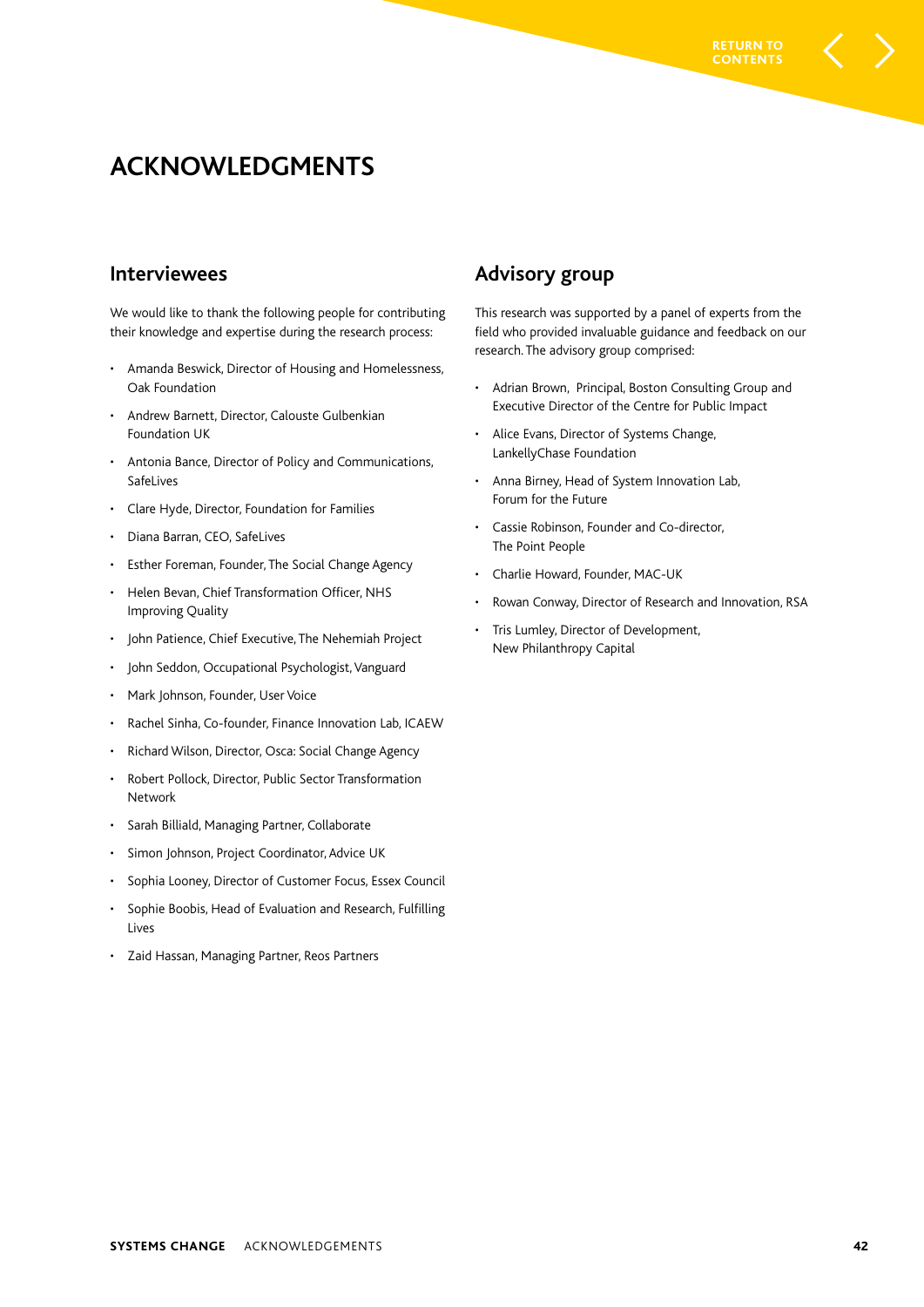## **REFERENCES**

- 1 Holland, J. (1998) From Chaos to Order. Addison-Wesley.
- 2 Welbourn, D. et al. (2012) Leadership of whole systems. King's Fund.
- 3 Barabasi, A. (2002) Linked: The new science of networks. Perseus.
- Meadows, D. (1999) Leverage points: Places to intervene in the system. Sustainability Institute.
- 5 Flood, R. and Jackson, M. (1993) Creative problem solving: Total systems intervention. Wiley. Fig 1.1, pp. 6
- 6 Midgley, G. (2000) Systemic intervention: Philosophy, methodology and practice. New York, Kluwer.
- 7 Chapman, J. (2004) System failure: Why governments must learn to think differently. Demos.
- 8 Foster-Fishman, P., Nowell, B. and Yang, H. (2007) 'Putting the system back into systems change; a framework for understanding and changing organizational and community systems'. American Journal of Community Psychology (39): pp.197–215.
- 9 Foster-Fishman, P. (2002) How to create systems change. Lansing.
- 10 Senge, P. (1990). The Fifth Discipline. New York, Doubleday.
- 11 Foster-Fishman, P., Nowell, B. and Yang, H. (2007) 'Putting the system back into systems change; a framework for understanding and changing organizational and community systems'. American Journal of Community Psychology (39): pp.197–215.
- 12 Flood, R. and Jackson, M. (1993) Creative problem solving: Total systems intervention. Wiley. Fig 1.1, pp. 6
- 13 Meadows, D. (1999) Leverage points: Places to intervene in the system. Sustainability Institute.
- 14 Miller, D. (2013) 'Systemic innovation as a conceptual tool'. Systems Innovation: Discussion Series. NESTA.
- 15 Seddon, J. (2013) 'Systems failure and systems thinking'. Systems Innovation: Discussion Series. NESTA.
- 16 www.institute.nhs.uk/
- 17 Welbourn, D. et al. (2012) Leadership of whole systems. Kings Fund.
- 18 Vize, R. (2014) The revolution will be improvised. Systems Leadership Steering Group.
- 19 Senge, P. (1990) The Fifth Discipline. New York, Doubleday.
- 20 www.foundationforfamilies.org.uk/
- 21 www.uservoice.org/
- 22 Mulgan, G. (2013) 'Joined-up Innovation'. Systems Innovation: Discussion Paper. NESTA.
- 23 www.thesocialchangeagency.org/
- 24 www.forumforthefuture.org/
- 25 www.socialinnovationexchange.org/
- 26 www.lankellychase.org.uk/promoting\_change\_network
- 27 http://osca.co/
- 28 Senge, P. (1990) The Fifth Discipline. New York, Doubleday.
- 29 Chapman, J. (2004) System failure: Why governments must learn to think differently. Demos.
- 30 Corry, D. (2014) How do we drive productivity and innovation in the charity sector? NPC.
- 31 Senge, P. (1990) The Fifth Discipline. New York, Doubleday.
- 32 Reynolds, M. and Holwell, S. (2010) 'Introducing systems approaches'. In: Reynolds, M. and Holwell, S. (eds). Systems Approaches to Managing Change: A Practical Guide. Springer/Open University. pp.1–23.
- 33 Reynolds, M. and Holwell, S. (2010) 'Introducing systems approaches' in Systems Approaches to Managing Change: A Practical Guide, Reynolds, M. and Holwell, S., eds. Springer/Open University, pp.1–23.
- 34 Flood, R. and Jackson, M. (1993) Creative problem solving: Total systems intervention. Wiley.
- 35 North, K. (2005) 'An Introduction to Systems Thinking' in In Practice, Vol.103. Savory Center.
- 36 Meadows, D. (1999) Leverage points: Places to intervene in a system. The Sustainability Institute.
- 37 North, K. (2005) 'An Introduction to Systems Thinking' in In Practice, Vol.103. Savory Center.
- 38 Advice UK (2008) It's the System, Stupid! Radically Rethinking Advice.
- 39 www.adviceuk.org.uk/systems-thinking/
- 40 Checkland, P. (1981) Systems Thinking, Systems Practice. Wiley.
- 41 Reynolds, M. and Holwell, S. eds. (2010) Systems Approaches to Managing Change: A Practical Guide. Springer/Open University.
- 42 Reynolds, M. and Holwell, S. (2010) 'Introducing systems approaches' in Systems Approaches to Managing Change: A Practical Guide, Reynolds, M. and Holwell, S., eds. Springer/Open University,. pp.1–23
- 43 Chapman, J. (2004) System failure: Why governments must learn to think differently. Demos.
- 44 Chapman, J. (2004) System failure: Why governments must learn to think differently. Demos.
- 45 Checkland, P. and Scholes, J. (1999) Soft Systems Methodology in Action. Wiley. Fig2.5 pp.27
- 46 Chapman, J. (2004) System failure: Why governments must learn to think differently. Demos.
- 47 Spear, A. and Kent Bowen, H. (1999) 'Decoding the DNA of the Toyota Production System' in Harvard Business Review.
- 48 www.vanguard-method.com/content/3/
- 49 Ries, E. (2011) The lean startup: How constant innovation creates radically successful businesses. Portfolio Penguin.
- 50 Vize, R. (2014) The revolution will be improvised. Systems Leadership Steering Group.
- 51 Advice UK (2008) It's the System, Stupid! Radically Rethinking Advice.
- 52 Seddon, J. (2003) Freedom from Command and Control. Vanguard Press.
- 53 Seddon, J. (2013) 'Systems failure and systems thinking'. Systems Innovation: Discussion Series. NESTA.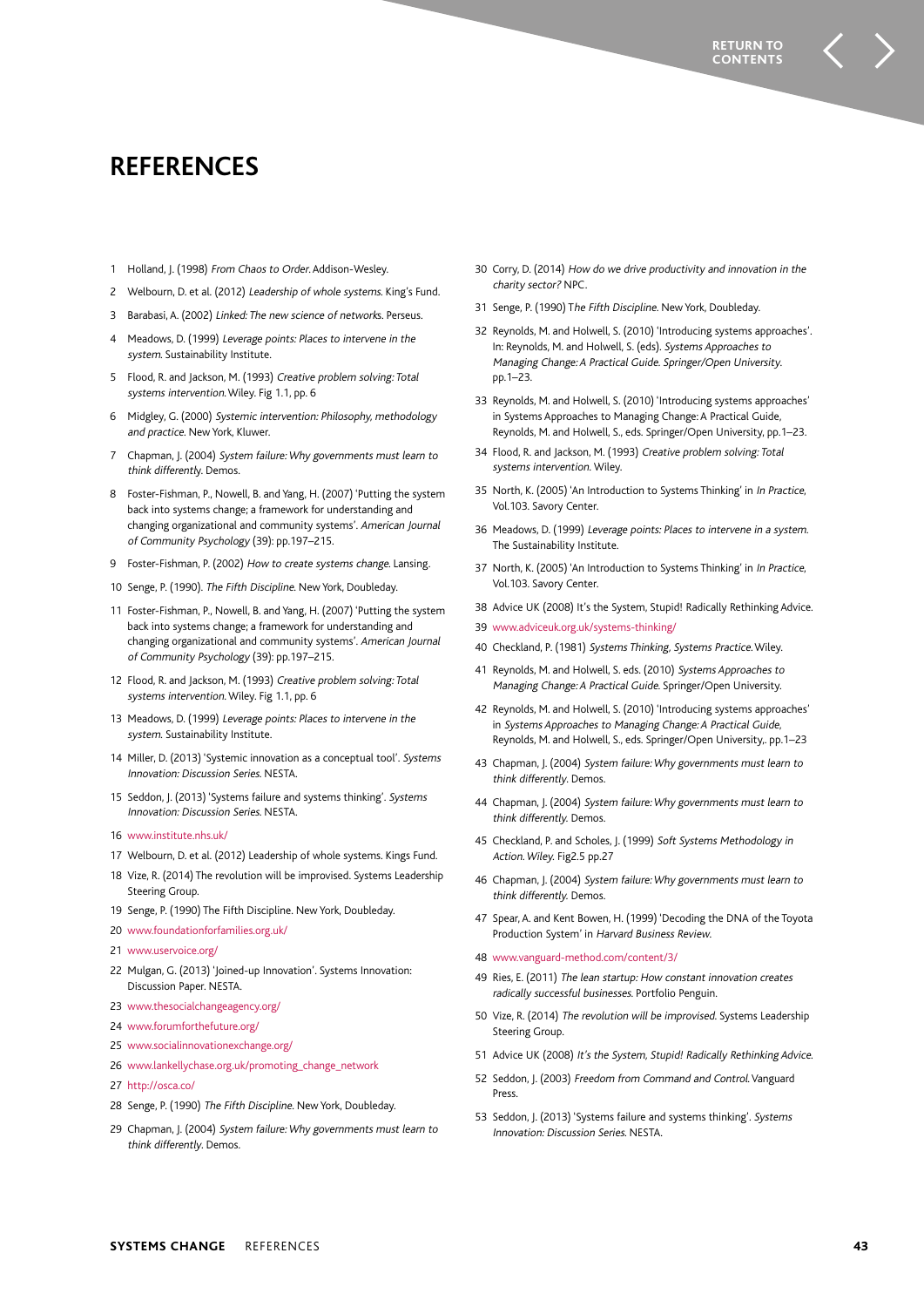- 54 Reynolds, M. and Holwell, S. (2010) 'Introducing systems approaches' in Systems Approaches to Managing Change: A Practical Guide, Reynolds, M. and Holwell, S., eds. Springer/Open University, pp.1–23.
- 55 Pidgeon, C. (2010) Systems Thinking and Public Sector Efficiencies. Research and library services, Northern Ireland Assembly.
- 56 Office of the Deputy Prime Minister (2005) A systematic approach to service improvement: evaluating thinking in housing. London.
- 57 Buxton, P. in Pidgeon, C. (2010) Systems Thinking and Public Sector Efficiencies. Research and Library Services, Northern Ireland Assembly.
- 58 Seddon, J. et al. (2014) Saving money by doing the right thing. Vanguard and Locality.
- 59 Pidgeon, C. (2010) Systems Thinking and Public Sector Efficiencies. Research and Library Services, Northern Ireland Assembly.
- 60 www.vanguard-method.com/content/3/
- 61 Chapman, J. (2004) System failure: Why governments must learn to think differently. Demos.
- 62 Senge, P. (1990) The Fifth Discipline. New York, Doubleday.
- 63 Mintzberg, H. (1994) The Rise and Fall of Strategic Planning. The Free Press.
- 64 Hassan, Z. (2014) The Social Labs Revolution: A new approach to solving our most complex challenges. Berrett-Koehler.
- 65 Welbourn, D. (2012) Leadership of whole systems. Kings Fund.
- 66 Wilson, R. (2013) Antihero. Osca Agency Ltd.
- 67 Kania, J., Kramer, M., and Russell, P. 'Strategic Philanthropy for a Complex World' in Stanford Social Innovation Review, Summer 2014.
- 68 Informal networks (2009) Wicked problems and the role of leadership.
- 69 Hassan, Z. (2014) The Social Labs Revolution: A new approach to solving our most complex challenges. Berrett-Koehler.
- 70 Pidgeon, C. (2010) Systems Thinking and Public Sector Efficiencies. Research and Library Services, Northern Ireland Assembly.
- 71 Wilson, R. (2013) Antihero. Osca Agency Ltd.
- 72 Birney, A. (2014) Cultivating systems change: A practitioner's companion. Do Sustainability.
- 73 North, K. (2005) 'An Introduction to Systems Thinking' in In Practice, Vol. 103. Savory Center.
- 74 Parent, E. (1996) 'The Living Systems theory of James Grier Miller'. Available at: http://projects.isss.org/the\_living\_systems\_theory\_of\_ james grier\_miller
- 75 Wilding, H. (2010) 'A systems perspective on health and wellbeing'. Available at http://helen.wilding.name/2010/12/12/a-systemsperspective-on-health-and-wellbeing/
- 76 Birney, A. (2014) Cultivating systems change: A practitioner's companion. Do Sustainability.
- 77 Birney, A. (2014) Cultivating systems change: A practitioner's companion. Do Sustainability. Pp 24
- 78 Barlow, Z. and Stone, M. (2011) Living Systems and leadership: Cultivating conditions for institutional change. Center for Ecoliteracy.
- 79 Chapman, J. (2004) System failure: Why governments must learn to think differently. Demos.
- 80 Miller, J and Miller, J. (1992) 'Applications of Living Systems Theory' in Analysis of Dynamic Psychological Systems, Volume 2, Levine, R. and Fitzgerald, H. eds. Plenum Press.
- 81 Ibid.
- 82 Ibid.
- 83 Barlow, Z. and Stone, M. (2011) Living Systems and leadership: Cultivating conditions for institutional change. Center for Ecoliteracy.
- 84 Robertson, G. (2014) Making a strategic shift towards early action. Positive Ageing Associates.
- 85 Welbourn, D. et al. (2012) Leadership of whole systems. Kings Fund.
- 86 Leadbeater, C. (2013) 'The systems innovator' in Systems Innovation: Discussion Paper. NESTA.
- 87 Office of the Deputy Prime Minister (2005) A systematic approach to service improvement: evaluating thinking in housing. London.
- 88 Mulgan, G. (2013) 'Joined-up Innovation' in Systems Innovation: Discussion Paper. NESTA.
- 89 Reynolds, M. and Holwell, S. (2010) 'Introducing systems approaches' in Systems Approaches to Managing Change: A Practical Guide, Reynolds, M. and Holwell, S. eds.. Springer/Open University.
- 90 Birney, A. (2014) Cultivating systems change: A practitioner's companion. Do Sustainability.
- 91 Mundasad, S. (2015) 'NICE "sets price too high for NHS medicines"'. Available at: www.bbc.co.uk/news/health-31507861
- 92 Meadows, D. (2008) Thinking in Systems. Chelsea Green Publishing.
- 93 http://www.kingsfund.org.uk/projects/nhs-65/alternative-guide-newnhs-england
- 94 www.icbl.org/en-gb/home.aspx
- 95 Vize, R (2014) The revolution will be improvised. Available at: www.localleadership.gov.uk/docs/Revolution%20will%20be%20 improvised%20publication%20v3.pdf
- 96 Chapman, J. (2004) System failure: Why governments must learn to think differently. Demos.
- 97 Robertson, G. (2014) Making a strategic shift towards early action. Positive ageing associates.

 Welbourn, D. et al. (2012) Leadership of whole systems. The King's Fund.

- 99 Reos Partners (2013) 'The Sustainable Food Lab'. Available at: 'http:// reospartners.com/sites/default/files/Change%20Lab%20Case%20 Study%20-%20SFL.pdf; Sustainable Food Laboratory. (2015) 'About us'. Available at: www.sustainablefood.org/about-us-tab
- 99 Zokaei, K. et al. (2010) 'Lean and Systems Thinking in the Public Sector in Wales: Report for the Wales Audit Office'. Lean Enterprise Research Centre, Cardiff.

100 Ibid.

101 Seddon, J. and O'Donovan, B. (2012) 'A Systems Approach to Housing Repairs', Case Studies in Service Innovation Service Science: Research and Innovations in the Service Economy. pp 91–94.